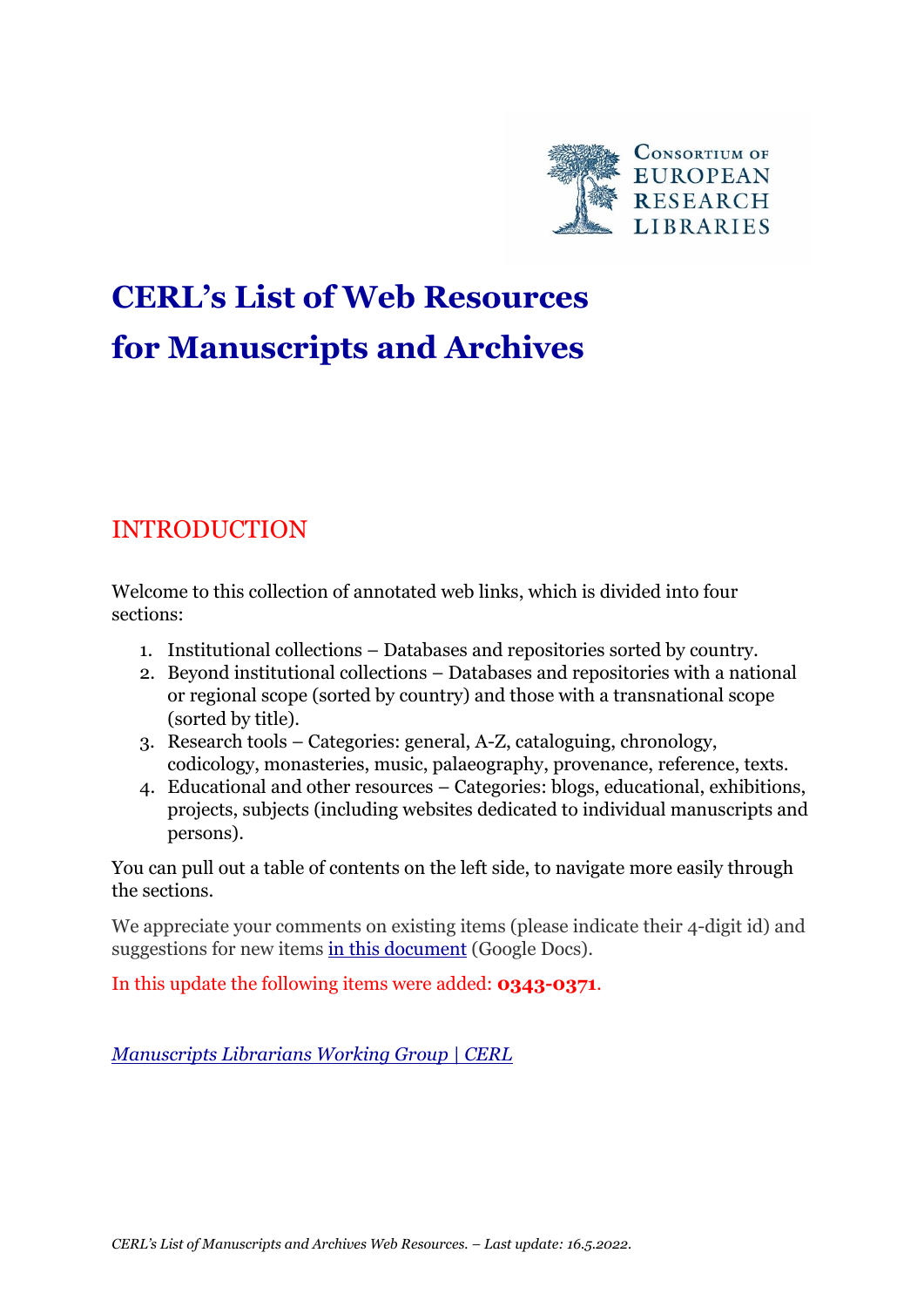## 1. INSTITUTIONAL COLLECTIONS

## — 1. Australia

## Australia | **National Library of Australia, Canberra**

<https://www.nla.gov.au/what-we-collect/manuscripts>

[0001] Holds a wide variety of unpublished materials including letters, diaries, sketches and artworks, notebooks, maps, photographs, literary works, organisational records and blogs.

### Australia | **State Library Victoria, Melbourne** – digital

[https://www.slv.vic.gov.au/search-discover/explore-collections-theme/history-book/medieval](https://www.slv.vic.gov.au/search-discover/explore-collections-theme/history-book/medieval-manuscripts)[manuscripts](https://www.slv.vic.gov.au/search-discover/explore-collections-theme/history-book/medieval-manuscripts)

[0002] The Library's collection of 24 medieval and Renaissance manuscripts is small by world standards but the largest in Australia.

## — 1. Austria

## Austria | **Oberösterreichische Landesbibliothek, Linz** – digital

<https://digi.landesbibliothek.at/viewer/browse/-/1/SORTINGTITLE/DC:handschriften/>

[0004] Digital State Library of Upper Austria (Oberösterreich). Includes manuscripts (9th-20th centuries).

### Austria | **Österreichische Nationalbibliothek, Wien**

<https://www.onb.ac.at/en/library/departments/manuscripts-and-rare-books>

[0005] Webpage of the Department of Manuscripts and Rare Books. With links to the catalogue QuickSearch and the digital library.

## Austria | **Universitätsbibliothek Graz**

<https://ub.uni-graz.at/de/bibliotheken/sondersammlungen/sammlungen/handschriften/>

[0006] Webpage for the manuscripts collection (medieval, post-medieval, oriental). With links to online catalogues and digital collections.

## — 1. Belgium

## Belgium | **Bibliotheek Brugge**

<https://brugge.bibliotheek.be/handschrif-ten-en-oude-drukken>

[0007] Holds 800+ manuscripts, including 481 manuscripts from the medieval cistercian abbeys Ten Duinen and Ter Doest.

Belgium | **Erfgoedbibliotheek Hendrik Conscience, Antwerpen** <https://www.consciencebibliotheek.be/nl/content/handschriften>

> [0008] Holds mainly manuscripts pertaining to the history of Antwerp (some medieval, most of them early-modern and modern).

Belgium | **Universiteitsbibliotheek Gent** – MSS <https://lib.ugent.be/>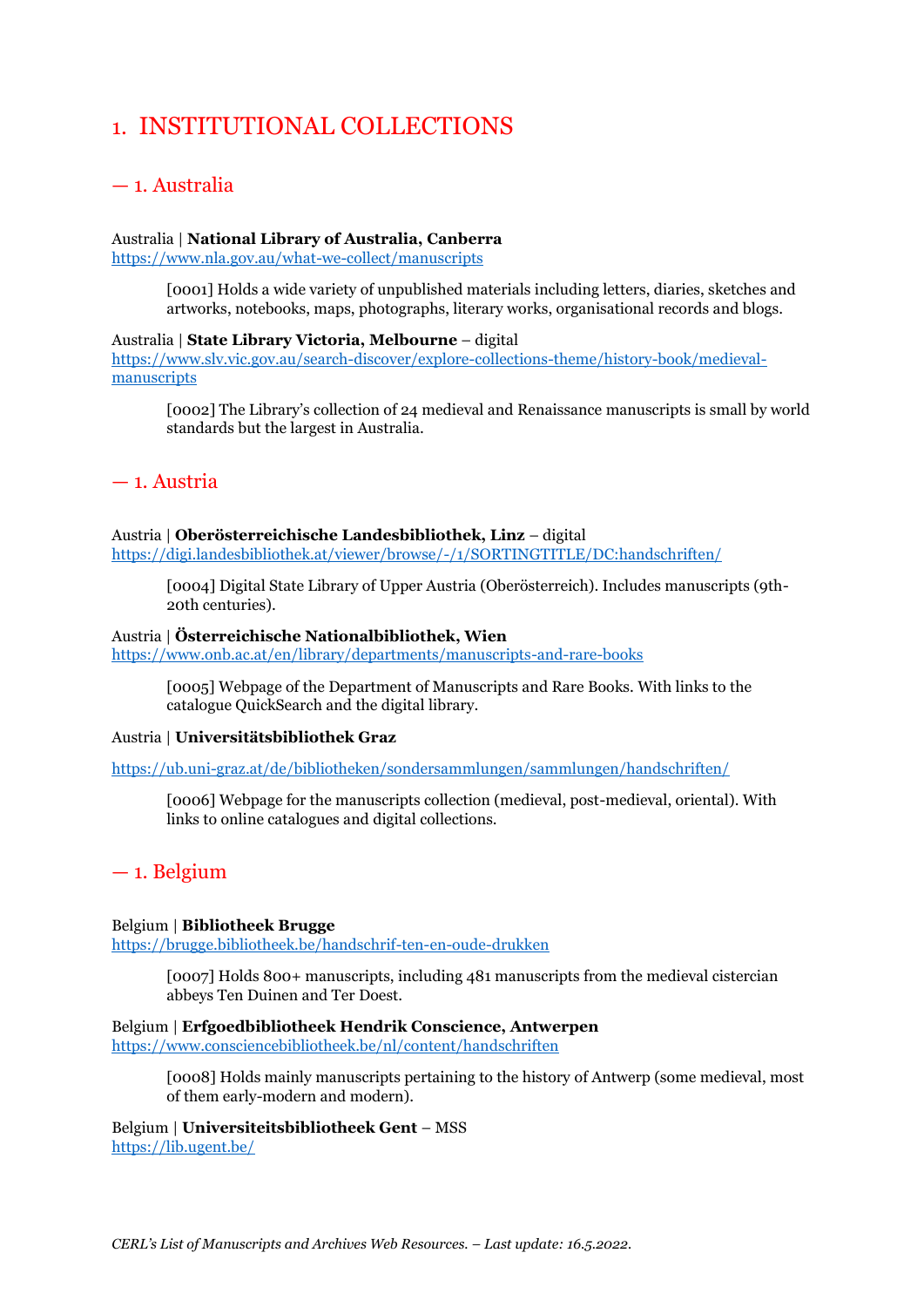[0009] Faceted search in the online catalogue on manuscripts, archives and correspondence. With links to digital versions.

## — 1. Denmark

#### Denmark | **Det Kgl. Bibliotek, Copenhagen** – MSS <http://www5.kb.dk/en/nb/materialer/haandskrifter/index.html>

[0042] Introduction page with collections overview and links to catalogue and digital library. Also:<https://www.kb.dk/en/find-materials/get-help-finding-manuscripts>

Denmark | **University of Copenhagen | Arnamagnæan Manuscript Collection** <https://manuscript.ku.dk/>

[0222] Arnamagnæan Institute | Main chapters: About Manuscripts – Making Manuscripts – Types of manuscripts – Illuminated Manuscripts – Care and Conservation.

## — 1. Finland

#### Finland | **Kansallisarkisto (National Archives), Helsinki** – digital [http://digi.narc.fi/digi/?lang=en\\_us](http://digi.narc.fi/digi/?lang=en_us)

[0054] Digital Archives is the National Archives' storage and presentation system for digitised documents. Search and browse function.

## Finland | **National Library, Helsinki** – Fragmenta Membrana

[https://fragmenta.kansalliskirjasto.fi](https://fragmenta.kansalliskirjasto.fi/)

[0010] The Fragmenta membranea database contains 9000+ digitized parchment leaves meaning 18,638 pages which come from approximately 1,500 different medieval manuscripts.

## — 1. France

France | **Bibliothèque nationale de France** | Archives et manuscrits – metadata <https://archivesetmanuscrits.bnf.fr/>

[0263] Access to metadata of manuscripts and archives. With links to digital versions in Gallica.

France | **Bibliothèque nationale de France, Paris** | Gallica – digital (IIIF) <https://gallica.bnf.fr/html/und/manuscrits/manuscrits?mode=desktop>

[0057] Digital library of BnF includes many thousands of manuscripts and archives.

**France** | **Bibliothèque Sainte-Geneviève, Paris** – digital [https://genovefa.bsg.univ-paris3.fr/s/genovefa/page/manuscrits\\_reserve](https://genovefa.bsg.univ-paris3.fr/s/genovefa/page/manuscrits_reserve)

> [0312] Digital library Genovefa includes digital versions of 230+ of the 6500+ manuscripts (medieval and post-medieval) held by this public and university library, successor to the collection of St. Genevieve Abbey. Nice filter options.

## — 1. Germany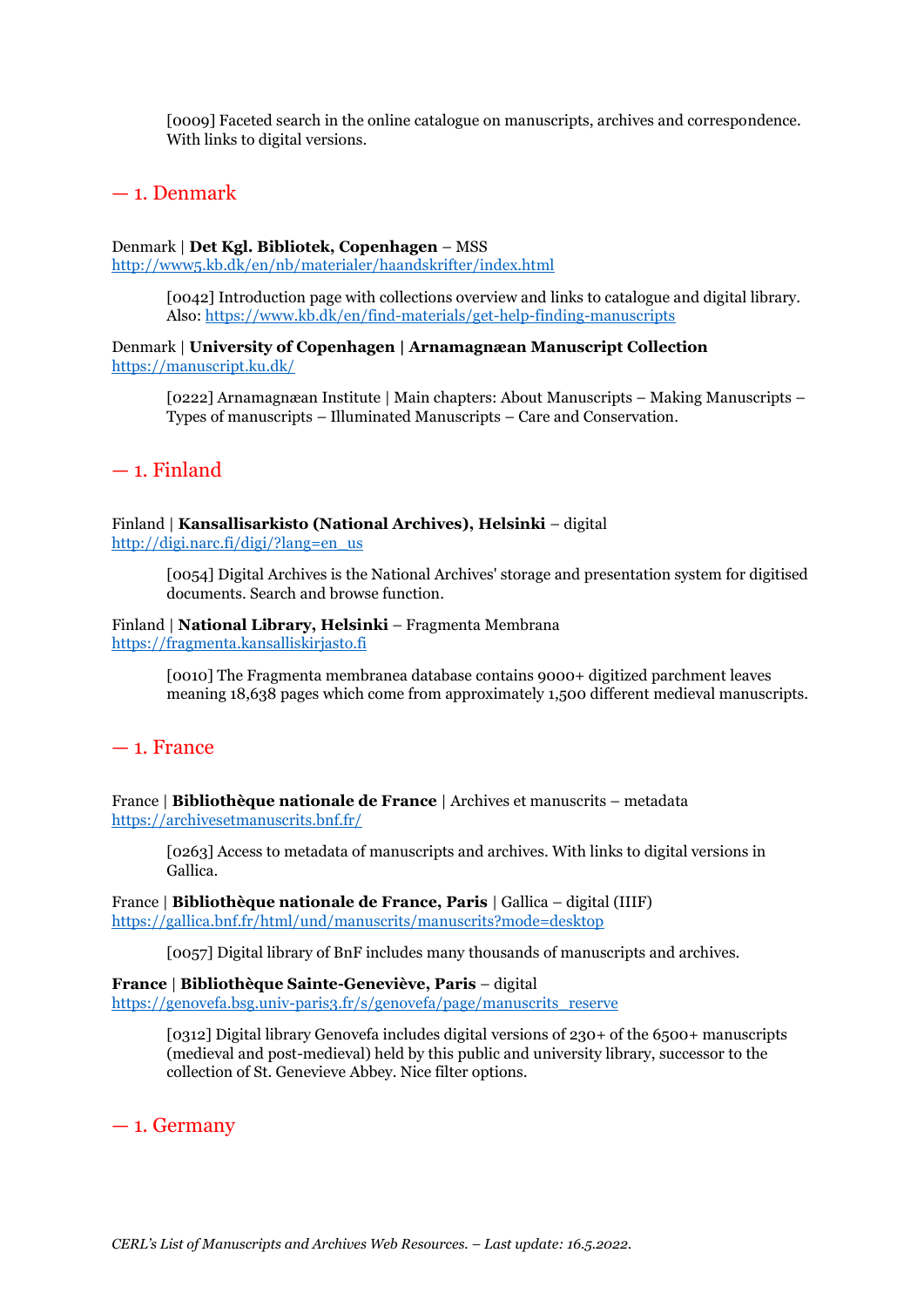## Germany | **Bayerische Staatsbibliothek, München** – digital (IIIF)

<https://www.digitale-sammlungen.de/en/>

[0254] Access to all digitized content, including manuscripts. Many filter options.

## Germany | **Bayerische Staatsbibliothek, München** – metadata <https://www.bsb-muenchen.de/en/collections/manuscripts/search/>

[0255] Overview and quick search options for different catalogues and access to digitized catalogues.

### Germany | **Erzbischöfliche Diözesan- und Dombibliothek, Köln** – digital <https://digital.dombibliothek-koeln.de/handschriften/>

[0135] Holds c. 1000 manuscripts; 400+ are digitised and available.

Germany | **Herzog August Bibliothek, Wolfenbüttel** – Manuscripts <https://www.hab.de/en/manuscripts/>

> [0344] HAB holds c. 12,000 manuscripts (of which 2,800 date to the Middle Ages), including collections of letters, numerous estates and the library archive. Descriptions are available in printed catalogues and in the manuscript database: http://diglib.hab.de/?db=mss (with references to digital versions).

#### Germany | **Staatsbibliothek zu Berlin** – digital <http://digital.staatsbibliothek-berlin.de/>

[0251] Includes: Handschriften, Aussereuropäische Handschriften, Nachlässe und Autographen, Musikhandschriften

## Germany | **Staatsbibliothek zu Berlin** – metadata

<https://staatsbibliothek-berlin.de/recherche/kataloge-der-staatsbibliothek>

[0250] Catalogues of the Staatsbibliothek.

Germany | **Staatsbibliothek zu Berlin | Orient Digital** – Oriental MSS <http://orient-digital.staatsbibliothek-berlin.de/content/index.xml>

> [0133] Union catalogue and a portal for oriental manuscripts held by 25 cooperating institutions. Provides metadata and links to digitised versions.

## Germany | **Universitätsbibliothek Frankfurt** – metadata

<https://www.ub.uni-frankfurt.de/hsn/hsnzentr.html#hsnffm>

[0258] Includes manuscripts, private papers and autographs. With links to catalogues.

Germany | **Universitätsbibliothek Frankfurt** – digital <https://sammlungen.ub.uni-frankfurt.de/>

[0259] Separate access to manuscripts and private papers. With many filter options.

Germany | **Universitätsbibliothek Heidelberg** | Heidelberger Papyrussammlung – digital [https://www.ub.uni-heidelberg.de/helios/digi/hd\\_papyrus.html](https://www.ub.uni-heidelberg.de/helios/digi/hd_papyrus.html)

[0131] Papyrus collections in Greek, Coptic and Latin. With metadata, scans and transcriptions.

## Germany | **Universitätsbibliothek Leipzig** – digital

<https://www.ub.uni-leipzig.de/forschungsbibliothek/digitale-sammlungen/>

[0252] Includes: Mittelalterliche & Neuzeitliche Handschriften, Nachlässe & Autographen, Hebräische & Orientalische Handschriften.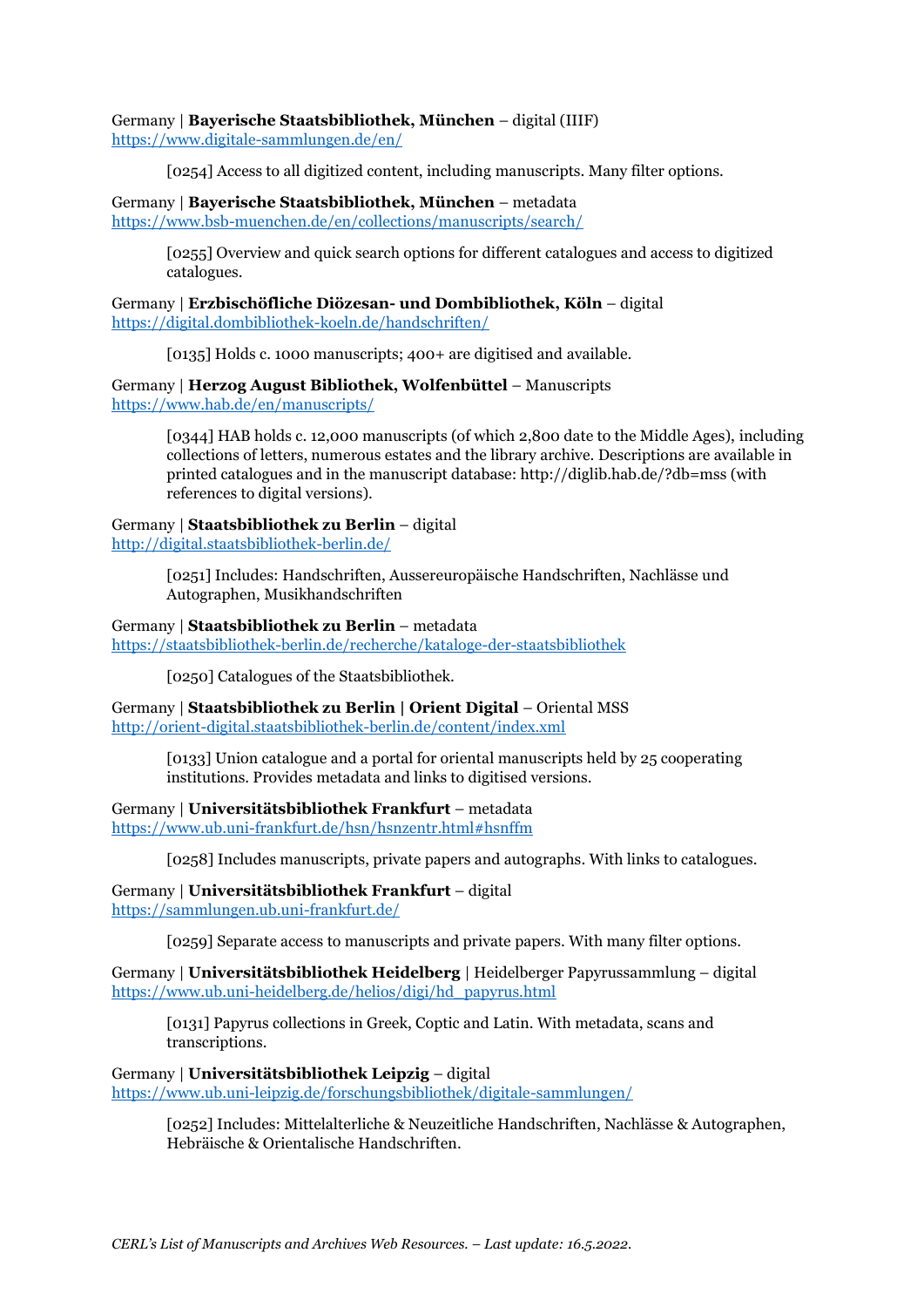### Germany | **Universitätsbibliothek Leipzig** – metadata

<https://www.ub.uni-leipzig.de/forschungsbibliothek/historische-bestaende/handschriften/>

[0253] Overview with links to catalogues.

Germany | **Württembergische Landesbibliothek, Stuttgart** – digital <https://digital.wlb-stuttgart.de/sammlungen/sammlungsliste>

[0257] With filter options: Sammlung, Handschriften, Autor, Ort, Jahr, Strukturtyp.

Germany | **Württembergische Landesbibliothek, Stuttgart** – metadata <https://www.wlb-stuttgart.de/sammlungen/handschriften/kataloge/>

> [0256] Includes: medieval manuscripts (3000+), post-medieval manuscripts (12.000+), private papers (180). With links to catalogues.

## — 1. Great-Britain

Great Britain, **England | Bodleian Libraries, Oxford** – digital (IIIF) <https://digital.bodleian.ox.ac.uk/browse/>

> [0260] Includes Western manuscripts and archives; manuscripts from the Middle East and Africa, from South and South East Asia, East Asia; Hebraica and Judaica. Many filter options.

Great Britain, **England | Bodleian Libraries, Oxford** – Medieval Manuscripts in Oxford libraries – metadata

<https://medieval.bodleian.ox.ac.uk/>

[0011] Catalogue manuscripts held by Bodleian and selected Oxford colleges. Extensive Extensive search and browse options.

Great Britain, England | Bodleian Libraries, Oxford – metadata <https://archives.bodleian.ox.ac.uk/>

> [0021] Archives and manuscript material created between c. 1500 and the 21st century. Includes photographic material, audiovisual items and born-digital content.

Great Britain, **England | British Library, London**

<https://www.bl.uk/catalogues/illuminatedmanuscripts/welcome.htm>

[0262] Find and view descriptions and images of medieval and Renaissance manuscripts

Great Britain, **England | British Library, London** – collection guides <https://www.bl.uk/subjects/manuscripts-and-archives>

> [0261]Information about 50+ collections, availability online, in the Reading Room, and in other organisations.

Great Britain, **England | British Library, London** – Archives and MSS [https://searcharchives.bl.uk/primo\\_library/libweb/action/search.do](https://searcharchives.bl.uk/primo_library/libweb/action/search.do)

> [0012] Explore Archives and Manuscripts. Other databases: Digitised Manuscripts – Catalogue of Illuminated Manscripts.

Great Britain, **England | British Library, London** – digital (IIIF) <https://www.bl.uk/manuscripts/>

[0022] View digitised copies of selected manuscripts and archives

Great Britain, **England | Cambridge University Library** – digital (IIIF) <https://cudl.lib.cam.ac.uk/>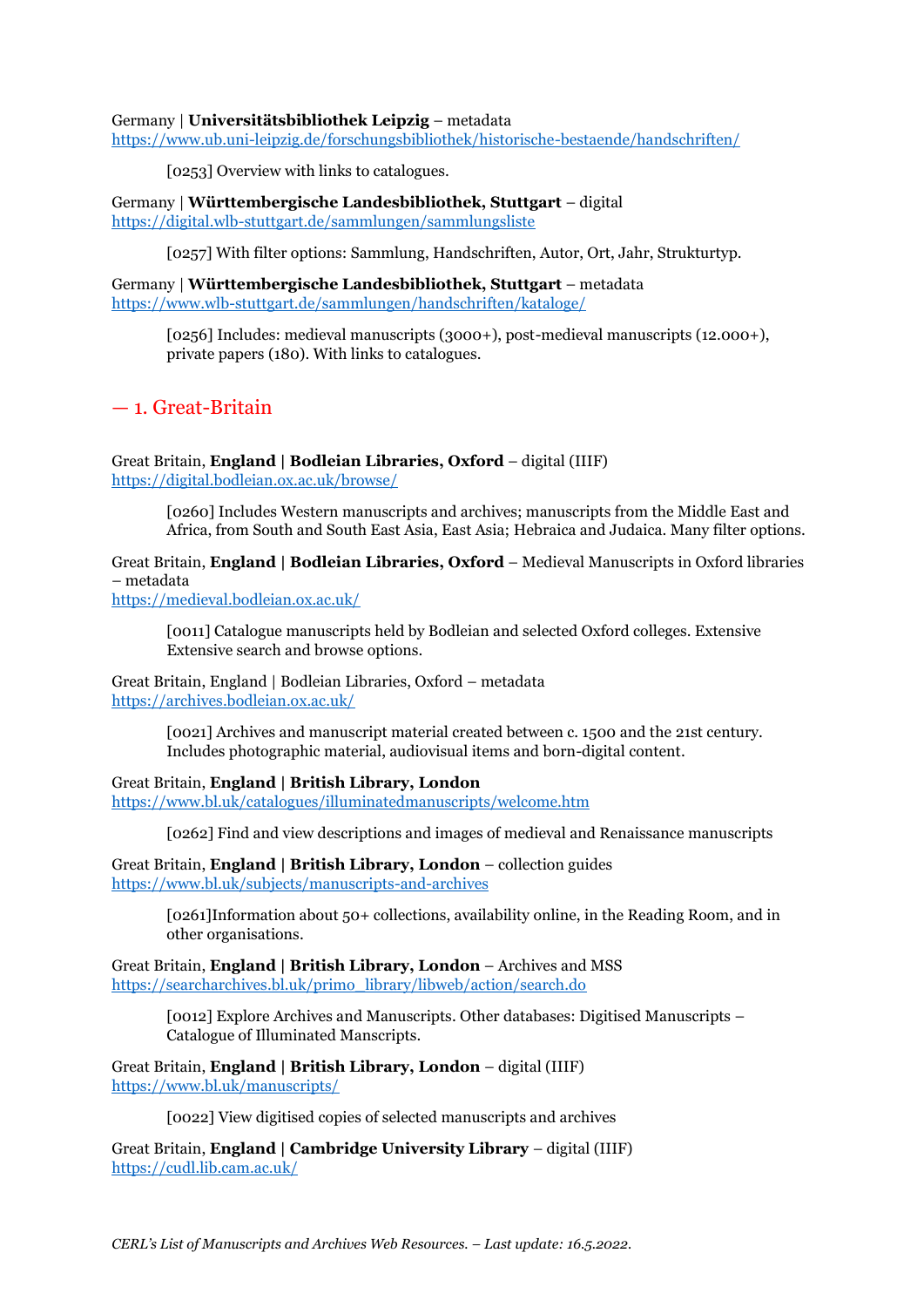[0017] Cambridge Digital Library. Includes manuscripts and archives. Browse collections with introductions.

#### Great Britain, **England | Cambridge University Library** – metadata

[https://www.lib.cam.ac.uk/collections/departments/archives-modern-and-medieval-manuscripts](https://www.lib.cam.ac.uk/collections/departments/archives-modern-and-medieval-manuscripts-and-university-archives)[and-university-archives](https://www.lib.cam.ac.uk/collections/departments/archives-modern-and-medieval-manuscripts-and-university-archives)

[0013] Archives, Modern and Medieval Manuscripts and University Archives. With subject guides for the various collections. Main database: ArchiveSearch.

#### Great Britain, **England | Durham University Library**

[https://www.dur.ac.uk/library/asc/collection\\_information/](https://www.dur.ac.uk/library/asc/collection_information/)

[0015] Archives and special collections. Acces through subject guides, collection guides and DISCOVER (catalalogue).

#### Great Britain, **England | John Rylands University Library, Manchester**

<https://www.library.manchester.ac.uk/rylands/special-collections/exploring/search/>

[0019] Access to archives via ELGAR database and manuscripts via pdf catalogues.

### Great Britain, **England | Reading University Library**

[https://rdg.ent.sirsidynix.net.uk/client/en\\_GB/special/](https://rdg.ent.sirsidynix.net.uk/client/en_GB/special/)

[0016] Special collections include business archives (a.o. on British printing/publishing), family archives, papers of artists and writers (a.o. Samuel Beckett).

Great Britain, **England | Trinity College, Cambridge |** Parker Library on the Web – digital (IIIF) <https://exhibits.stanford.edu/parker>

[0208] Stanford and Cambridge collaboration | Presents digital facsimiles of the medieval manuscripts held, together with associated bibliographic references and annotations made by many scholars.

## Great Britain, **England | University of Leeds Library**

<https://library.leeds.ac.uk/special-collections/collection/>

[0018] Collections guides include archival collections and 750+ medieval manuscripts (digitised), post-medieval manuscripts. Links to catalogue; nice 'Statistics' function.

### Great Britain, **England | Windsor Castle, Royal Collection** | Georgian Papers [https://georgianpapers.com](https://georgianpapers.com/)

[0346] The Georgian Papers Programme, launched in 2015, is a ten-year interdisciplinary project to digitise, conserve, catalogue, transcribe, interpret and disseminate 425,000 pages or 65,000 items in the Royal Archives and Royal Library at Windsor Castle relating to the Georgian period, 1714-1837. The GPP draws on the research expertise of hundreds of scholars from a number of disciplines.

Great Britain, **Scotland | Edinburgh University Library** – metadata <https://archives.collections.ed.ac.uk/repositories/resources>

> [0332] Access to collections (including manuscripts) and archives. Search filter on digital materials.

Great Britain, **Scotland | National Library of Scotland, Edinburgh** <https://www.nls.uk/catalogues/manuscripts/>

> [0023] With Catalogue of Archives and Manuscript Collections and Guide to manuscript collections (A-Z, with links to pdf inventories).

Great Britain, **Scotland | University of Glasgow** | Archives and Special Collections – metadata <https://www.gla.ac.uk/myglasgow/archivespecialcollections/>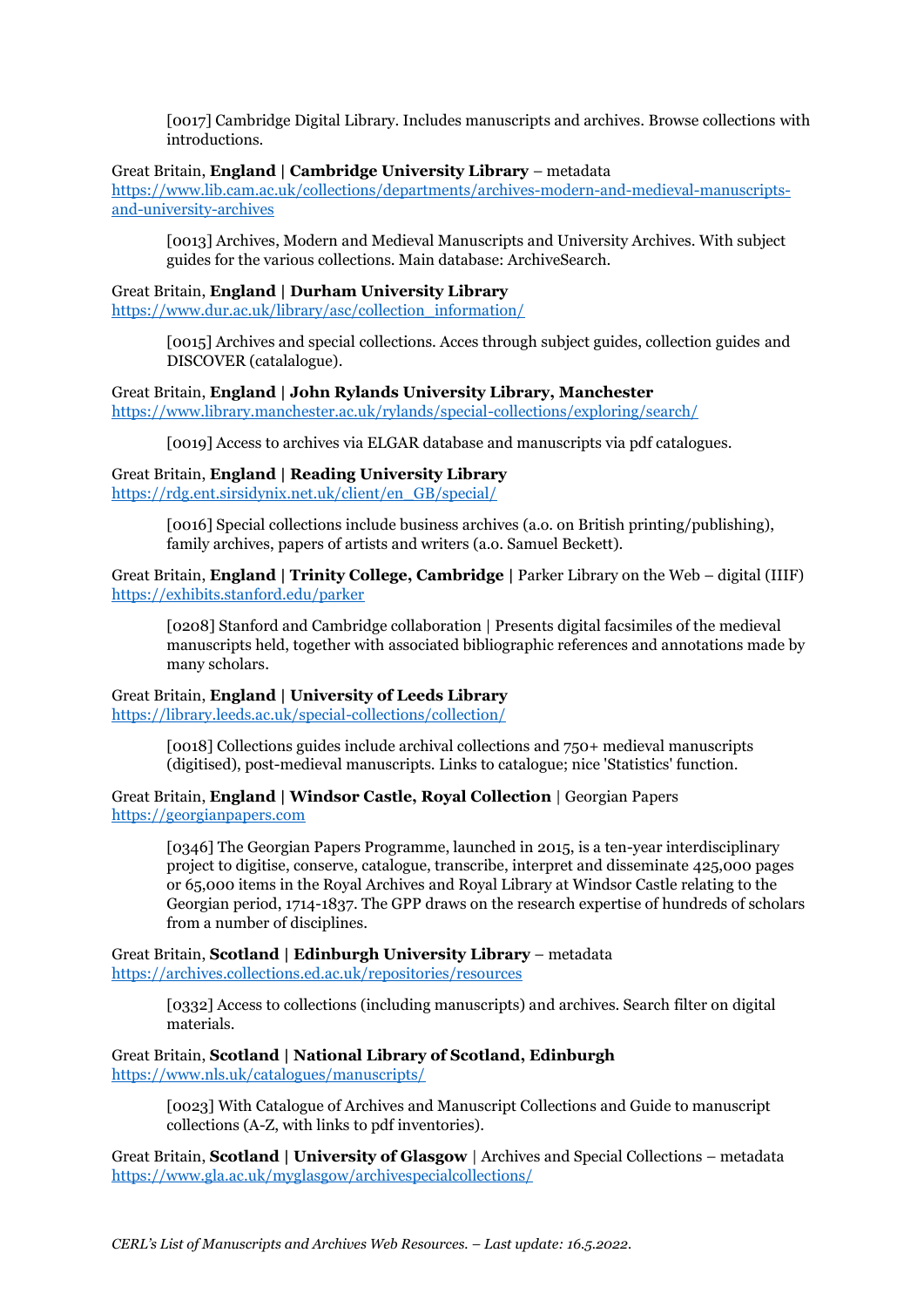[0331] Includes manuscripts (a.o. from the Hunterian Collection), private and university archives. Seach filter on digital materials.

Great Britain, Wales | National Library of Wales, Aberystwyth – digital (IIIF) <https://www.library.wales/discover/digital-gallery/>

[0025] Include manuscripts (subdivided by period) and archives collections.

Great Britain, **Wales | National Library of Wales, Aberystwyth** – metadata [https://archives.library.wales/index.php/?sf\\_culture=en](https://archives.library.wales/index.php/?sf_culture=en)

[0024] NLW Archives and manuscripts. Browse and search options (with links to digital library). Alternative: general catalogue with filter options: https://discover.library.wales/

— 1. Ireland

Ireland | **Trinity College Library, Dublin** – digital <https://digitalcollections.tcd.ie/>

> [0181] Digital Collections TCD | Includes archival collections and medieval MSS, among them: Book of Kells.

Ireland | **Trinity College Library, Dublin** – metadata <https://manuscripts.catalogue.tcd.ie/CalmView/>

> [0280] Manuscripts & Archives Research Library Online Catalogue (MARLOC). With collections overview.

## $-1.$  Italy

Italy | **Biblioteca Ambrosiana, Milano** – digital

<https://ambrosiana.comperio.it/manoscritti/>

[0270] Access to the manuscripts catalogue. Many browse and search options.

Italy | **Biblioteca Medicea Laurenziana** – digital

<http://mss.bmlonline.it/>

[0266] Mainly manuscripts. Search, browse and filter options.

Italy | **Biblioteca Nazionale di Napoli**

<http://www.bnnonline.it/index.php?it/193/manoscritti-e-rari>

[0267] Manuscripts and archives, accessible via MANUS.

Italy | **Biblioteca Nazionale Marciana, Venezia**

[https://bibliotecanazionalemarciana.cultura.gov.it/la-biblioteca/cataloghi/cataloghi-sede-di](https://bibliotecanazionalemarciana.cultura.gov.it/la-biblioteca/cataloghi/cataloghi-sede-di-manoscritti)[manoscritti](https://bibliotecanazionalemarciana.cultura.gov.it/la-biblioteca/cataloghi/cataloghi-sede-di-manoscritti)

[0269] Overview of the manuscript collections.

Italy | **Bibliotheca Nazionale Centrale di Firenze** – metadata

<https://www.bncf.firenze.sbn.it/manoscritti-e-rari/>

[0265] Overview of the manuscript and autographs. Access via national catalogue MANUS.

Italy | **Bibliotheca Nazionale Centrale di Roma** – metadata

<http://www.bncrm.beniculturali.it/it/7/cataloghi-storici-digitalizzati>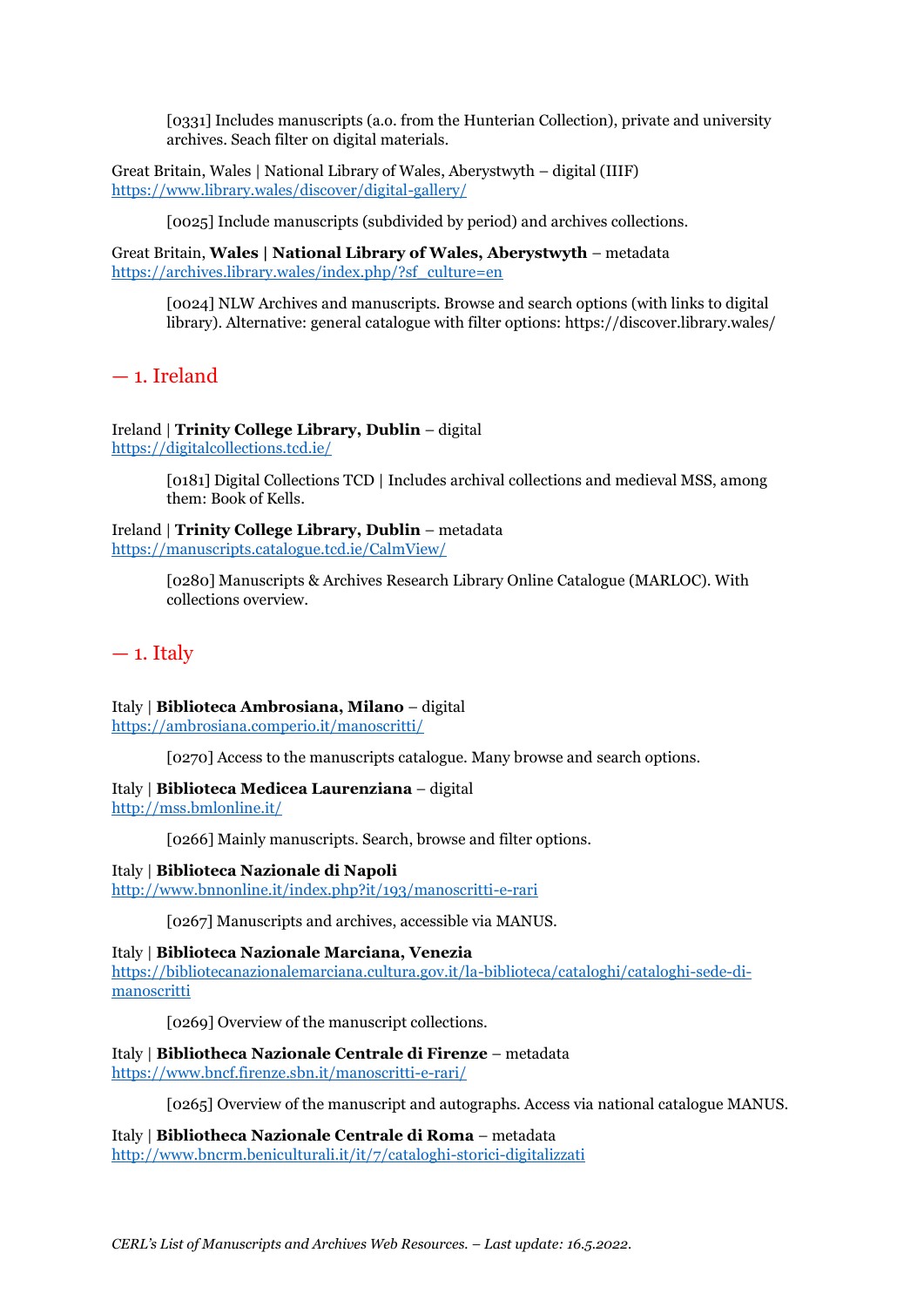[0264] Digital versions of old catalogues accessing manuscripts and autographs. Access via the national online catalogue MANUS.

## — 1. Lithuania

Lithuania | **Lithuanian Academy of Sciences, Vilnius** – digital <http://elibrary.mab.lt/handle/1/4916?locale-attribute=en>

> [0027] (Wroblewski Library) | Digital repositoriy. Includes post-medieval deeds and archival collections. Search and browse options.

Lithuania | **Vilnius University Library** – digital <https://kolekcijos.biblioteka.vu.lt/en/manuscripts>

> [0026] Includes 300.000+ documents in 300+ archival collections (13th-21 century), written in Lithuanian, Latin, Polish, Chancery Slavonic, Russian, German, English, Hebrew and other languages.

## — 1. Netherlands

## Netherlands | **Allard Pierson, University of Amsterdam** – metadata

<https://archives.uba.uva.nl/>

[0028] Provides access to finding aids of collections and archives held by the Allard Pierson, including manuscripts, archives and letters in the university library's special collections.

#### Netherlands | **Koninklijke Bibliotheek (National Library), The Hague** <https://www.kb.nl/en/resources-research-guides/kb-collections>

[0029] Introduction webpage to the special collections, including manuscripts, archives and letters.

Netherlands | **Universitaire Bibliotheken Leiden** – digital (IIIF) <https://digitalcollections.universiteitleiden.nl/>

[0278] Includes manuscripts, archives and letters.

#### Netherlands | **Universitaire Bibliotheken Leiden** – metadata

[https://www.library.universiteitleiden.nl/special-collections/about-us/manuscripts-archives-and](https://www.library.universiteitleiden.nl/special-collections/about-us/manuscripts-archives-and-letters)[letters](https://www.library.universiteitleiden.nl/special-collections/about-us/manuscripts-archives-and-letters)

[0030] Introduction webpage to the manuscripts, archives and letters of UBL. With links to subject guides, collection guides and Digital Collections (image database).

### Netherlands | **Universiteitsbibliotheek Utrecht**

<https://www.uu.nl/en/utrecht-university-library-special-collections/collections/manuscripts>

[0313] Holds c.750 medieval manuscripts (all digitized), 1000+ post-medieval manuscripts and c. 60 archives.

## — 1. New Zealand

New Zealand | **Auckland Central Library** – digital <https://www.aucklandlibraries.govt.nz/Pages/heritage-manuscripts.aspx>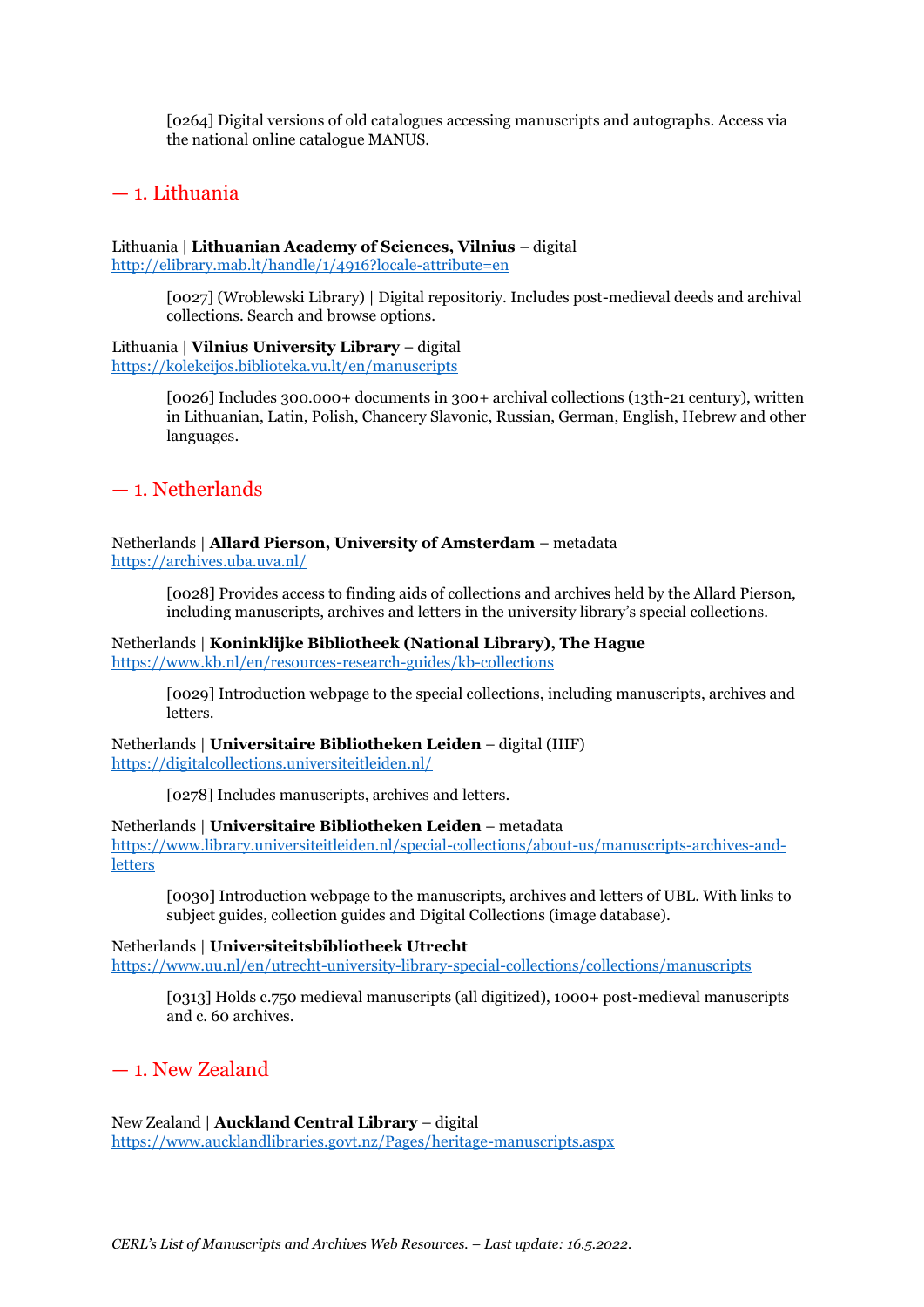[0032] Overview of manuscripts and archival collections. With access to repository: 'Manuscripts online' (use Advance Search).

#### New Zealand | **Dunedin Public Library**

[https://www.dunedinlibraries.govt.nz/heritage/reed/medieval-and-renaissance-manuscripts](https://www.dunedinlibraries.govt.nz/heritage/reed/medieval-and-renaissance-manuscripts-collection)[collection](https://www.dunedinlibraries.govt.nz/heritage/reed/medieval-and-renaissance-manuscripts-collection)

[0031] Medieval and Renaissance manuscripts collection compries 11 bound manuscripts and more than 60 leaves and fragments.

— 1. Norway

#### Norway | **National Library, Oslo**

<https://www.nb.no/samlingen/privatarkiv/>

[0034] Collections overview include archives and manuscripts (Privatarkiv) and music manuscripts (Musikk). With access to metadata and digital versions.

#### Norway | **NTNU University Library, Trondheim**

<https://www.ntnu.no/ub/spesialsamlinger#submittedGunnerusSearch>

[0033] Collections overview include manuscripts (and letters, deeds and fragments) and privates archives. With access to digital library.

#### Norway | **University Library in Bergen** – digital

<http://marcus.uib.no/instance/collection/manuskriptsamlingen>

[0035] MARCUS: digital portal includes manuscripts and archives, (medieval to contemporary material).

## — 1. Poland

#### Poland | **Jagiellonian Library, Kraków**

[https://bj.uj.edu.pl/en\\_GB/about-library/collections/manuscripts](https://bj.uj.edu.pl/en_GB/about-library/collections/manuscripts)

[0036] Collections overview include manuscripts, in all 33.000+ (medieval 2000+). With links to catalogue and Jagiellonian Digital Library.

Poland | **National Library, Warsaw** – Catalogue (filters MSS) [https://katalogi.bn.org.pl/discovery/search?vid=48OMNIS\\_NLOP:48OMNIS\\_NLOP&lang=en](https://katalogi.bn.org.pl/discovery/search?vid=48OMNIS_NLOP:48OMNIS_NLOP&lang=en)

[0037] Catalogue searches heritage collections, including manuscripts.

Poland | **University Library, Wrocław** <https://www.bu.uni.wroc.pl/en/departments/curie-special-collections/manuscripts-department>

[0038] Overview of manuscripts collection. With links to catalologues.

Poland | **University of Warsaw Library** – MSS

<https://www.buw.uw.edu.pl/en/special-collections/manuscripts-department/>

[0039] Introduction page with information about the manuscripts, private archives.

— 1. Portugal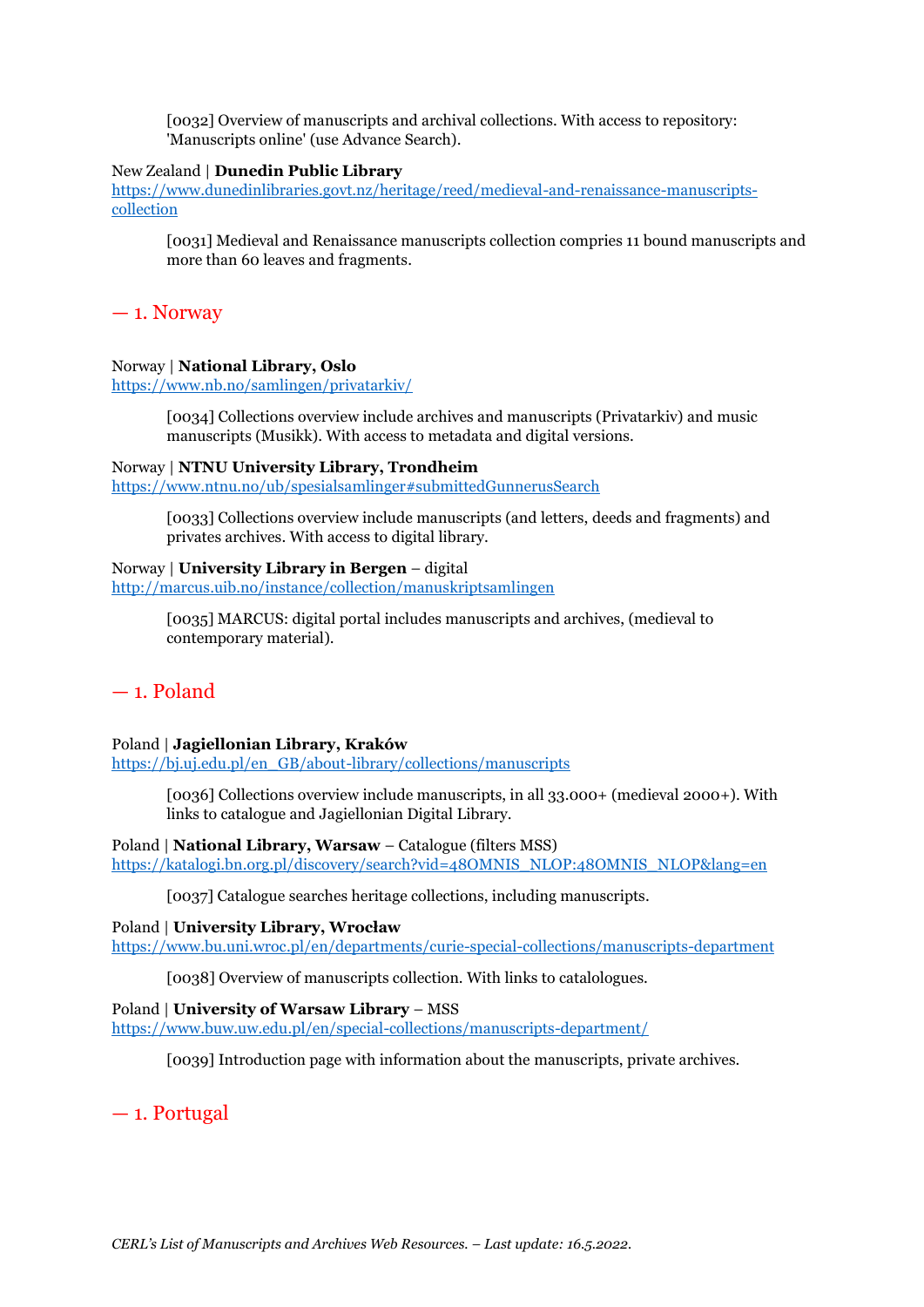#### Portugal | **Biblioteca Nacional de Portugal, Lissabon** – MSS

[http://www.bnportugal.gov.pt/index.php?option=com\\_content&view=article&id=128&Itemid=217&l](http://www.bnportugal.gov.pt/index.php?option=com_content&view=article&id=128&Itemid=217&lang=en) [ang=en](http://www.bnportugal.gov.pt/index.php?option=com_content&view=article&id=128&Itemid=217&lang=en)

[0040] Overview of manuscript collections.

## $-1.$  Spain

#### Spain | **Biblioteca Nacional de España, Madrid** – digital

<http://bdh.bne.es/bnesearch/Search.do?tipomaterial1=Manuscrito&home=true&languageView=es>

[0041] Includes manuscripts. Nice filter/browse options.

— 1. Sweden

Sweden **| Riksarkivet** | Medieval fragments – MSS <https://sok.riksarkivet.se/MPO>

> [0333] MPO (Medeltida pergament omslag) database contains 20,000+ fragments of medieval manuscripts recycled as covers for early-modern account books. Metadata and digital facsimiles.

## — 1. United States

United States | **Getty Museum, Los Angeles**, CA <http://www.getty.edu/art/manuscripts/>

> [0043] Introduction page to (mainly medieval) manuscripts, including European, Byzantine, Armenian, and Ethiopian. Focus on illuminated manuscripts.

United States | **Harvard Library, Boston**, MA <https://library.harvard.edu/how-to/use-harvard-librarys-special-collections-and-archives>

[0045] Introduction page to Harvard Library's Special collections and Archives. Also (Houghton Library): https://library.harvard.edu/collections/medieval-renaissancemanuscripts

United States | **Harvard Library, Boston**, MA – digital (IIIF) <https://library.harvard.edu/digital-collections>

[0282] Digital Collections include manuscripts and archival materials.

United States | **Library of Congress, Washington**, DC <https://www.loc.gov/rr/rarebook/coll/medren.html>

[0069] Special collections include Medieval and Renaissance Manuscripts.

United States | **Library of Congress, Washington**, DC – digital <https://www.loc.gov/collections/?fa=original-format:manuscript/mixed+material>

[0281] LOC's Digital Collections include archives and manuscripts. Nice filter options.

United States | **New York Public Library**, NYS – digital <http://archives.nypl.org/>

> [0047] Introducton page to NYPL's archives and manuscripts. With links y. Access to collection guides.

*CERL's List of Manuscripts and Archives Web Resources. – Last update: 16.5.2022.*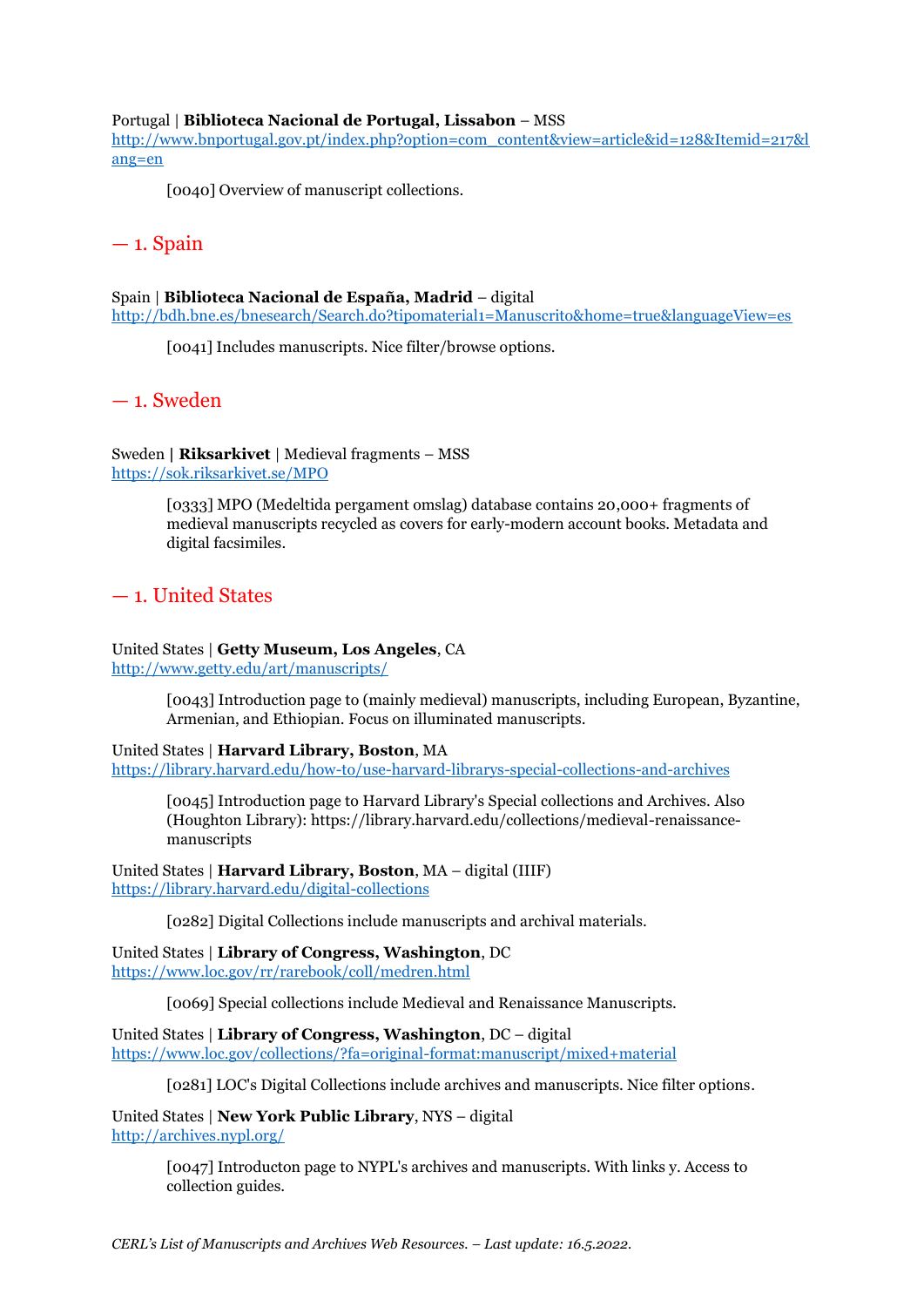## United States | **Pierpont Morgan Library, New York**, NYS

<https://www.themorgan.org/collection>

[0044] Collection online includes Medieval & Renaissance MSS, Literary & Historical MSS, Music MSS.

United States | **Yale University Library (Beinecke), New Haven**, CT <https://beinecke.library.yale.edu/collections/curatorial-areas>

> [0046] Includes manuscripts and archival materials. With links to online catalogue (Orbis) and digital collections (nice filter options):<https://collections.library.yale.edu/advanced>

## — 1. Vatican City State

Vatican City State | **Biblioteca Apostolica Vaticana** – digital (IIIF) <https://digi.vatlib.it/mss/>

[0272] Includes digitized manuscripts (22000+), archives (250+) and inventories (300+).

Vatican City State | **Biblioteca Apostolica Vaticana** – metadata <https://opac.vatlib.it/?ling=en>

[0271] Includes thousands of manuscripts and hundreds of archives.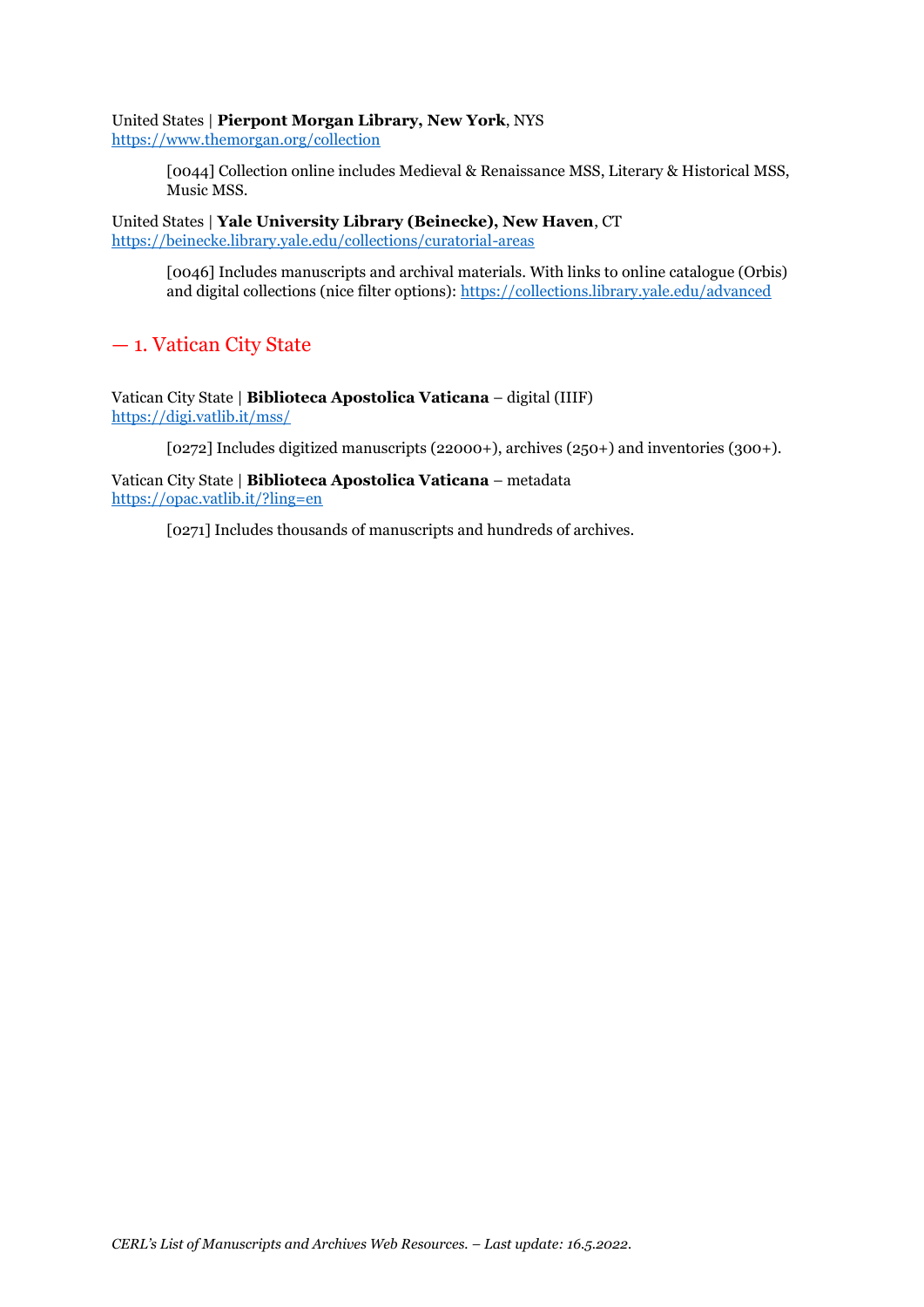## 2. BEYOND INSTITUTIONAL COLLECTIONS

## — 2. national | Austria

## national | Austria | **Manuscripta**

<https://manuscripta.at/index.php>

[0048] Medieval manuscript in Austrian libraries. Provides access to library collection, digital facsimiles, catalogues, documentation.

national | Austria | **Österreichische Bibliothekenverbund** (OBV) [https://search.obvsg.at/primo-explore/search?vid=OBV&search\\_scope=OBV\\_alma\\_NLH&tab=nlh](https://search.obvsg.at/primo-explore/search?vid=OBV&search_scope=OBV_alma_NLH&tab=nlh)

[0049] Access to manuscripts and archival materials held by the 90+ members of the OBV.

## — 2. national | Belgium

national | Belgium | **CICweb** <http://www.cicweb.be/en/index.php>

> [0050] Online guide to mediaeval manuscripts held by 35+ heritage institutions in Wallonia - Brussels. with free search mode.

## — 2. national | Finland

national | Finland | **Finna** <https://finna.fi/>

[0053] Union catalogue of Finnish GLAM-organisations. Filter option for archival materials.

## — 2. national | France

national | France | **BVMM**: Bibliothèque Virtuelle des Manuscrits Médiévaux – digital <https://bvmm.irht.cnrs.fr/>

[0263] IRHT | Database with digital versions (complete or partial) of medieval manuscripts mainly held by French institutions.

national | France | **Calames** – metadata <http://www.calames.abes.fr/pub/#culture=en>

> [0055] Union catalogue for archival materials and manuscripts held by the librairies of the higher education's network in France: national academical institutions, universities and research institutes.

national | France | **CCfr**: Catalogue Collectif de France – metadata [https://ccfr.bnf.fr/portailccfr/jsp/public/index.jsp?action=public\\_formsearch\\_manuscrits](https://ccfr.bnf.fr/portailccfr/jsp/public/index.jsp?action=public_formsearch_manuscrits)

[0056] Access to the holdings of 5000 French libraries of all kinds (except the BnF). Includes manuscripts and archives.

national | France | **Initiale** <http://initiale.irht.cnrs.fr/>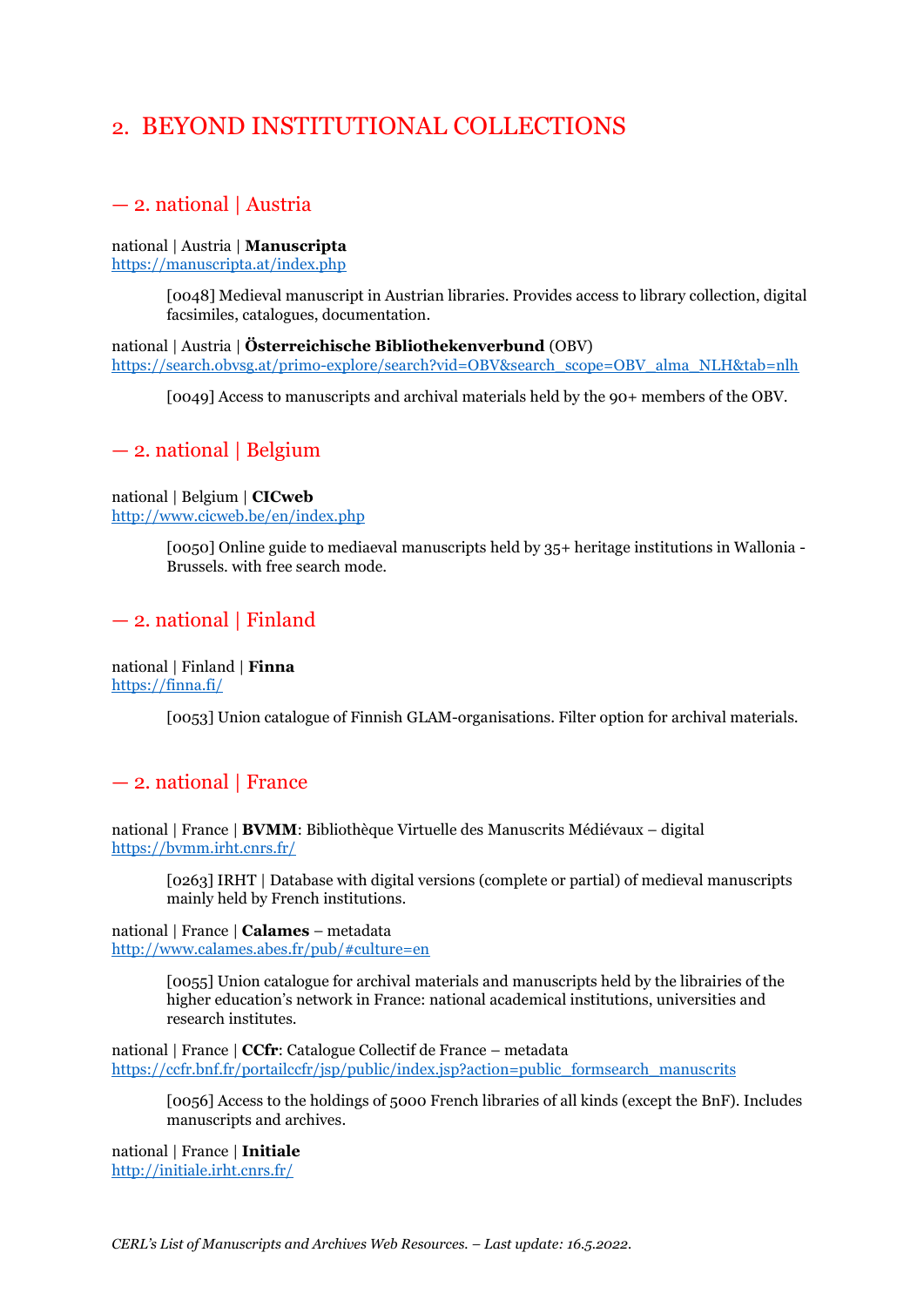[0143] Catalogue of illuminated manuscopts from the Middle Ages held by French institutions outside the BnF.

## — 2. national | Germany

national | Germany | **Archivportal-D** [https://www.archivportal-d.de/?](https://www.archivportal-d.de/)

> [0058] Part of Deutsche digitale Bibliothek (DDB), gives access to archival material helds from German archival institutions. With links to digital versions. Nice filter options.

national | Germany | Bavaria | **Bavarikon** – digital <https://www.bavarikon.de/>

> [0232] Portal for digital heritage in Bavaria | Filter on manuscripts (2000+) and many search options. Also contains exhibitions.

national | Germany | **KOHD**: Katalogisierung der orientalischen Handschriften in Deutschland <https://orient-mss.kohd.adw-goe.de/content/index.xml>

[0134] Union catalogue of Oriental manuscripts in German collections

## — 2. national | Italy

national | Italy | **Cataloghi Storici Digitalizzati** <http://cataloghistorici.bdi.sbn.it/>

> [0268] Digital versions of 200+ old catalogues accessing the holdings of 39 Italian libraries. Includes many manuscripts catalogues.

national | Italy | **Manus online** – metadata [https://manus.iccu.sbn.it//index.php?lang=en](https://manus.iccu.sbn.it/index.php?lang=en)

[0059] Census of manuscripts held in Italian libraries

## — 2. national | Lithuania

national | Lithuania | **e-Paveldas** <https://www.epaveldas.lt/en/kolekcijos>

> [0060] Digital repository for documents and artefacts held by heritage institutions of Lithuania (incl. the National Library).

## — 2. national | Netherlands

national | Netherlands | **CEN**: Catalogus Epistularum Neerlandicarum – metadata <http://picarta.pica.nl/xslt/DB=3.23/SET=1/TTL=1/>

[0337] CEN accesses over two million letters letters kept in the collections of cooperating heritage institutions in the Netherlands. 500,000+ records of single letters and correspondence parts

national | Netherlands | **MMDC**: Medieval Manuscripts in Dutch Collections – metadata <http://www.mmdc.nl/static/site/>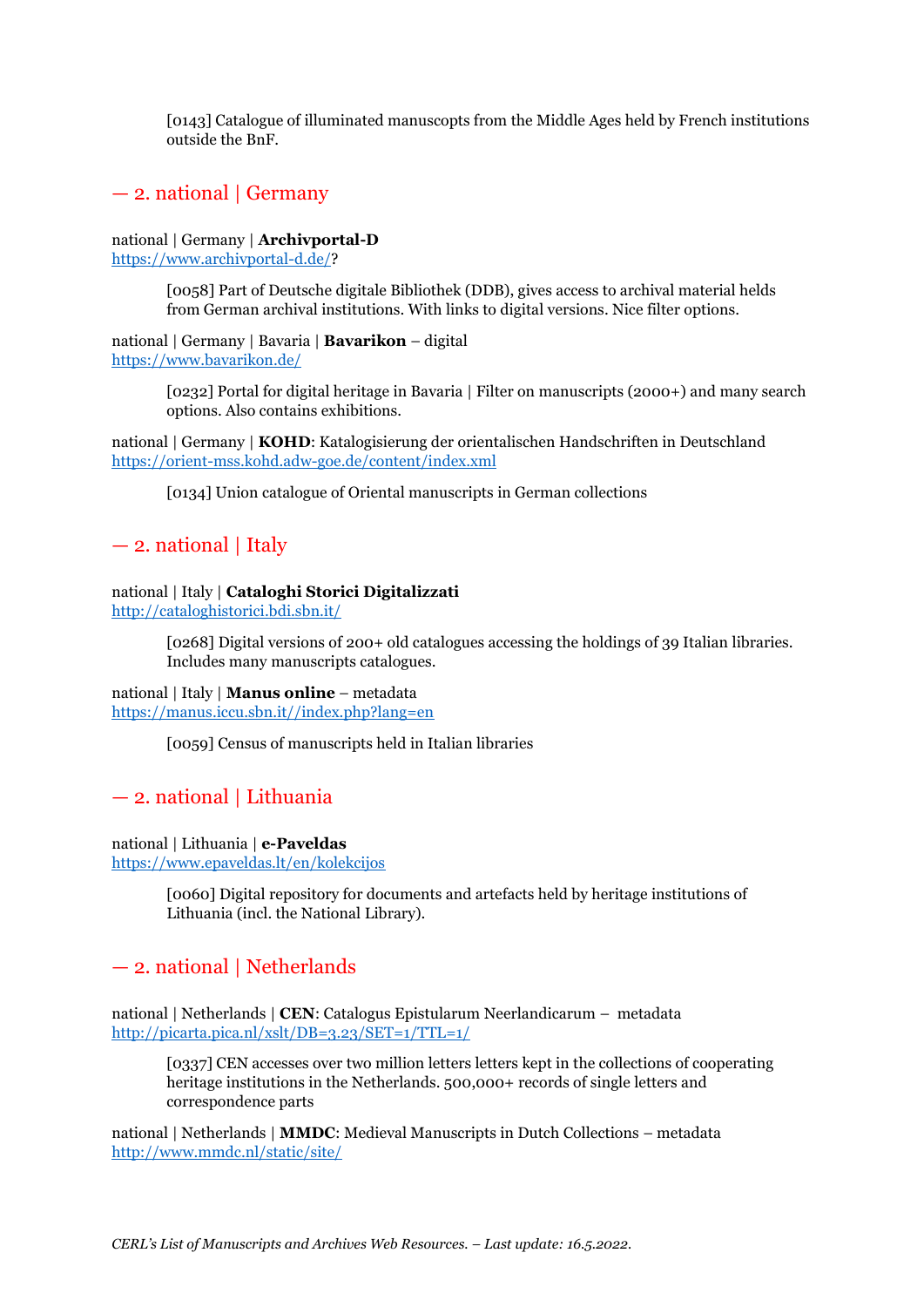[0061] Catalogue with descriptions in English of 6,000+ items held by heritage institutions in the Netherlands .

national | Netherlands | **Picarta/NCC on WorldCat** <https://picarta.on.worldcat.org/discovery>

> [0062] Limit in Advanced Search "databases" to "Worldcat.org" and filter with "format = manuscript"; this allows you to search manuscripts (including letters) in de Nederlandse Centrale Catalogus (items held by 400+ Dutch libraries). With links to digital versions.

## — 2. national | Norway

national | Norway | **Arkivportalen** – metadata <https://www.arkivportalen.no/>

> [0064] Portal hosted by National Archives of Norway; searches the catalogues of several archival institutions in Norway, for historical archives and documents.

national | Norway | **Digitalarkivet** – digital <https://www.digitalarkivet.no/>

> [0065] Portal to digitized materials from the National Archives of Norway, also used by many archive institutions in Norway, from medieval to contemporary material

## — 2. national | Sweden

national | Sweden | **ALVIN** – digital <http://www.alvin-portal.org/alvin/view.jsf?pid=alvin-record%3A229&dswid=-5223>

[0087] ALVIN Consortium | Platform accessing the digitised cultural heritage and digital collections in Sweden. Includes the autographs collection of Erik Waller.

national | Sweden | **Manuscripta** – digital <https://www.manuscripta.se/>

[0067] Digital catalogue of medieval and early modern manuscripts kept in Swedish libraries.

## — 2. national | Switzerland

national | Switzerland | **e-codices** – Virtual Manuscript Library of Switzerland (IIIF) <https://e-codices.unifr.ch/en>

[0068] Accesses all medieval and a selection of modern manuscripts held by Swiss institutions by means of a virtual library. Digital facsimiles are linked with scholarly descriptions.

national | Switzerland | **Illuminierte und Illustrierte Handschriften** [http://www.codices.ch/illustrierte\\_handschriften\\_datenbank.html](http://www.codices.ch/illustrierte_handschriften_datenbank.html)

> [0207] Index on illumination in Swiss medieval manuscripts. With links to digital facsimiles in e-codices.unifr.ch

national | Switzerland | **swisscollections** <https://swisscollections.ch/>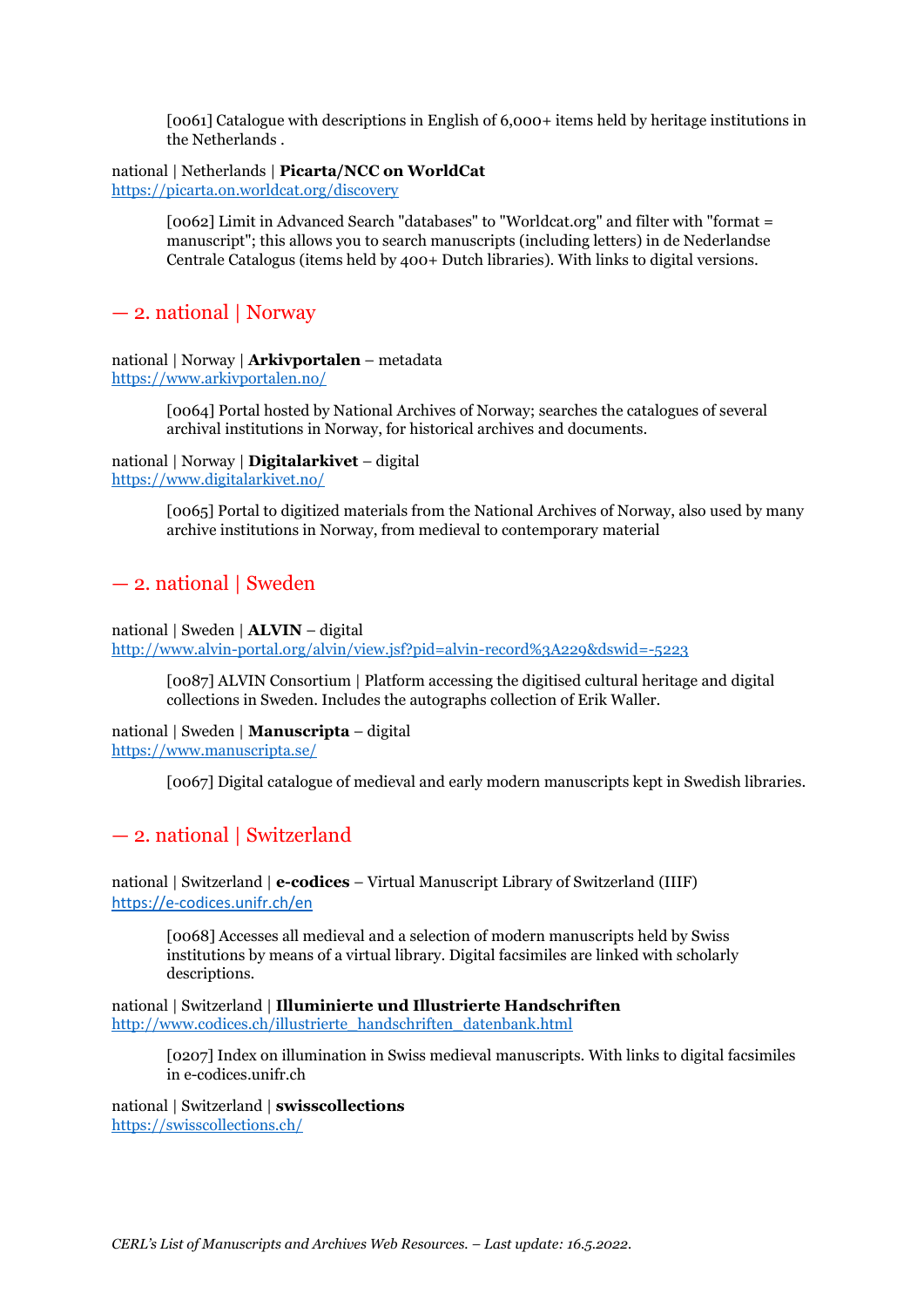[0149] Catalogue of heritage collections of 14 institutions, including manuscripts, letters and archival materials; with links to digital versions.

## — 2. national | United States

national | United States | **Digital Scriptorium** – digital <https://digital-scriptorium.org/>

> [0070] Online image repository for medieval and renaissance manuscripts held by American libraries and museums. Nice search options; also browse by languages and locations.

## national | **United States | German heritage in letters**

[https://germanletters.org](https://germanletters.org/)

[0347] German Historical Institute, Washington | Database of letters sent to immigrants in the United States from their relatives in the German-speaking lands of Europe. To make these resources available, this project is digitizing letters that are now in private hands, and also transcribing and translating these letters, as well as letters from Germany that are currently held by libraries and other archival institutions.

## — 2. transnational

#### transnational | **Alchemy Website** – metadata [http://www.levity.com/alchemy/alch\\_mss.html](http://www.levity.com/alchemy/alch_mss.html)

[0136] Database of alchemical manuscripts kept worldwide.

#### transnational | **ArchiveGrid** – metadata <https://researchworks.oclc.org/archivegrid/>

[0184] OCLC | Database includes 7 million+ archival records, bringing together information about historical documents, personal papers, family histories drawn from over 1,400 archival institutions.

#### transnational | **Arthurian Fiction** – metadata <http://www.arthurianfiction.org/>

[0241] Utrecht University | About medieval Arthurian narratives and the manuscripts in which they are transmitted throughout Europe. Linked records on 200+ texts, 1000+ manuscripts and 200 persons.

#### transnational | **Artstor** – digital [https://library.artstor.org](https://library.artstor.org/)

[0072] Digital Library with public domain visual media from leading museums, photo archives, scholars, and artists, in Public Collection (1 million images) and Core Collections (3 million+ images). Includes manuscripts and manuscripts illuminations. Nice search and filter options. Create an account to make your own collection, collaborate in groups and download images to PowerPoint. Guide: https://artstor.libguides.com/getstarted

transnational | **BNM**: Bibliotheca Neerlandica Manuscripta – metadata <https://bnm-i.huygens.knaw.nl/>

> [0073] Huygens ING | Accesses 15,000+ medieval manuscripts kept worldwide that are produced in the Low Countries (both Netherlands and Belgium), the majority of which is written in Middle Dutch.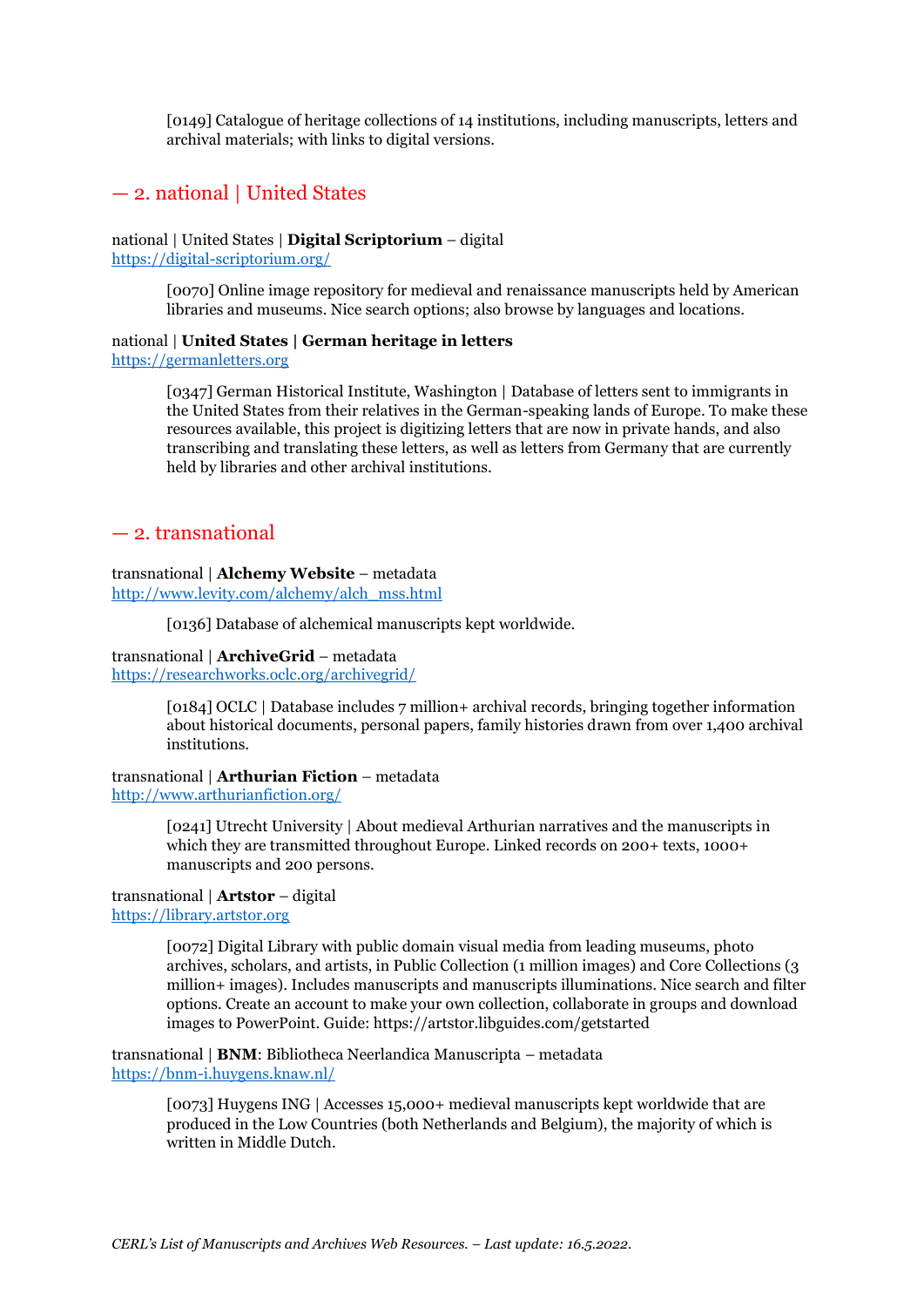transnational | **BNM**: Bibliotheca Neerlandica Manuscripta – metadata (digital) <http://hdl.handle.net/1887.1/item:1912910>

[0302] Scans of thousands of manuscript descriptions by Willem De Vreese (and staff of UB Leiden).

transnational | **Biblissima Portal** – digital (IIIF) [https://biblissima.fr](https://biblissima.fr/)

> [0071] Portal providing unified access to a set of digital data on medieval manuscripts, incunabula and early printed books produced in Western Europe, from the 8th to the 18th century, and held by various institutions.

transnational | **CODECS**: Collaborative Online Database and e-Resources for Celtic Studies <https://codecs.vanhamel.nl/>

[0213] Descriptive catalogue of sources of interest to Celtic studies, including every text and manuscript ever written, together with a bibliography. With links to digital facsimiles.

#### transnational | **Codices Fennici** – digital

<https://www.codicesfennici.fi/?language=en>

[0051] Digital collection of medieval and 16th century (fragments of) manuscripts written or used in Finland. Contains 200+ items held by libraries and archives in different countries

## transnational | **DIAMM**: Digital Image Archive of Medieval Music

<https://www.diamm.ac.uk/>

[0237] DIAMM presents images and metadata for thousands of manuscripts. Nice search and browse options.

transnational | **Diplomatarium Fennicum** <http://df.narc.fi/>

> [0052] National Archives, Helsinki | Database of medieval documentary sources (6800+) concerning Finland. With links to descriptions, digital versions and literature.

transnational | **EMLO**: Early Modern Letters Online <http://emlo.bodleian.ox.ac.uk/home>

> [0336] Bodleian Libraries | EMLO is a combined finding aid and editorial interface for basic descriptions of early modern correspondence: a collaboratively populated union catalogue of 16th-, 17th- and 18th-century letters. Search and browse by: People, Locations, Organizations, Repositories, Years.

transnational | **Europeana** – digital (IIIF)

<https://www.europeana.eu/nl/collections/topic/17-manuscripts>

[0075] Include manuscripts and archival materials a.o.

## transnational | **Fragmentarium** – digital (IIIF)

<https://fragmentarium.ms/>

[0211] Platform for publishing images of medieval manuscript fragments, allowing them to catalogue, describe, transcribe, assemble and re-use them.

transnational | **France et Angleterre**: manuscrits médiévaux entre 700 et 1200 – digital (IIIF) <https://manuscrits-france-angleterre.org/polonsky/en/content/accueil-en?mode=desktop>

[0244] Repository with digital facsimiles of 800 medieval manuscripts held by the BnF and the BL. Accessible via themes, authors, places, centuries.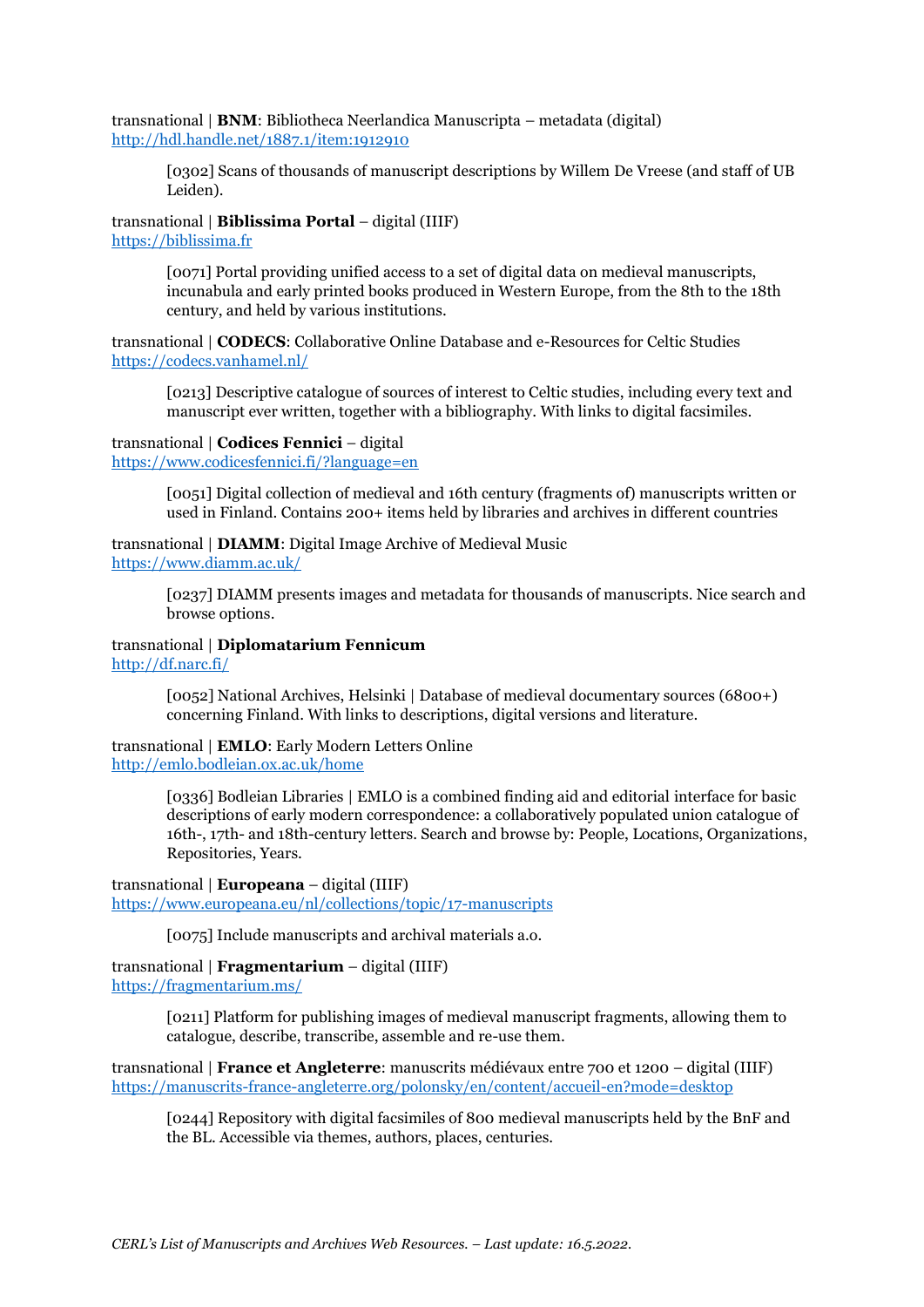#### transnational | **Google Arts & Culture** | Archives – digital

<https://artsandculture.google.com/search?q=archives>

[0285] Archives in themes, illustrated 'stories' and digital facsimiles, provided by heritage institutions across the world. Build your own collections, alone or together (classroom).

#### transnational | **Google Arts & Culture** | Manuscripts – digital <https://artsandculture.google.com/search?q=manuscripts>

[0284] Manuscripts in themes, illustrated 'stories' and digital facsimiles, provided by heritage institutions across the world. Build your own collections, alone or together (classroom).

#### transnational | **Handrit** – digital

<https://handrit.is/en/>

[0276] Provides access to digital versions of historical Icelandic and Danish manuscripts held by various institutions. Extensive browse options.

#### transnational | **Handschriftencensus**

<https://handschriftencensus.de/>

[0076] Metadata on texts in German and their manuscript sources, with links to digital facsimiles. | With instructional video: https://www.youtube.com/watch?v=KVLXD0aLcXc

## transnational | **ISOS**: Irish Script on Screen – digital

<https://www.isos.dias.ie/>

[0210] School of Celtic Studies, Dublin | Digitized images of Irish manuscripts kept world wide.

transnational | **JONAS** – Répertoire des textes et manuscrits médiévaux en langue d'oc et d'oïl [https://jonas.irht.cnrs.fr](https://jonas.irht.cnrs.fr/)

[0343] IRHT | Documents French texts and manuscripts and printed books (-16th century) kept worldwide; also with reference to secondary literature.

## transnational | **Kalliope** – metadata

<https://kalliope-verbund.info/>

[0077] Staatsbibliothek zu Berlin | Union Catalog for collections of personal papers, manuscripts, and publishers' archives held by institutions in Germany, Austria, Switzerland; also personal papers of persons from German speaking countries kept in libraries and archives abroad, particularly in the United States of America. Nice filter options.

#### transnational | **Location Register of English Literary Manuscript and Letters** <https://www.reading.ac.uk/library/about-us/projects/lib-location-register.aspx>

[0078] Provides information about the manuscript holdings of British and Irish repositories about literary authors of all genres, publishing in English.

#### transnational | **Manuscripta Mediaevalia**

<http://www.manuscripta-mediaevalia.de/>

[0079] Access to more than 90.000 medieval manuscripts made in the German-speaking countries kept world wide (but mainly in Germany and Austria). With links to digital facsimiles, and to digitized manuscript catalogues. Extensive search options. Browse by holding institutions.

#### transnational | **Manuscripta.pl**

<http://www.manuscripta.pl/>

[0066] Access to medieval manuscripts books in Polish repositories, and to books of Polish provenance in foreign repositories.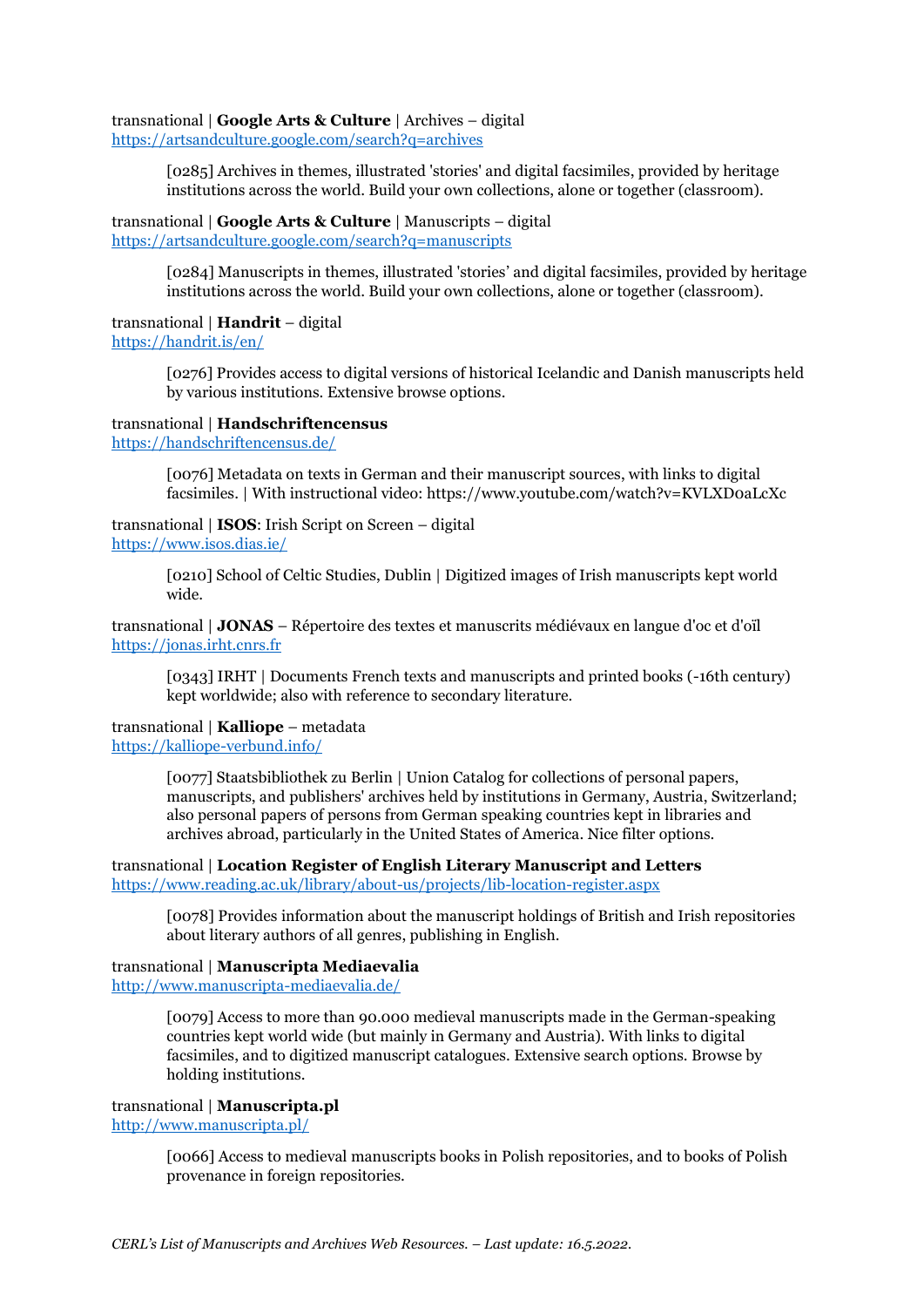#### transnational | **Manuscriptorium** – digital

<http://www.manuscriptorium.com/en/aggregated-resources>

[0080] Digital Library of Written Cultural Heritage: manuscripts, but also rare books and maps held by 50+ Czech institutions and 60+ institutions from abroad.

transnational | **Marginal scholarship** – metadata <https://database.marginalscholarship.nl/>

> [0334] Project database accessing 372 medieval manuscripts with marginal and interlinear annotations. See also exhibition [0108].

## transnational | **Medieval Libraries of England**

<http://mlgb3.bodleian.ox.ac.uk/>

[0330] Brings together the information of Neil Ker's *Medieval Libraries of Great Britain* and the *Corpus of British Medieval Library Catalogues*. This digital version will allow the user a.o. to access more information about the evidence of provenance, about the contents of the medieval book, and about how it was catalogued, shelf-marked, and shelved in its medieval library setting.

#### transnational | **Monasterium.net** – metadata <https://www.monasterium.net/mom/>

[0137] Collaborative archive with 500,000+ medieval and early modern charts from 100+ archival institutions in Europe. Organised in archival fonds en research collections (a.o. illuminated charts).

transnational | **Pinakes**: Textes et manuscrits grecs – metadata <https://pinakes.irht.cnrs.fr/>

> [0157] IRHT | Documents Greek texts and manuscripts (-16th century) kept worldwide, also with reference to secondary literature.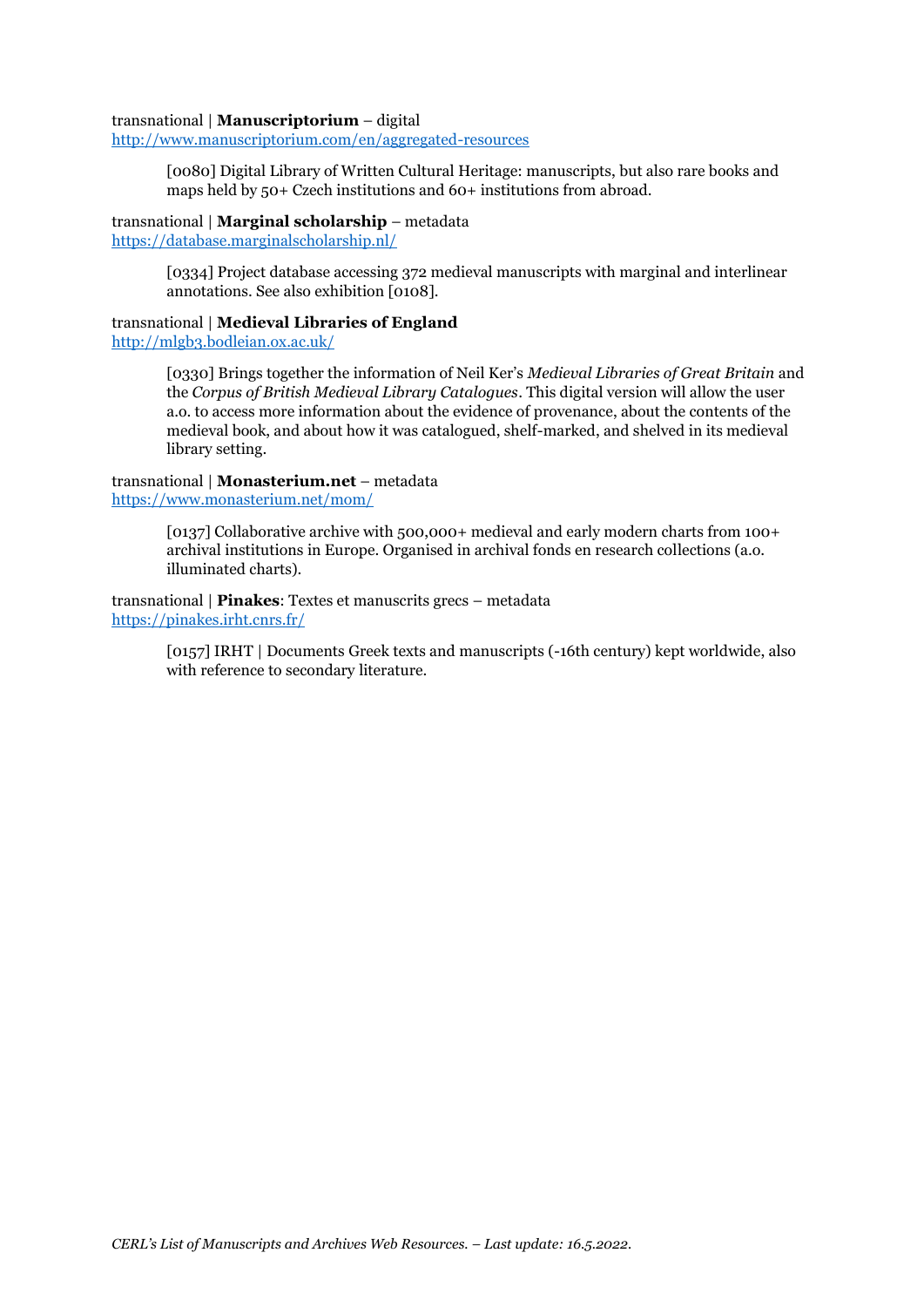## 3. RESEARCH TOOLS

## $-$  3. general | journals

general | journals | **medieval | Maniculae** <https://maniculae.de/>

> [0141] Initiative of 'Arbeitsgruppe Handschriftencensus'. Open access journal, for short contributions on medieval manuscipts, new findings etc.

general | journals | **medieval | Scriptorium** <http://www.scriptorium.be/catalogue.php>

> [0102] Website of Scriptorium. International Review of Manuscript Studies. With database search on the shelfmarks of the manuscripts studied or cited in the articles. Also with: List of holding institutions mentioned in Scriptorium and the Bulletin codicologique – Tables of contents of Scriptorium volumes – Alphabetical table of the reviewers and their contribution(s) to the Bulletin codicologique. – Analytical Index of Scriptorium and the Bulletin codicologique.

## — 3. general | links collections

general | links collections | **Handschriftenzentren** <https://www.handschriftenzentren.de/materialien/>

> [0115] Links on: Cataloguing and inventory – Digitalisation – Further Resources – Superregional manuscript databases (selection).

general | links collections **(catalogues)** | **Handschriftenkataloge Online** <https://www.uni-kassel.de/ub/landesbibliothek/sondersammlungen/handschriftenkataloge>

[0175] Universitätsbibliothek Kassel | Overview of digitised catalogues: Chapters: Kassel – Deutschland – International.

general | links collections **(law) | Rechtshistorie. A gateway to legal history** <https://www.rechtshistorie.nl/en>

[0362] Otto Vervaart, Universiteit Utrecht | Chapters: Roman law – Medieval law – Canon law – The common law – Old Dutch law – Digital collections

general | links collections **(law) | Roman law | Bodleian Libraries** <https://libguides.bodleian.ox.ac.uk/law-roman/online>

> [0359] Part of Bodleian's Subject and Research Guides. Chapters: Justinian Online – Internet resources

general | links collections (**law) | Roman law | Université Grenoble-Alpes** [https://droitromain.univ-grenoble-alpes.fr/link\\_en.htm](https://droitromain.univ-grenoble-alpes.fr/link_en.htm)

[0370] Links to digital editions and translations. Chapters: Texts – Epigraphy – Papyrology – Journals – Videos – Bibliography – Blogs

general **|** links collections **(medieval) | mediaevum.de** <https://www.mediaevum.de/links>

> [0203] Collection of editorially checked information and links on medieval German literature and language.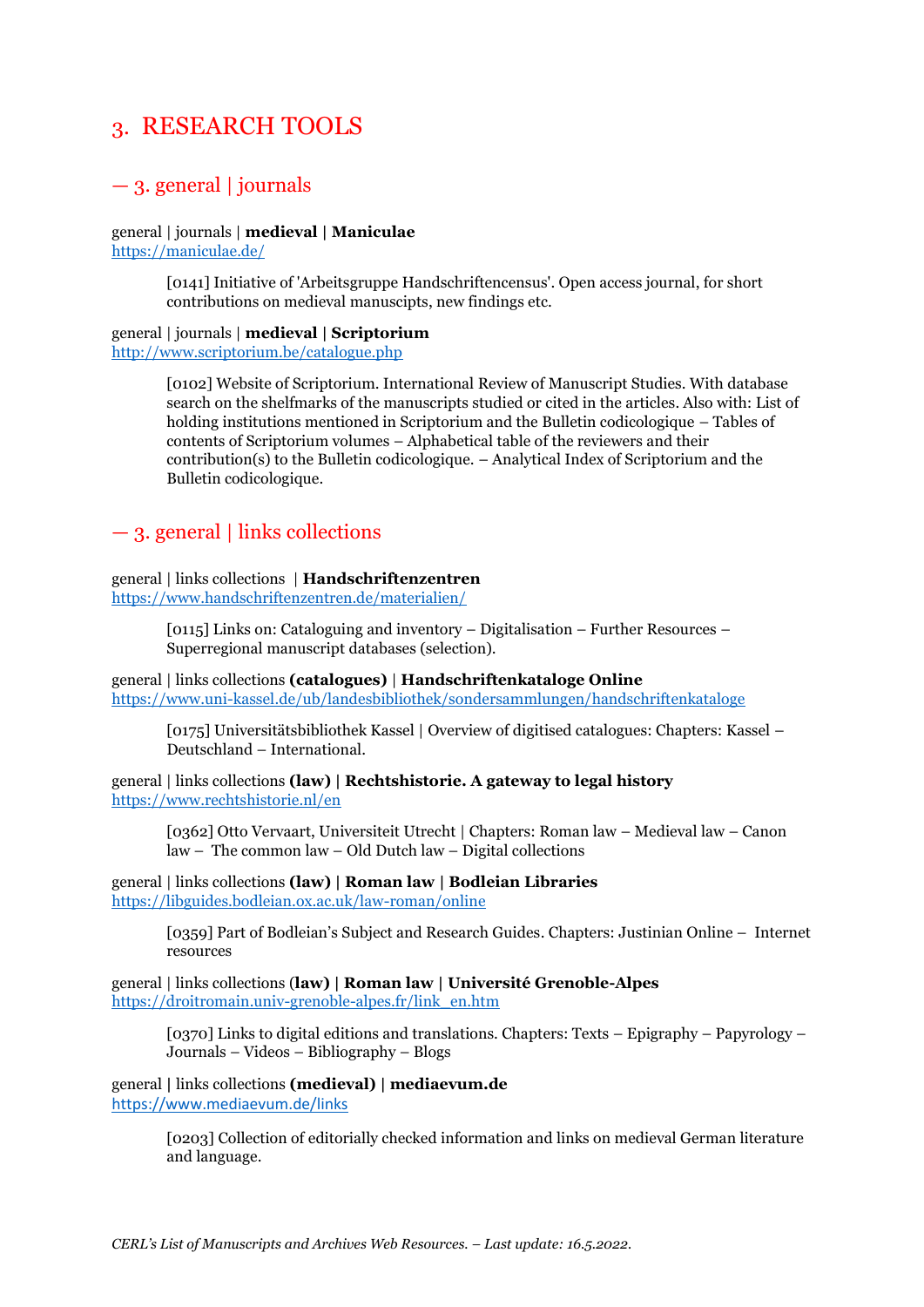general | links collections **(medieval) | Ménestrel**: Médievistes sur le net <http://www.menestrel.fr/>

> [0148] Chapters: Archives – Catalogues of Manuscripts – Digital and Virtual Libraries – Text corpora – Images corpora – Bibliographies – Reference Works – Jounals – Theses.

general | links collections **(palaeography)** <https://www.rechtshistorie.nl/en/home/palaeography>

> [0363] Otto Vervaart, Universiteit Utrecht | Chapters: General sites – Middle Ages – Early Modern Period – Apps – Abbreviations – Classical Antiquity – Papyri – Arabic palaeography – Asia – Byzantine palaeography – Greek palaeography – Hebrew scripts – Latin America – Overview of resources by country in alphabetical order (Australia-United States)

## — 3. general | organisations

general | organisations | **AMARC**: Association for Manuscripts and Archives in Research Collections <https://amarcsite.wordpress.com/>

[0101] AMARC promotes the study, accessibility and preservation of manuscripts and archives in libraries and research collections in Britain, Ireland and further afield. With newsletter, meetings, grants and projects.

general | organisations | **APICES**: Association Paléographique Internationale (Culture/Écriture/Société) <http://www.palaeographia.org/apices/apices.htm>

[0173] For scholars focusing on the history of writing (ancient and medieval scripts), books and documents, both in their physical aspects and in their contents, and for the persons and institutions connected with making, using and keeping them.

general | organisations | **CERL** | Manuscripts Librarians Working Group <https://www.cerl.org/collaboration/manuscriptexperts/main>

> [0174] Acts as a forum for curatorial concerns, and to enhance understanding and practical cooperation among curators across Europe, taking account of the differences in approach which have occurred historically.

general | organisations | **Handschriftenzentren**

<https://www.handschriftenzentren.de/>

[0082] Cataloguing and digitization of manuscrips and the care for related databases (watermarks, bindings) is organized via the German Handschriftenzentren in Berlin, Frankfurt, Leipzig, München, Stuttgart and Wolfenbüttel.

general | organisations | **IFLA Rare Books and Special Collections** <https://www.ifla.org/units/rare-books-and-special-collections/>

> [0306] International Federation of Library Associations and Institutions | The website of the RBSC Section provides information: Projects – Conferences – Blog – News – Events – Resources.

general | organisations | **IRHT**: Institut de Recherche et d'Histoire des Textes <https://www.irht.cnrs.fr/>

> [0144] French institute researching medieval manuscripts and early printed books. The textual histories of works written in the major languages of the Mediterranean Basin (Latin, romance languages, Hebrew, Greek, Coptic, Syriac, Arabic) are treated from all aspects: the material support, writing, textual content, decoration, iconography, diffusion, and reception.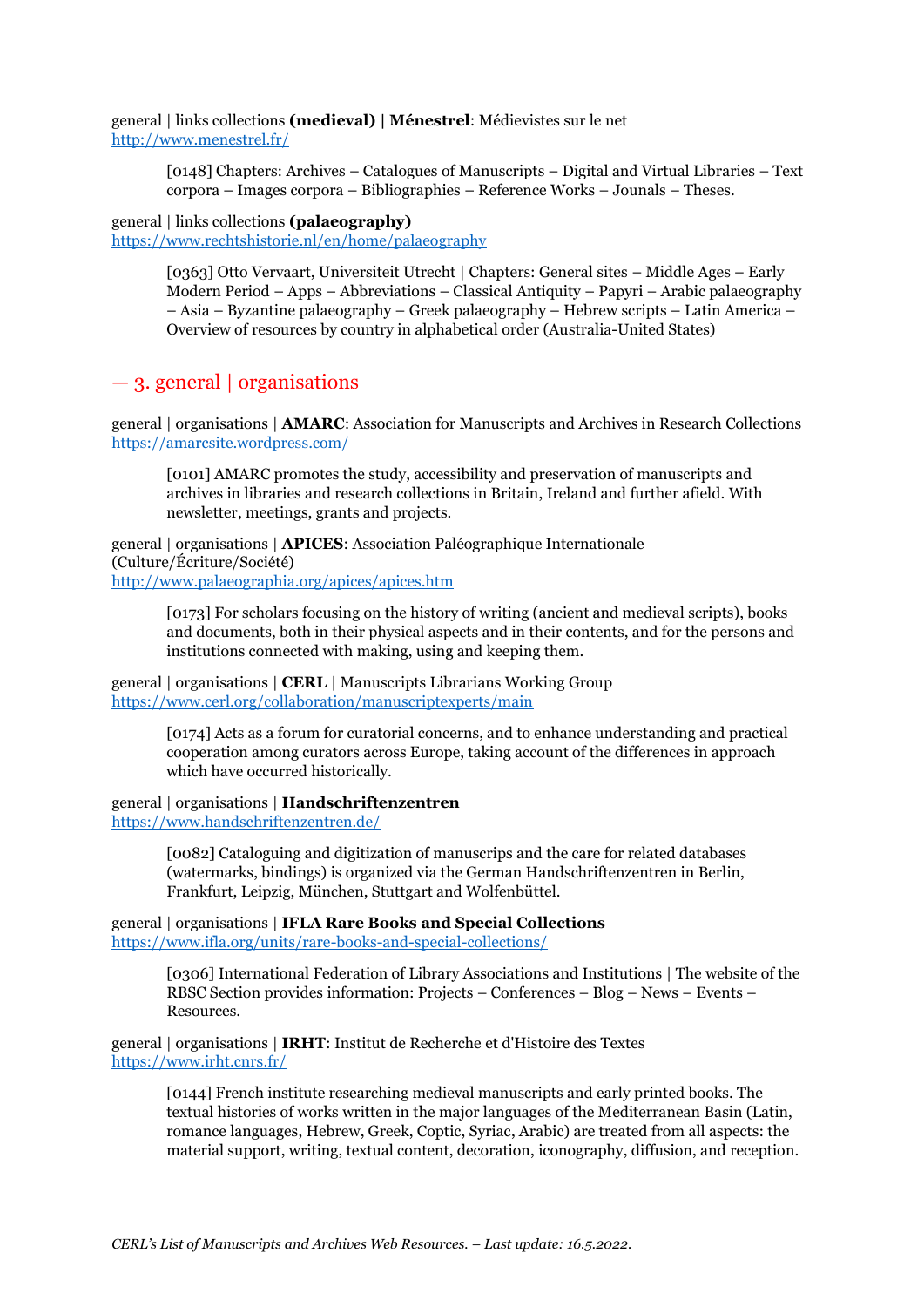## $-3.$  A-Z | catholica

## A-Z | catholica (English)| **Catholic Encyclopedia**

<https://www.newadvent.org/cathen/>

[0152] Gives information on the entire cycle of Catholic interests, action and doctrine.

## $-3.$  A-Z | codex

## A-Z | codex | **bindings** (English) | **Binding Terms**

[https://rbms.info/vocabularies/binding/alphabetical\\_list.htm](https://rbms.info/vocabularies/binding/alphabetical_list.htm)

[0170] Rare Books and Manuscripts Section of ACR/ALA | Alphabetical List and Hierarchical List

A-Z | codex | **bindings** (German, English) | **Thesaurus for motifs on binding stamps** [https://www.hist-einband.de/de/motivthesaurus/?no\\_cache=1](https://www.hist-einband.de/de/motivthesaurus/?no_cache=1)

## A-Z | codex | **historic terminology**

<https://libraria.hypotheses.org/category/terminologie>

[0352] Institut de Recherche et d'Histoire des Textes | List of historical terminology related to the medieval book, updated by the blog team of Libraria [see 0351]

[0228] Part of the 'Einbanddatenbank' hosted by the Staatsbibliothek zu Berlin.

A-Z | codex | **illumination** (English) | **Glossary of illuminated manuscripts** <https://www.bl.uk/catalogues/illuminatedmanuscripts/glossary.asp>

[0146] British Library | Derived from: Michelle Brown, *Understanding Illuminated Manuscripts: A Guide to Technical Terms*. Malibu/London 1994.

A-Z | codex | **manuscript studies** (English) | **Lexicon**

<https://hmmlschool.org/lexicon/>

[0214] Hill Monastic Manuscript Library | Also with Lexicon Term Search.

A-Z | codex | **manuscript studies** (French) | **Vocabulaire codicologique** <http://www.palaeographia.org/vocabulaire/vocab.htm>

[0160] Muzerelle (IRHT) | Glossary of French terms, also accessible by subject, with translations in Italian, Spanish and English.

## A-Z | codex | **manuscript studies** (German) | **Glossar zur spätmittelalterlichen Buchmalerei und Buchherstellung**

<http://digi.ub.uni-heidelberg.de/de/bpd/glossar/index.html>

[0225] Universitätsbibliithek Heidelberg | Part of the Bibliotheca Palatina website.

A-Z | codex | **paper** (English)| **Paper Terms** | RBMS [https://rbms.info/vocabularies/paper/tr\\_idx77.htm](https://rbms.info/vocabularies/paper/tr_idx77.htm)

[0171] RBMS | Alphabetical List and Hierarchical List.

## $-3.$  A-Z | languages

A-Z | languages | **Dutch** | Historical dictionaries <https://www.ivdnt.org/woordenboeken/historische-woordenboeken/#historical-dictionaries>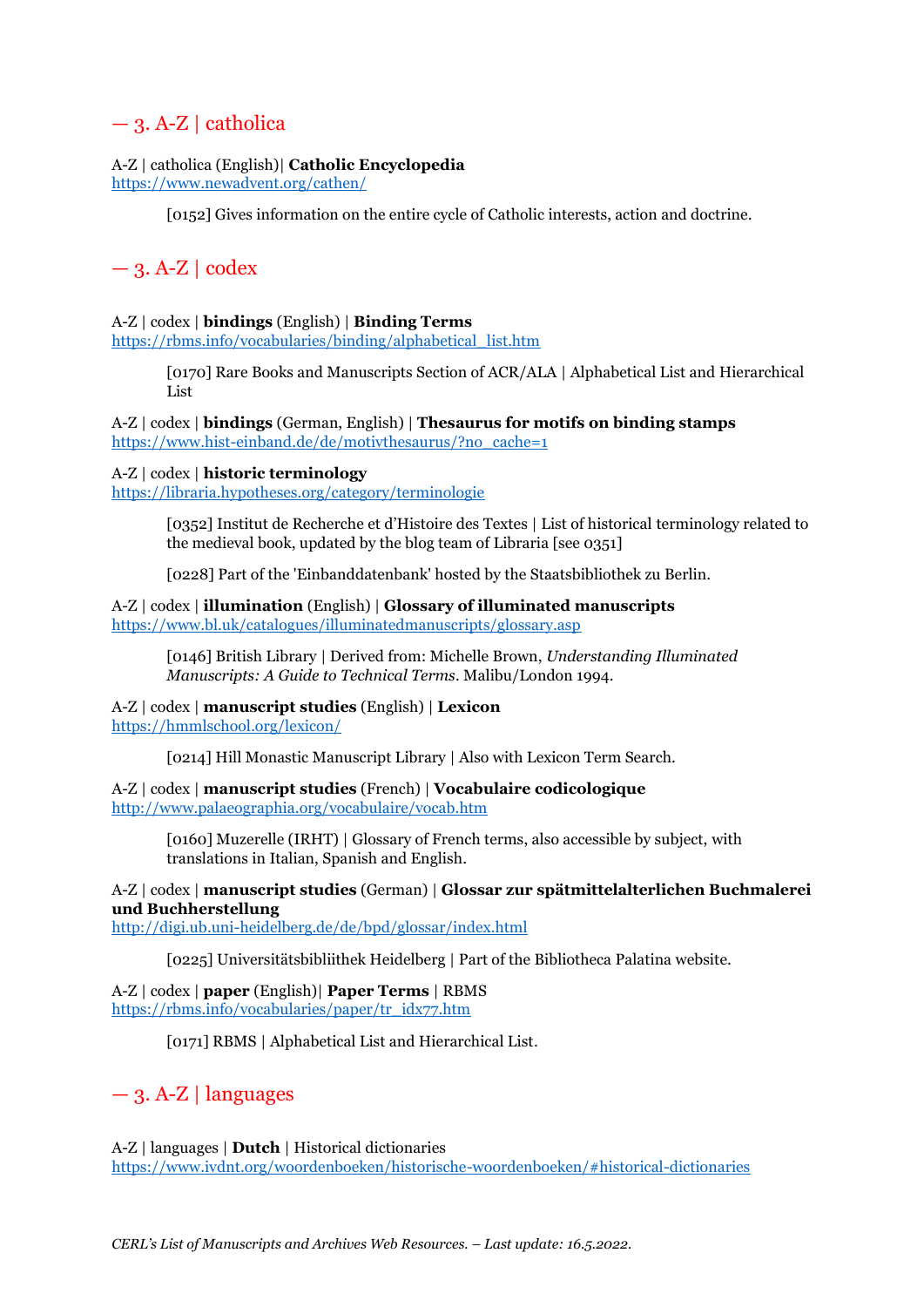[0233] Instituut voor de Nederlandse Taal | Historical dictionaries, part of one search portal. Includes Old-Dutch (500-1200), Early Middle-Dutch (1200-1300) and Middle-Dutch (1250- 1550)

A-Z | languages | **Dutch** | **REMTL**: Repertorium van Eigennamen in Middelnederlandse Literaire Teksten

<https://bouwstoffen.kantl.be/remlt/>

[0229] Willem Kuiper e.a. | Repertory of proper names in Middle-Dutch literary texts.

A-Z | languages | **German** | Dictionaries <https://woerterbuchnetz.de/#0>

> [0235] Online platform for 30+ dictionaries, including several historical dictionaries for Old and Middle High German.

### A-Z | languages | **Latin** | names (geographic) | **Orbis Latinus Online** <http://www.columbia.edu/acis/ets/Graesse/contents.html>

[0230] Dictionary on geographical names used in medieval and early-modern text sources., based on von J.G.Th. Graesse, *Orbis Latinus*. 2nd ed. (Berlin 1909).

 $-3.$  A-Z | music

## A-Z | music | **Latin | Lexicon musicon Latinum medii aevi**

<https://woerterbuchnetz.de/?sigle=LmL#0>

[0236] Inventory of Latin music terminology from the middle ages to the end of the 15th century, explained in German and English. Digital version of the printed edition, published since 1995.

## $-3.$  A-Z | scripts

A-Z | scripts | **English** | Glossary (palaeography) | **Littera Visigothica** <http://www.litteravisigothica.com/resources/glossary>

> [0162] Definitions of some technical terms commonly used for describing a writing system. Specific Visigothic script terms will be progressively added.

A-Z | scripts | **French** | Glossaire (paléographique) <http://classes.bnf.fr/ecritures/glossaire/index.htm>

[0167] BnF | Glossary of French terms.

## — 3. cataloguing

cataloguing | **guidelines** | archival materials | **DACS** <https://saa-ts-dacs.github.io/>

> [0191] DACS (Describing Archives: A Content Standard) is an output-neutral set of rules for describing archives, personal papers, and manuscript collections.

cataloguing | **guidelines** | medieval and early-modern MSS | **AMREMM** <https://rbms.info/dcrm/amremm/>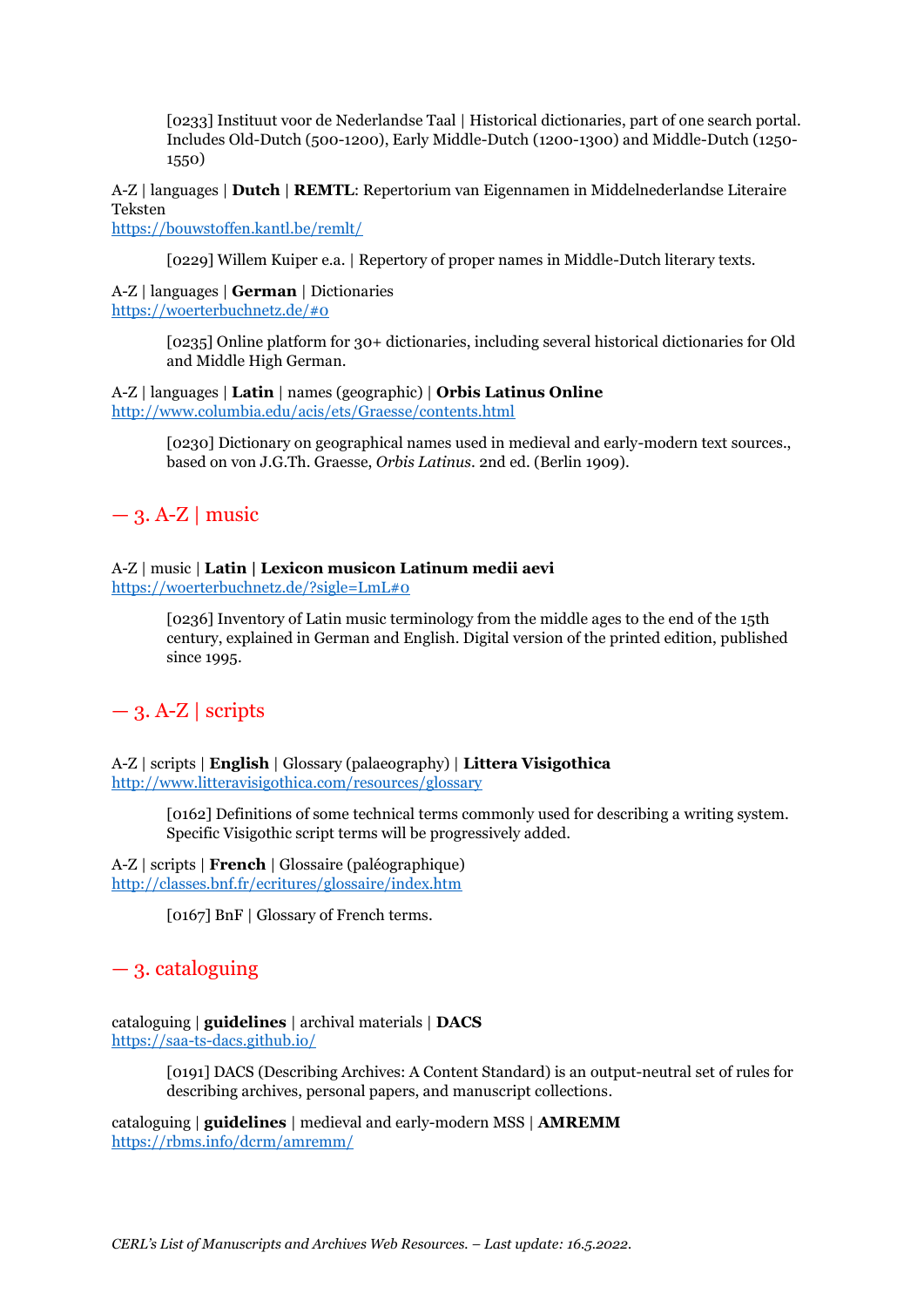[0189] Descriptive Cataloging of Ancient, Medieval, Renaissance, and Early Modern Manuscripts, using online metadatarecords (with reference to MARC21 tags). Published by the Rare Books and Manuscripts Section (RBMS) of the Association of College and Research Libraries (ACRL), a division of the American Library Association (ALA).

cataloguing | **guidelines** | medieval MSS | **MMFC** [https://manual.mmfc.be/p/The\\_MMFC\\_Method](https://manual.mmfc.be/p/The_MMFC_Method)

> [0335] Provides useful information on terminology. See: Method (Liturgical manuscripts) – Lists: Decoration, Music Notation, Script types, Layout characteristics, Binding characteristics, Collation characteristics, Provenance evidence, Readers' annotations, Manuscript categories. See also [0279].

#### cataloguing | **guidelines** | modern MSS | **DCRM(MSS)** <https://rbms.info/dcrm/dcrmmss/>

[0190] Descriptve Cataloging of Rare Materials (Manuscripts), using online metadatarecords in the MARC21 environment. Designed by the Rare Books and Manuscripts Section (RBMS) of the Association of College and Research Libraries (ACRL), a division of the American Library Association (ALA).

cataloguing | **guidelines** | MSS | **DFG** [http://bilder.manuscripta-mediaevalia.de/hs//kataloge/HSKRICH.htm](http://bilder.manuscripta-mediaevalia.de/hs/kataloge/HSKRICH.htm)

> [0114] Richtlinien Handschriftenkatalogisierung, Deutsche Forschungsgemeinschaft: Mittelalterliche Hss – Register zu Katalogen mittelalterlicher Hss – Illuminierte Hss – Neuzeitliche Buchhss – Nachlässe und Autographen – Hss mit mehrstimmiger Musik.

## — 3. chronology

## chronology | **Calendar conversion tools**

<http://www.lieberknecht.de/~prg/calendar.htm>

[0129] Website Otfried Lieberknecht. Includes: Indictio graeca – Indictio romana – Indictio Bedana – Byzantine Style – Christmas Style – Cicumcision Style – Annunciation Style – Venezian Style – Easter Style.

### chronology | **Calendars** transcribed from medieval manuscripts <http://manuscripts.org.uk/chd.dk/cals/index.html>

[0355] Erik Drigsdahl, Center for Håndskriftstudier i Danmark | Transcription and analysis of various calendars: universal calendar, composite Paris calendar, calendars with use of Amiens, Rouen, Sarum, Utrecht etc., calendars in missals and breviary's, in books of hours.

## chronology | **Grotefend-Online**

[http://bilder.manuscripta-mediaevalia.de/gaeste//grotefend/grotefend.htm](http://bilder.manuscripta-mediaevalia.de/gaeste/grotefend/grotefend.htm)

[0130] Digital version of: H. Grotefend, – Zeitrechnung des deutschen Mittelalters und der Neuzeit. Hannover 1897.

## chronology | **Saint's calendar**

<https://medievalist.net/calendar/home.htm>

[0159] Guide to the feast days of Christian saints, based on several different dictionaries of saints

## — 3. codicology | bindings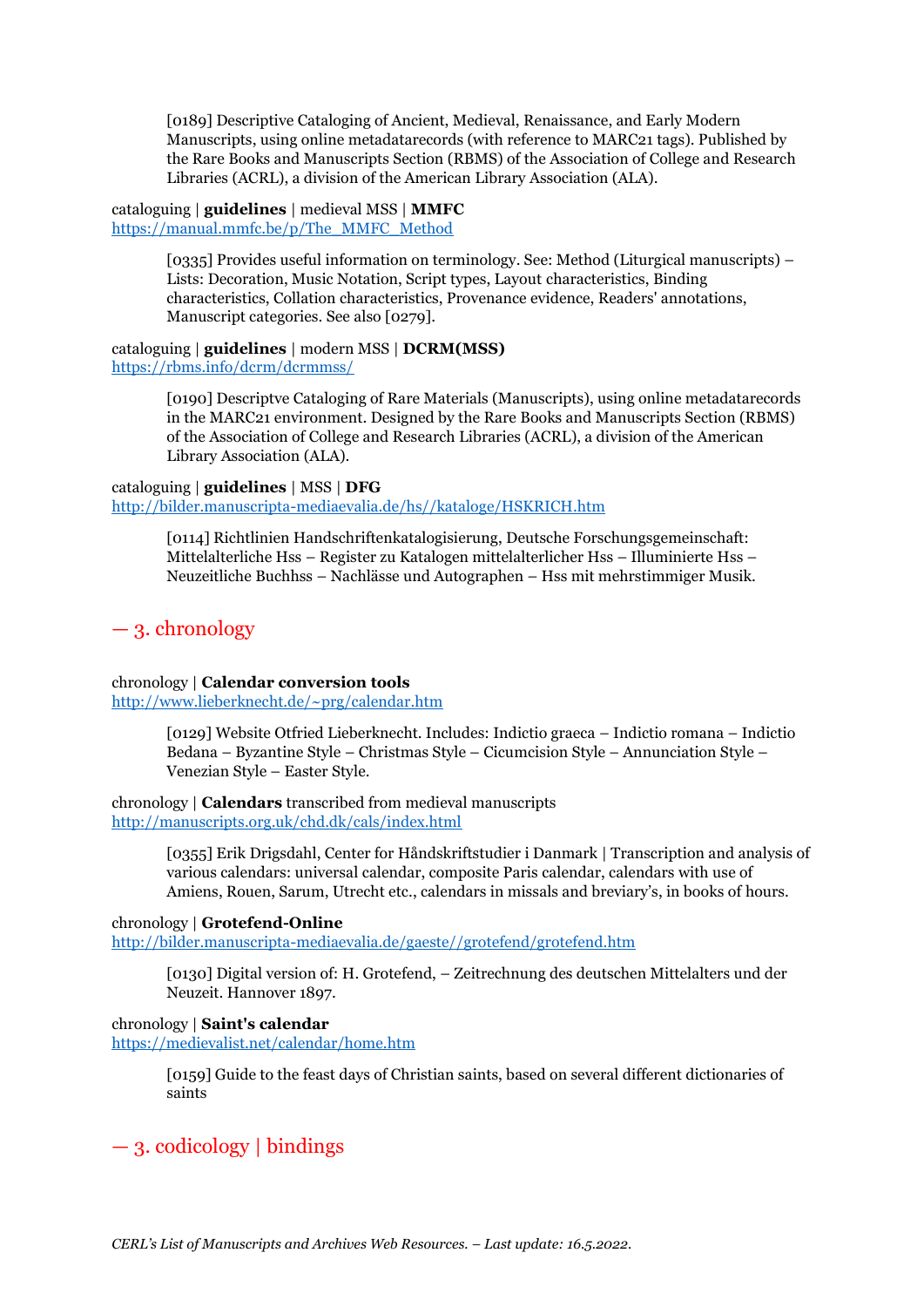codicology | bindings | **Bayerische Staatsbibliothek** | Prachteinbände <https://www.digitale-sammlungen.de/index.html?c=sammlung&projekt=1418112358&l=de>

[0110] Description and digitization of corpus of 59 Western goldwork bindings of the Middle Ages and the modern era and 96 Tibetan book covers from the collections of the Bayerische Staatsbibliothek

codicology | bindings | **Einbanddatenbank** <https://www.hist-einband.de/>

> [0109] Bindings from German-speaking countries, 15/16th century. Rubbings and originals (stamps, rolls, panel stamps), with thesaurus of iconographical elements.

#### codicology | bindings | **Kneep en binding**

[https://www.kb.nl/en/organisation/research-expertise/preservation/kneep-en-bindings-digital](https://www.kb.nl/en/organisation/research-expertise/preservation/kneep-en-bindings-digital-version-of-the-terminology-of-old-bookbindings)[version-of-the-terminology-of-old-bookbindings](https://www.kb.nl/en/organisation/research-expertise/preservation/kneep-en-bindings-digital-version-of-the-terminology-of-old-bookbindings)

[0094] Dutch glossary structured in technical sections, with alphabetical indices of Dutch, German, French and English terminology. Based on: W.K. Gnirrep & al., *Kneep & binding. Een terminologie voor de beschrijving van de constructies van oude boekbanden*. Den Haag 1992.

codicology | bindings | **Ligatus** – Language of bindings <https://www.ligatus.org.uk/>

> [0093] University of the Arts, London | Bookbinding terminology, with alphabetical list of concepts by preferred label, and arranged in a technical hierarchy.

## — 3. codicology | paper

codicology | **paper** | watermarks | **Bernstein**: The Memory of Paper [https://www.memoryofpaper.eu/BernsteinPortal/appl\\_start.disp](https://www.memoryofpaper.eu/BernsteinPortal/appl_start.disp)

> [0227] website about paper, paper expertise, and history of paper. With a union catalogue accessing c. 50 databases with in total 265.000+ dated watermarks.

## codicology | **paper** | watermarks | **Briquet online**

<http://www.ksbm.oeaw.ac.at/wz/lit/rep.htm>

[0226] Online inventory of watermarks collected and published by Charles M. Briquet in his *Les Filigranes*. 4 vols. (Paris 1907. 2nd. ed. Leipzig 1923).

codicology | **paper** | watermarks | Hauptstaatsarchiv Stuttgart | **Piccard collection** <https://www.piccard-online.de/struktur.php?sprache=en>

[0103] Digital version of the Piccard watermark collection held by the Hauptstaatsarchiv Stuttgart (Inventory J 340).

codicology | **paper** | watermarks | **Online WZ-Datenbanken** <https://www.wzma.at/wzonlinekataloge.php>

[0123] Österreichische Akademie der Wissenschaften | List of watermark databases

codicology | **paper** | watermarks | **Wasserzeichen des Mittelalters** <https://www.wzma.at/>

> [0122] Österreichische Akademie der Wissenschaften | Wasserzeichen des Mittelalters in Österreich

codicology | **paper** | watermarks | **Wasserzeicheninformationssystem** <https://www.wasserzeichen-online.de/wzis/index.php>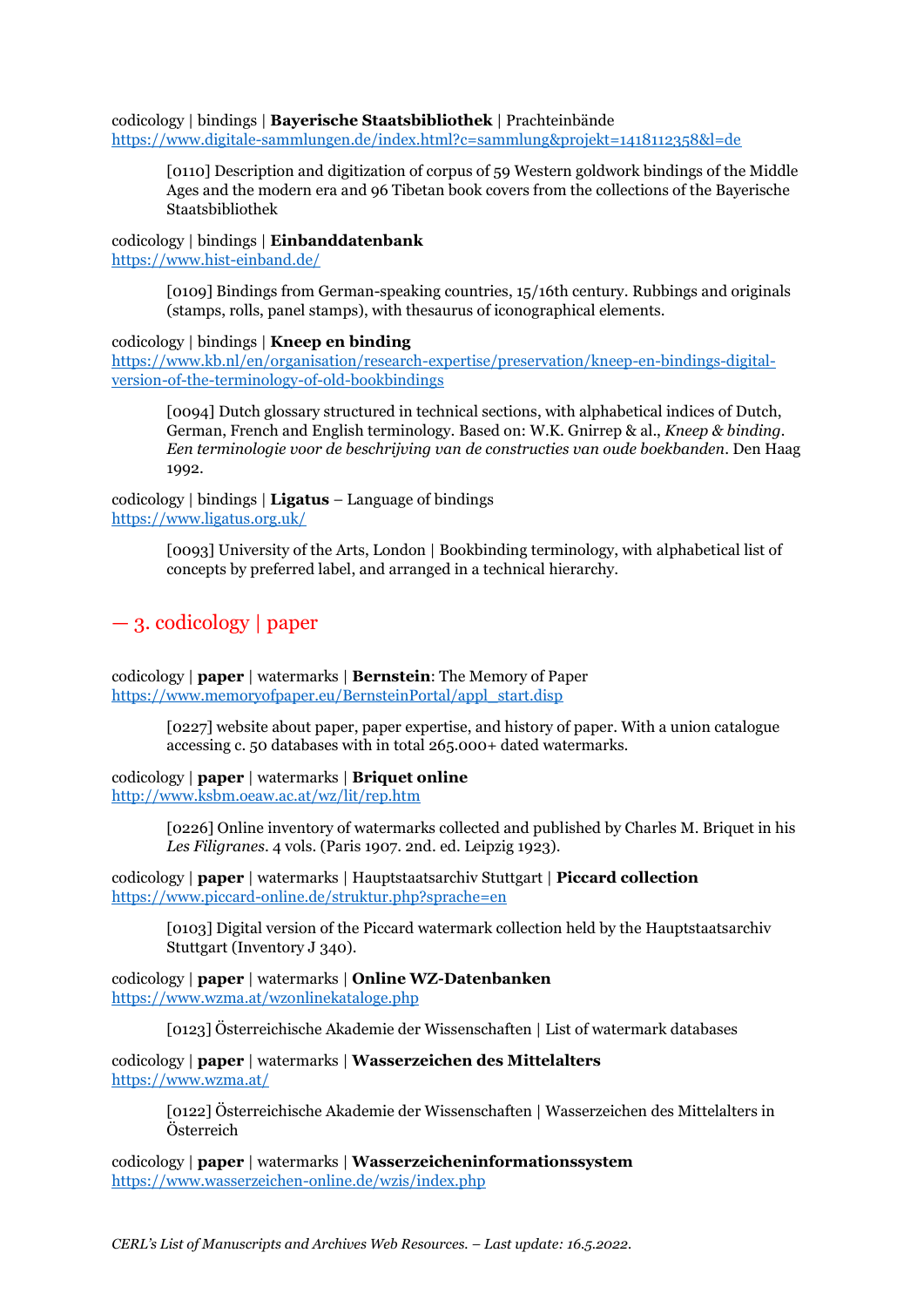[0121] Database establishing a joint watermark information system within the DFG manuscript centres.

## — 3. codicology | papyrus

#### codicology | papyrus | Germany | **Papyrus Portal**

[https://www.organapapyrologica.net/content/papportal\\_start.xed?XSL.PortalType.SESSION=pappo](https://www.organapapyrologica.net/content/papportal_start.xed?XSL.PortalType.SESSION=papportal) [rtal](https://www.organapapyrologica.net/content/papportal_start.xed?XSL.PortalType.SESSION=papportal)

[0132] Accesses digitised (mostly) German collections, with dictionary and glossary

## — 3. codicology | parchment

codicology | parchment | **Lochac College of Scribes** <https://scribes.lochac.sca.org/articles/parchment.htm>

[0164] History and technology of parchment making. With bibliography

## — 3. codicology | presentation software

#### codicology | presentation software | **StruViMan** <https://www.struviman.gwi.uni-muenchen.de/struviman.html>

[0320] Ludwig-Maximilians-Universität Munich | Structural Visualization of Manuscripts. Freely available tool that can visualize the structure of a manuscript (relating content elements to production units).

#### codicology | presentation software | **VisColl** [https://viscoll.org](https://viscoll.org/)

[0208] Schoenberg Institute for Manuscript Studies | VisColl is a system for modeling and visualizing the physical collation of medieval manuscript codices. Build your own model and visualize it using VCEditor. Instructional videos.

## — 3. monasteries

## monasteries | **Northern Netherlands** | Census

[https://geoplaza.vu.nl/projects/kloosterlijst/en](https://geoplaza.vu.nl/projects/kloosterlijst/en/)

[0356] Vrije Universiteit, Amsterdam | Monasteries in the Netherlands until 1800. A census. Database allows searches for Diocese, Province, Alias, Patron Saint, Parish. See also the Monastery Map [0357]

#### monasteries | **Northern Netherlands** | Monastery Map <https://geoplaza.vu.nl/en/cms/projectportfolio/kloosterkaart>

[0357] Vrije Universiteit, Amsterdam | Interactive map; adjust century beginning (from 800 up to 1800) and filter on monastic order. See also the Census [0356]

## $-3$ . music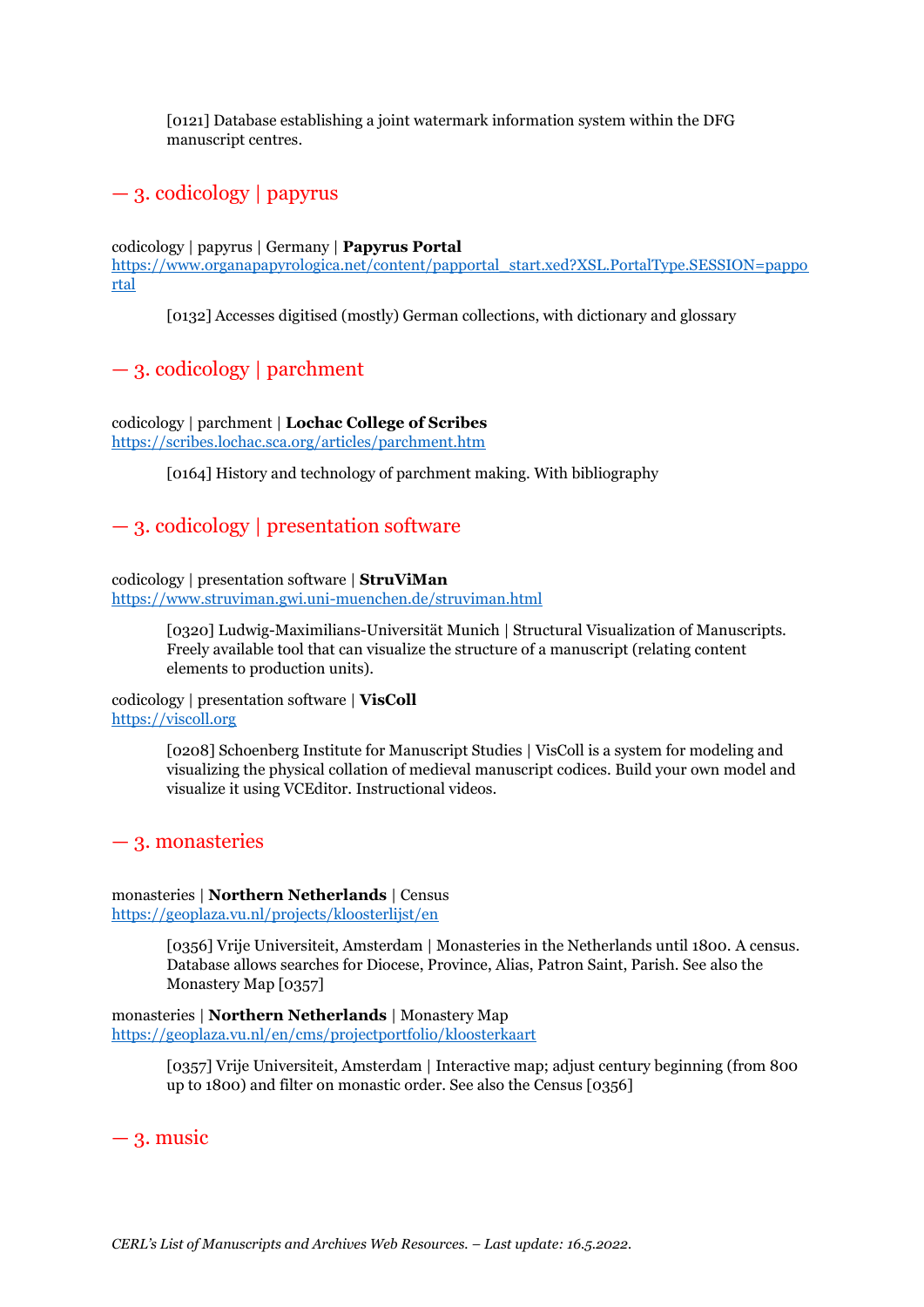#### music | **Cantus** <https://cantus.uwaterloo.ca/home/>

[0125] Database for Latin chants in MSS and early printed books. With list of 200+ sources, chants search (by text and melody), lists of feasts, glossary

#### music | **Cantus Index** <http://www.cantusindex.org/>

[0126] Catalogue of Chant Texts and Melodies. With lists of genres and feasts.

#### music | **Gregorian Repertory** <https://gregorien.info/en>

[0238] Acceses the Latin chants of the Mass and Divine Office from the Gregorian repertory. With indexes (on titles, genre, bible books, analysed mss. and publications) and liturgical calender of Mass Propers.

#### music | **RISM**: Répertoire International des Sources Musicales <https://opac.rism.info/metaopac/start.do?View=rism>

[0127] Catalogue of musical sources, includes manuscripts, with links to digital versions. Nice search and filter options.

## — 3. palaeography | abbreviations

#### palaeography | abbreviations | **Cappelli Online** <https://www.adfontes.uzh.ch/en/ressourcen/abkuerzungen>

[0098] Ad fontes | Includes Cappelli Online, a database version of: A. Cappelli, Lexicon Abbreviaturarum. Leipzig, 1928.

palaeography | abbreviations | **Supertextus Notarum Tironianarum** <http://www.martinellus.de/snt2/n/incipit.htm>

> [0239] Martin Hellmann | Hypertext lexicon of Tironian notes. Chapters: admonitio – structura – basis – historia – notae – terminationes.

## — 3. palaeography | dated manuscripts

palaeography | dated manuscripts | **CMD**: Catalogue des manuscrits datés <http://www.palaeographia.org/cipl/derolez.htm>

> [0221] Albert Derolez | Introduction to the catalogues of dated manuscripts held in public collections in Austria, Beldium, France, Germany, Great-Britain, Netherlands, Sweden, Switerzland, and the Vatican. Many volumes (with descriptions and plates) published since 1959.

palaeography | dated manuscripts | **CMD-NL**

[http://www.mmdc.nl/static/site/research\\_and\\_education/manuscripts\\_dates/680/Manuscrits\\_dats](http://www.mmdc.nl/static/site/research_and_education/manuscripts_dates/680/Manuscrits_dats_conservs_dans_les_PaysBas_online.html) [\\_conservs\\_dans\\_les\\_PaysBas\\_online.html](http://www.mmdc.nl/static/site/research_and_education/manuscripts_dates/680/Manuscrits_dats_conservs_dans_les_PaysBas_online.html)

[0369] Dated manuscripts in the Netherlands. Pdf versions of publications available on the MMDC website (see 0061): *Manuscrits datés conservés dans les Pays-Bas. Catalogue paléographique des manuscrits en écriture latine portant des indications de date*. – Tome 1: G.I. Lieftinck, *Les manuscrits d'origine étrangère (816-c.1550).* Amsterdam 1964, 2 vols. – Tome 2: J.P. Gumbert, *Les manuscrits d'origine néerlandaise (XIVe-XVIe siècles) et*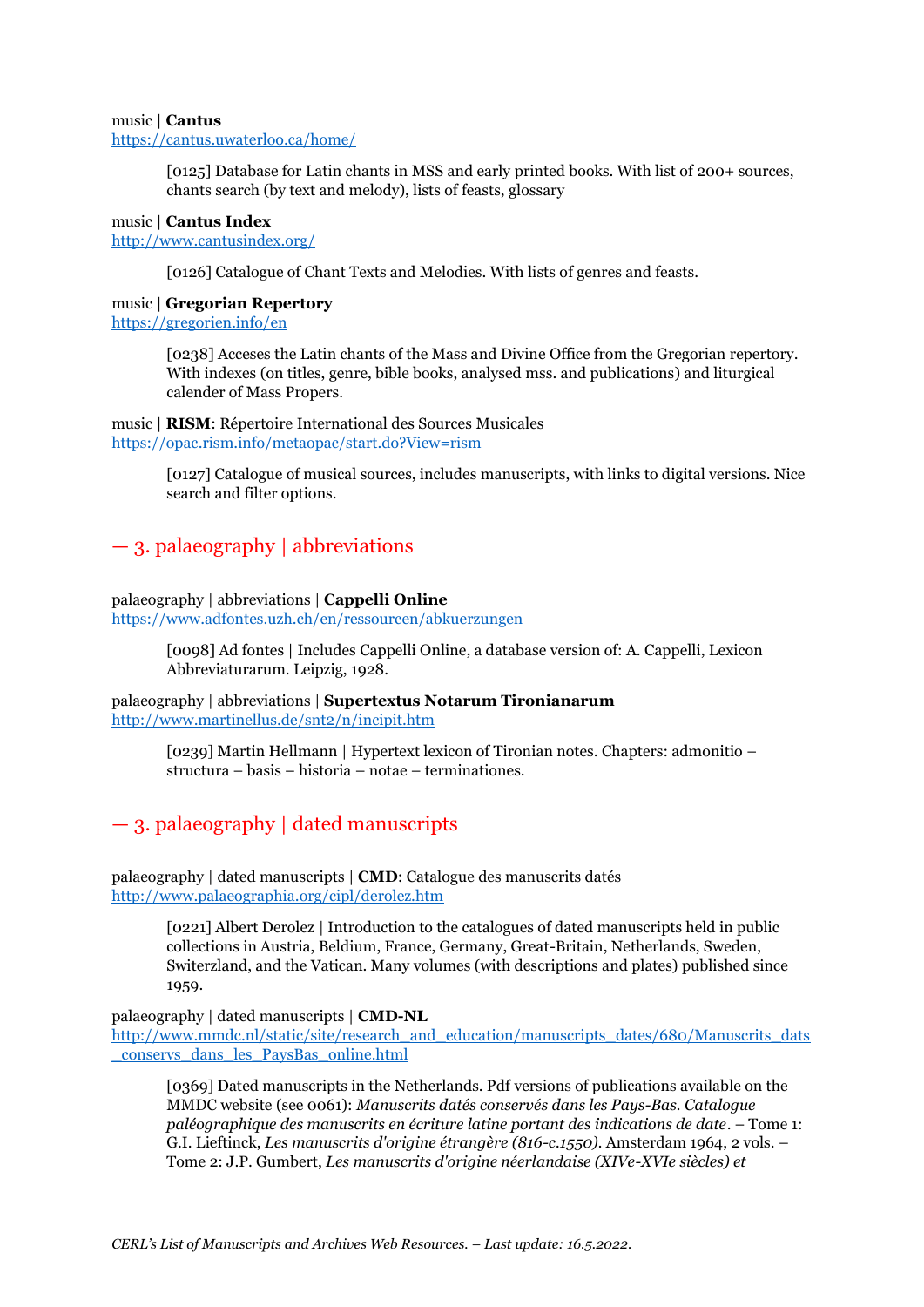*supplément au tome premier*. Leiden 1988, 2 vols.

## — 3. palaeography | hands

palaeography | hands | **HAT3**: Handwriting Analysis Tool v3.0 <https://www.manuscript-cultures.uni-hamburg.de/hat.html>

> [0220] Universität Hamburg | HAT3 is a software tool that can be used to analyse handwriting styles. Several scribal hands can be analysed concurrently and sorted according to their similarity to a questioned or unknown style (query).

## — 3. palaeography | scripts

#### palaeography | scripts | **Littera Visigothica** <http://www.litteravisigothica.com/>

[0161] Everything on the Visgothic script: palaeography (including glossary), codicology, glossary, reading exercises, link collection

palaeography | scripts | **Schriftenstammbaum** <http://www.codices.ch/schriftenstammbaum.html>

> [0206] Structured information (with example images) on gothic and humanistic scripts in the German countries, France and northern Italy.

## — 3. palaeography | transcription tools

palaeography | transcription tools | **eScriptorium** <https://www.escriptorium.uk/index.html>

> [0304] Project providing digital recognition of handwritten documents using machine learning techniques, delivered via the eScript app, with resources provided via eScriptorium.

palaeography | transcription tools | **Faithful Transcriptions** <https://lab.sbb.berlin/events/faithful-transcriptions/>

[0118] Crowdsourcing Project, theological medieval manuscripts

palaeography | transcription tools | **Transkribus** <https://readcoop.eu/de/transkribus/>

> [0119] Platform for the digitisation, AI-powered text recognition, transcription and searching of historical documents – from any place, any time, and in any language.

## — 3. provenance

provenance | general| **Bibale** <http://bibale.irht.cnrs.fr/>

> [0106] IRHT | Database presenting information on the provenance of medieval manuscripts (and printed books), aiming to reconstruct historic book collections from the medieval and early modern periods.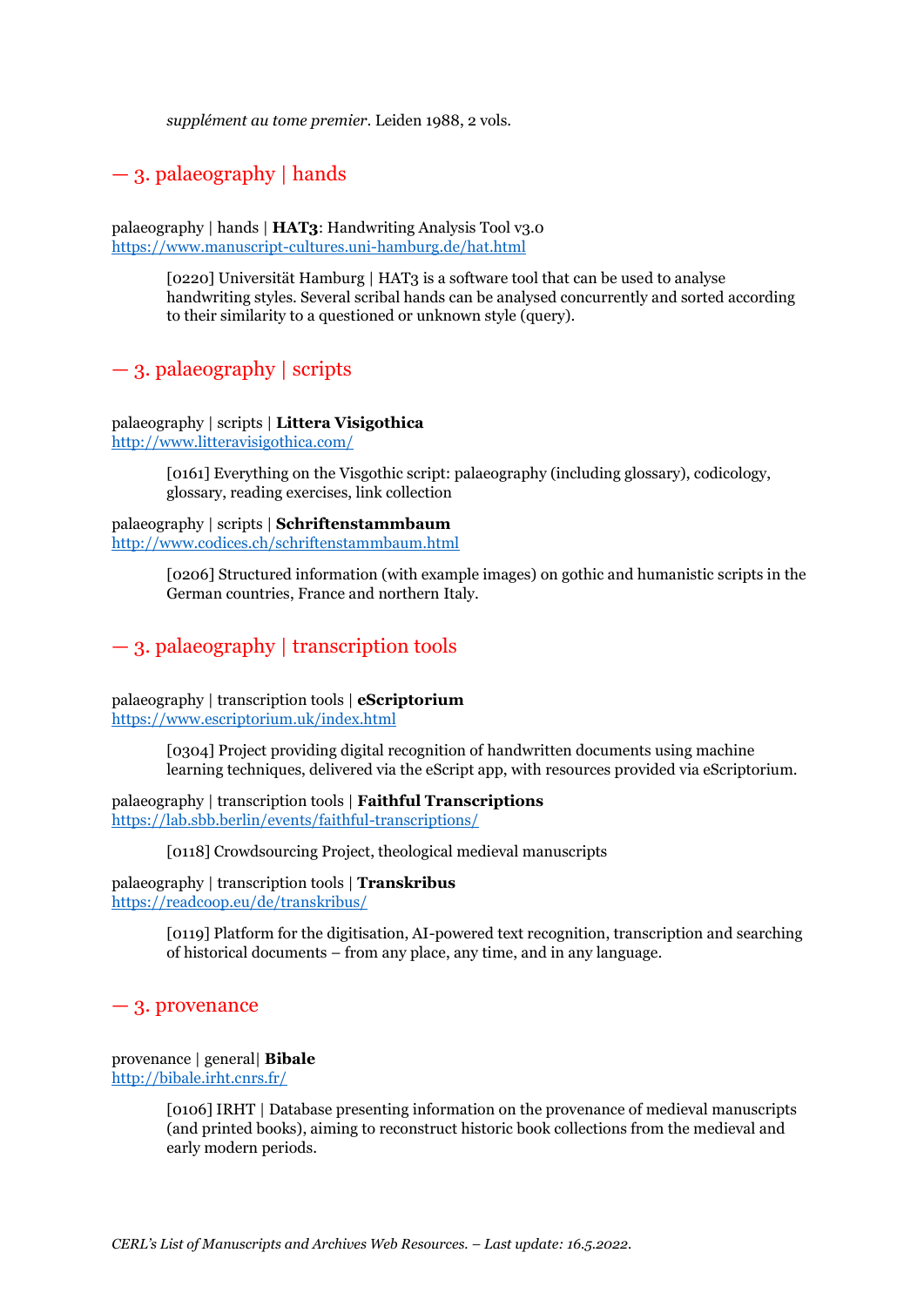provenance | general | **Schoenberg Database of Manuscripts** – medieval MSS worldwide <https://sdbm.library.upenn.edu/>

[0105] Documents premodern manuscripts drawn from over 14,000 auction and sales catalogs, inventories, collection catalogs and other sources that document sales and locations of these books from around the world.

provenance | England | **BOO**: Book Owners Online [https://www.bookowners.online/Main\\_Page](https://www.bookowners.online/Main_Page)

> [0198] David Pearson | Information about 2000+ British book owners from the 16th-18th centuries, their libraries, and signposts to further sources.

#### provenance | England | **Seymour de Ricci database** <http://sceti.library.upenn.edu/dericci/>

[0326] Access to 60,000+ digitized index cards made by De Ricci's unfinished Bibliotheca Brittanica Manuscripta. Arranged by individual collectors (listed by last name) and repositories (listed by town, institution or college).

## — 3. reference | authority files

reference | authority files | **names (geographic)** | **TGN**: Thesaurus of Geographic Names Online <https://www.getty.edu/research/tools/vocabularies/tgn/>

[0243] Getty Research Institute | Structured vocabulary of linked terms: inhabited places (cities, towns, villages), nations, empires, archaeological sites, named general areas, tribal areas, lost settlements, and physical features.

reference | authority files | **names (personal)** | **ISNI**: International Standard Name Identifier <https://isni.org/page/search-database/>

[0104] Includes classical and medieval personal names, with variants; lists all works in case of authors!

reference | authority files | **names (titles etc.) | VIAF**: Virtual International Authority Files <http://viaf.org/>

[0197] Provides access to the world's major name authority files for works, personal names, corporate names and geographical names. All descriptions for a given entity are matched, linked and grouped.

reference | authority files | **terms (generic) | AAT**: Art & Architecture Thesaurus Online <https://www.getty.edu/research/tools/vocabularies/aat/>

[0242] Getty Research Institute | Structured vocabulary of linked terms to improve access to information about art, architecture, and other material culture.

## — 3. reference | bibliography

reference | bibliography | **Forschungsdokumentation Bayerische Staatsbibliothek** <https://hsslit.bsb-muenchen.de/doc/index.php?id=7&L=1>

[0196] Database documenting publications about BSB's manuscripts and (selected) rare books. Advanced search by publication year (and filter 11 thematic 'Aspects') also give nice publishing overviews.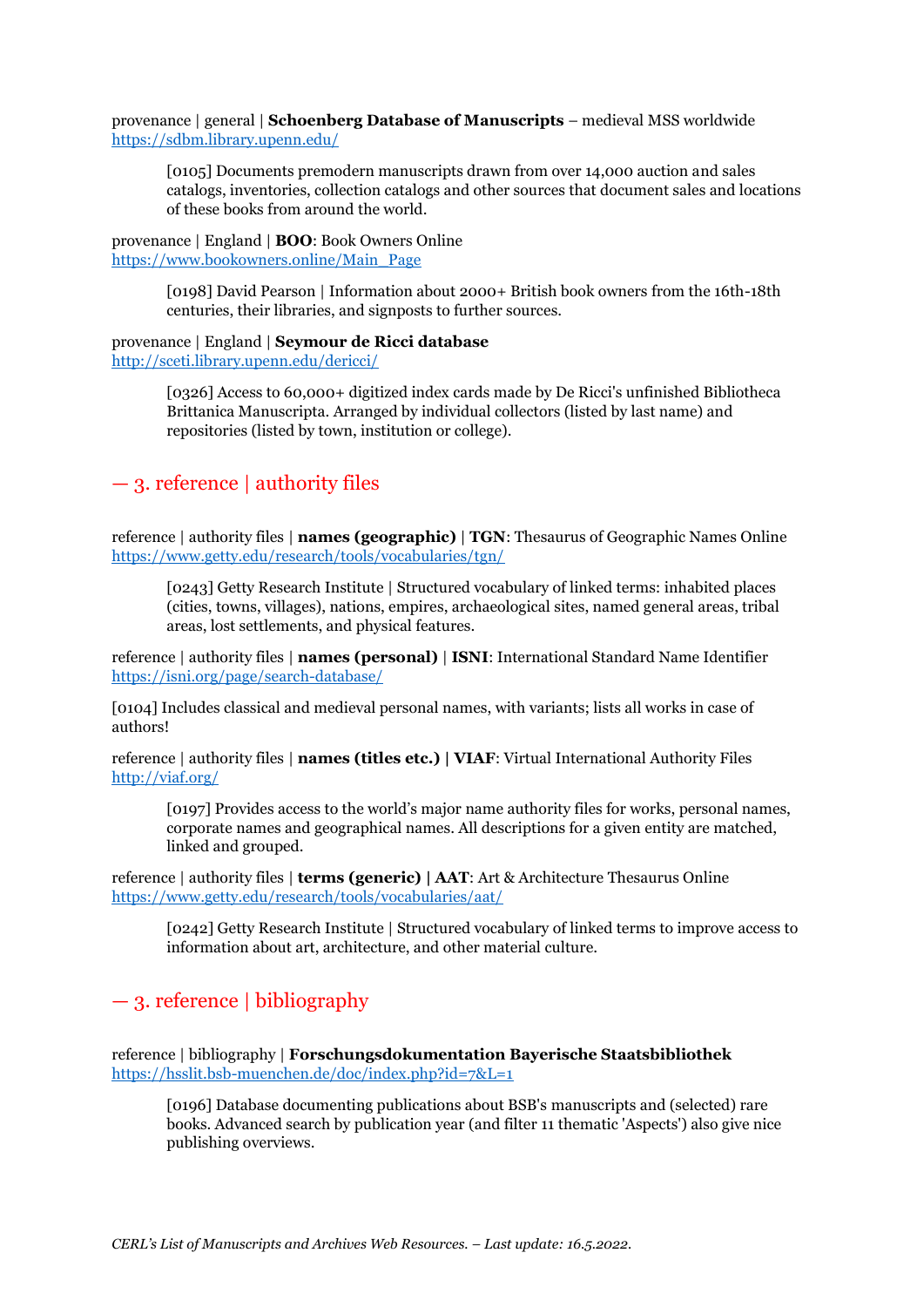reference | bibliography | **Historische Schreibsprachen**

[http://bilder.manuscripta-mediaevalia.de/gaeste//Schreibsprachen/index.html](http://bilder.manuscripta-mediaevalia.de/gaeste/Schreibsprachen/index.html)

[0117] Terminology and literature: Oberdeutsch, Mitteldeutsch, Niederdeutsch, Niederländisch

reference | bibliography | **Latin manuscript books before 1600** | Kristeller-Krämer <https://www.mgh-bibliothek.de/kristeller/sections/index.html>

[0095] Digital version (2016) of: P.O. Kristeller, *Latin manuscript books before 1600. A List of the Printed Cataogues and Unpublished Inventories of Extant Collections*. 4th rev. and enl. ed. by Sigrid Kramer. München. + Ergänzungsband. Von Sigrid Krämer i.c.w. B.C. Arensmann. Hannover 2007 (Monumenta Germaniae Historica. Hilfsmittel 13, 23)

reference | bibliography | **medieval | Regesta Imperii** [http://opac.regesta-imperii.de/lang\\_en/](http://opac.regesta-imperii.de/lang_en/)

> [0111] Literature database for medieval research in the entire European language area, covering all disciplines.

## — 3. reference | digitalia

reference | digitalia | **DMMapp**: Digitized Medieval Manuscripts database <https://digitizedmedievalmanuscripts.org/>

> [0097] Links to 500+ repositories all over the world, with fully digitized books, fragments, IIIF functionality, etc.

reference | digitalia | **IIIF**: International Image Interoperability Framework <https://iiif.io/>

> [0188] Consortium website with information about (a.o.): Why IIIF? – Demos – Guide to finding IIIF resources – How to use IIIF Viewers – API's and documentation.

## — 3. reference | historiography

reference | historiography | **Geschichtsquellen des deutschen Mittelalters** <https://www.geschichtsquellen.de/start>

[0277] BAdW | Repertory of historiographic sources for the German countries, c. 750-1500.

## $-$  3. texts | bible

texts | bible | **Latin Vulgate** <http://www.drbo.org/lvb/>

[0153] Latin text with English translation of the Douay-Rheims Bible.

## — 3. texts | book history

texts | book history | **Quellentexte** zur mittelalterlichen Schrift- und Buchgeschichte <http://www.codices.ch/quellentexte.html#0095>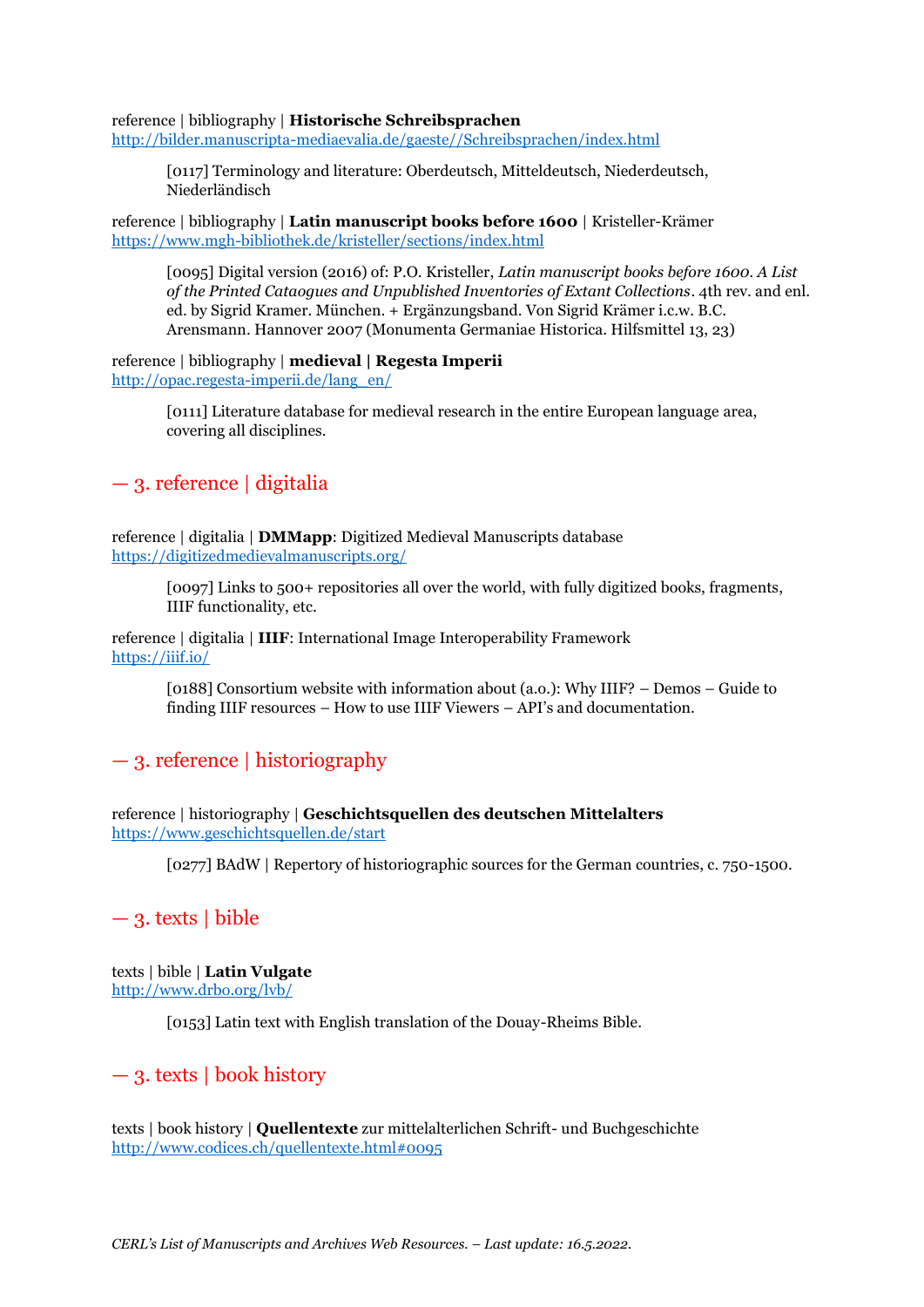[0205] Texts (excerpts) from medieval manuscripts about medieval manuscripts. Based on: M. Steinmann, *Handschriften im Mittelalter. Eine Quellensammlung*. Basel 2013.

## — 3. texts | book of hours

texts | book of hours | **CHD**

<http://manuscripts.org.uk/chd.dk/tutor/index.html>

[0354] Erik Drigsdahl, Center for Håndskriftstudier i Danmark | Introduction and tutorial, with transcriptions (incomplete), drawing on manuscripts in Danish collections.

texts **|** book of hours | **Dutch** [https://www.dbnl.org/tekst/grot001geti01\\_01/](https://www.dbnl.org/tekst/grot001geti01_01/)

> [0153] DBNL | Digital version of: N. van Wijk (ed.), *Het getijdenboek van Geert Grote*. Leiden 1940.

texts | book of hours | **Use of Rome** <http://medievalist.net/hourstxt/home.htm>

> [0150] Hypertext version of the Hours according to the Use of Rome recorded in: The Primer, or Office of the Blessed Virgin Marie, in Latin and English. Antwerp: Arnold Conings, 1599.

## — 3. texts | charters

texts| charters | **CEMA**: Cartae Europae Medii Aevi <https://cema.lamop.fr/>

[0309] Collaborative project, drawing on data from many partners. CEMA provides: corpus of 270,000 full-text charters, simultaneously searchable. – Catalog of European diplomatic editions, with 2,700+ geolocated references. – Library of diplomatic editions in image mode, grouped together to facilitate their archiving and consultation. – Dataset for the analysis of scriptural and social phenomena described in the charters.

## — 3. texts | church fathers

texts | church fathers | **Patrologia Graeca** <https://patristica.net/graeca/>

[0155] Index to the online volumes with Greek texts of the Church Fathers (edited by Migne).

texts | church fathers | **Patrologia Latina** <https://patristica.net/latina/>

[0154] Index to the online volumes with Latin texts of the Church Fathers (edited by Migne).

## — 3. texts | classics

texts | classics | **Classical Latin Texts**. A resource [https://latin.packhum.org](https://latin.packhum.org/)

> [0361] The Packard Humanities Institute | Website providing free access to surviving Latin literature from the beginning to about AD 200. With word search and concordance function.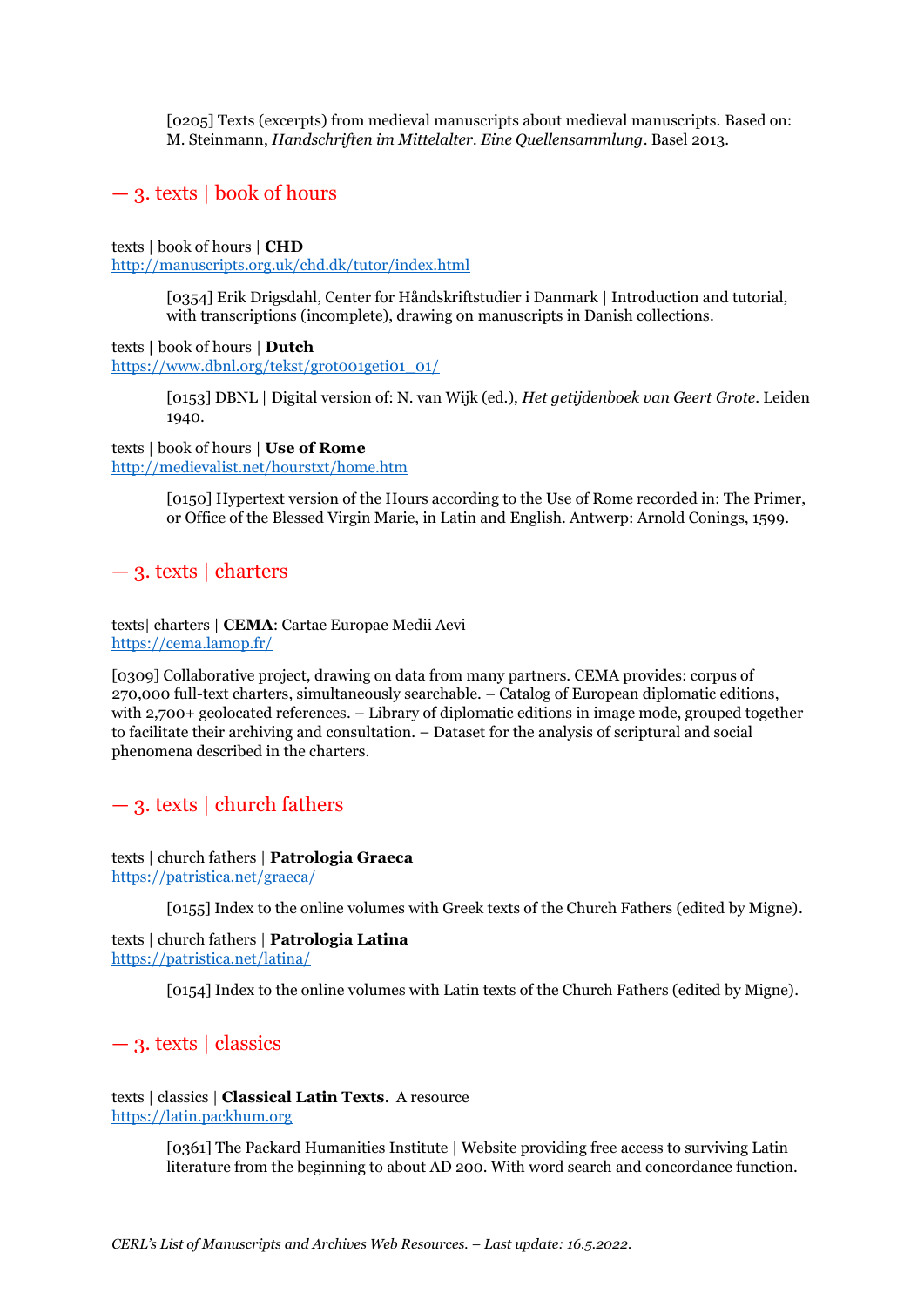### texts | classics | **Homer Multitext Project**

[https://www.homermultitext.org](https://www.homermultitext.org/)

[0201] Provides access to a library of texts and images and tools to allow readers to discover and engage with the Homeric tradition. Focus on collaborative research, open access and innovative uses of technology.

### texts | classics | **Perseus Digital Library**

<https://www.perseus.tufts.edu/hopper/>

[0156] Access to classical texts, both in Latin and Greek.

## texts | classics | **The Latin Library**

[http://www.thelatinlibrary.com](http://www.thelatinlibrary.com/)

[0360] William L. Carey, George Mason University | Website collecting public domain Latin texts. Drawn from different sources the texts are not intended for research purposes nor as substitutes for critical editions, and may contain errors.

## $-$  3. texts  $\vert$  in Dutch

texts | in Dutch **| DBNL**: Digitale Bibliotheek voor de Nederlandse Letteren <https://www.dbnl.org/basisbibliotheek/index.php?o=ca>

> [0310] Digtal Library for Dutch Literature | Includes digital versions (of printed editions) of texts in Dutch that survived in manuscript sources (at least everything up to the 1470s). Search by author, title; also full text search on whole corpus.

### texts | in Dutch | **Various corpora**

<https://www.ivdnt.org/english-pages>

[0348] Instituut voor de Nederlandse Taal | Corpora of texts transmitted in manuscripts and letters: [Letters as loot](https://www.ivdnt.org/corpora-lexica/brieven-als-buit/#letters-as-loot) (2000+ sailing letters from the 17th and 18th centuries held at UK National Archives, Kew) – [Gysseling Corpus](https://www.ivdnt.org/corpora-lexica/corpus-gysseling/#gysseling-corpus) (all 13th-century administrative and literary texts handed down in 13th-century manuscripts, that served as source material for the *Dictionary of Early Middle Dutch*) – [Corpus of Middle Dutch](https://www.ivdnt.org/corpora-lexica/corpus-middelnederlands/#corpus-of-middle-dutch) (collection of rhyming texts and prose from the period of 1300-1550) – [Corpus of Old Dutch](https://www.ivdnt.org/corpora-lexica/corpus-middelnederlands/#corpus-of-middle-dutch) (all texts in Old Dutch, originating from the 6th-12th centuries, that served as source material for the *Dictionary of Old Dutch*)

## $-$  3. texts | in French

texts | by language | French | **Online Froissart** <https://www.dhi.ac.uk/onlinefroissart/index.jsp>

[0187] Digital edition on the Chroniques of Jean Froissart

texts | by language | French | **Roman de la Rose** <https://dlmm.library.jhu.edu/en/romandelarose/>

[0247] Johns Hopkins University | Roman de la Rose Digital Library.

## — 3. texts | in German

texts | in German | **BStK Online** | Old High German and Old Saxon glosses <https://glossen.germ-ling.uni-bamberg.de/pages/1>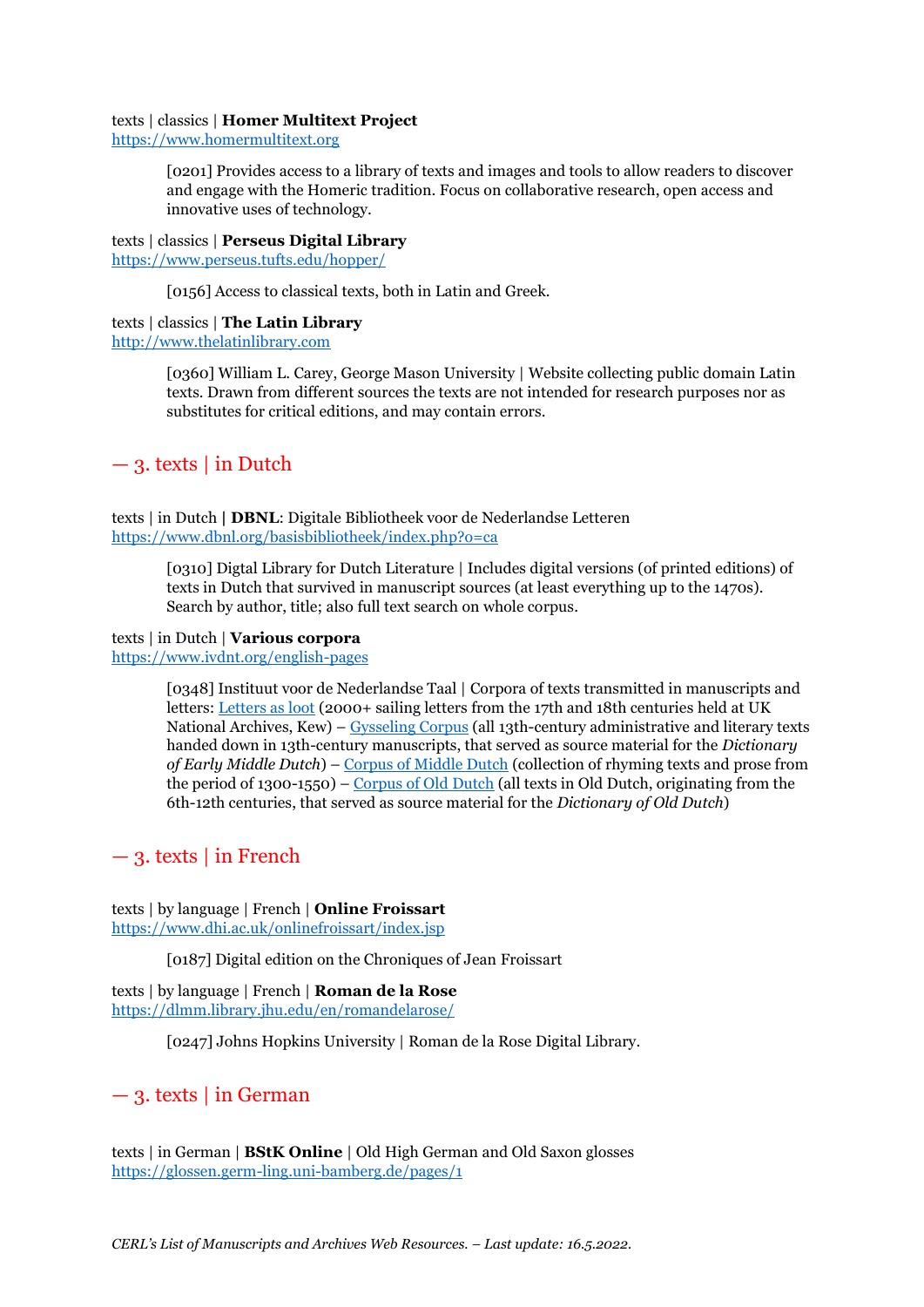[0248] Datenbank der althochdeutschen und altsächsichen Glossenhandschriften. Continues the printed catalogue: R. Bergmann & S. Stricker, *Katalog der althochdeutschen und altsächsichen Glossenhandschriften*. 4 vols. Berlin 2005. With index on manuscripts (1500+) and texts.

texts | in German **| Lyrik des Deutschen Mittelalters** <http://www.ldm-digital.de/>

[0202] Online edition of German poetry of the 12th and 13th centuries.

## $-$  3. texts | in various languages

texts | in various languages | **Bibliotheca Augustana** <https://www.hs-augsburg.de/~harsch/augustana.html>

[0371] Prof. em. Ulrich Harsch | Collection of digital texts in: Latin (extensive, with links collection), Greek, German, English, French, Italian, Spanish, Polish (with links collection), Russian (with links collection), Jiddish (with links collection), Portuguese, Czech. – With indexes: alphabetical (by author/title of anonymous work) and chronological.

## — 3. texts | law | canon law

texts | law | canon law | **Decretales Bonifatii VIII (Liber Sextus)**

[http://www.columbia.edu/cu/lweb/digital/collections/cul/texts/ldpd\\_6029936\\_002/pages/ldpd\\_6](http://www.columbia.edu/cu/lweb/digital/collections/cul/texts/ldpd_6029936_002/pages/ldpd_6029936_002_00000507.html) [029936\\_002\\_00000507.html](http://www.columbia.edu/cu/lweb/digital/collections/cul/texts/ldpd_6029936_002/pages/ldpd_6029936_002_00000507.html)

[0367] Columba University Libraries | Second part of the Codex Juris Canonici. Digital edition of canon collection issued by pope Gregory IX (d. 1241), to replace the Decretum Gratiani.

texts | law | canon law | **Decretales Gregorii IX (Liber Extra)** [http://www.fh-augsburg.de/~harsch/Chronologia/Lspost13/GregoriusIX/gre\\_0000.html](http://www.fh-augsburg.de/~harsch/Chronologia/Lspost13/GregoriusIX/gre_0000.html)

[0366] Hochschule Augsburg | Third part of the Codex Juris Canonici. Digital edition of canon collection issued by pope Boniface VIII on 3 March 1298, called the "Sixth Book of the Decretals" (Liber Sextus).

## texts | law | canon law | **Decretum Gratiani**

[https://geschichte.digitale-sammlungen.de//decretum-gratiani/online/angebot](https://geschichte.digitale-sammlungen.de/decretum-gratiani/online/angebot)

[0368] Bayerische Staatsbibliothek | First part of the Codex Juris Canonici. Digital edition of canon collection compiled and written in the 12th century by the Bolognese jurist Gratian.

texts | law | canon law | **The Medieval Canon Law Virtual Library** <https://web.colby.edu/canonlaw>

> [0365] Colby College | Brings together in a single virtual location publicly accessible electronic resources for the study of medieval canon law.

## $-$  3. texts | law | roman law

texts | law | roman law | **Corpus Iuris Civilis** <https://droitromain.univ-grenoble-alpes.fr/corpjurciv.htm>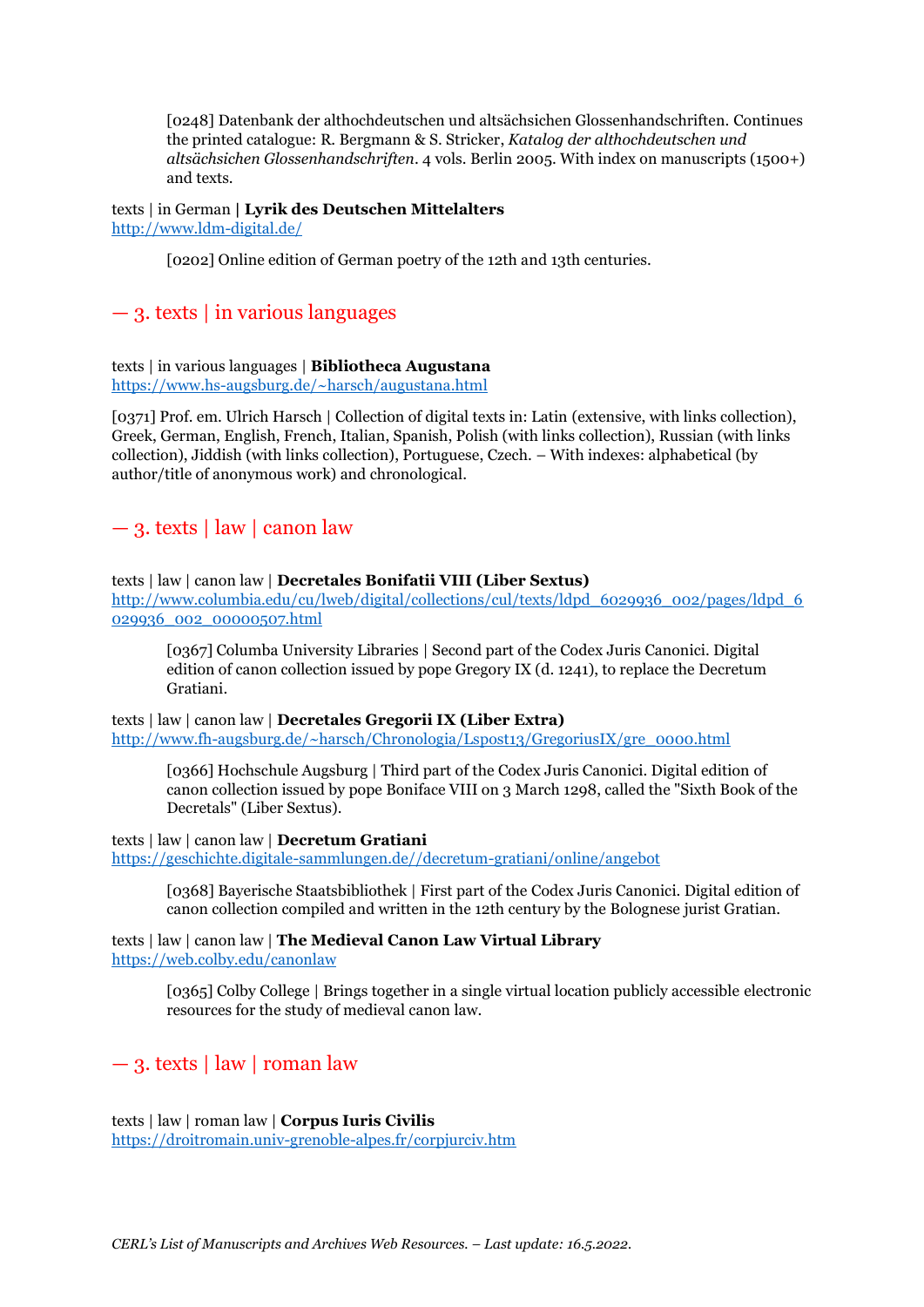[0358] Université Grenoble Alpes | Edition of roman law issued during the reigh of Emperor Justininanus (482/483-526): Codex – Digesta (Pandectae) – Institutiones – Novellae.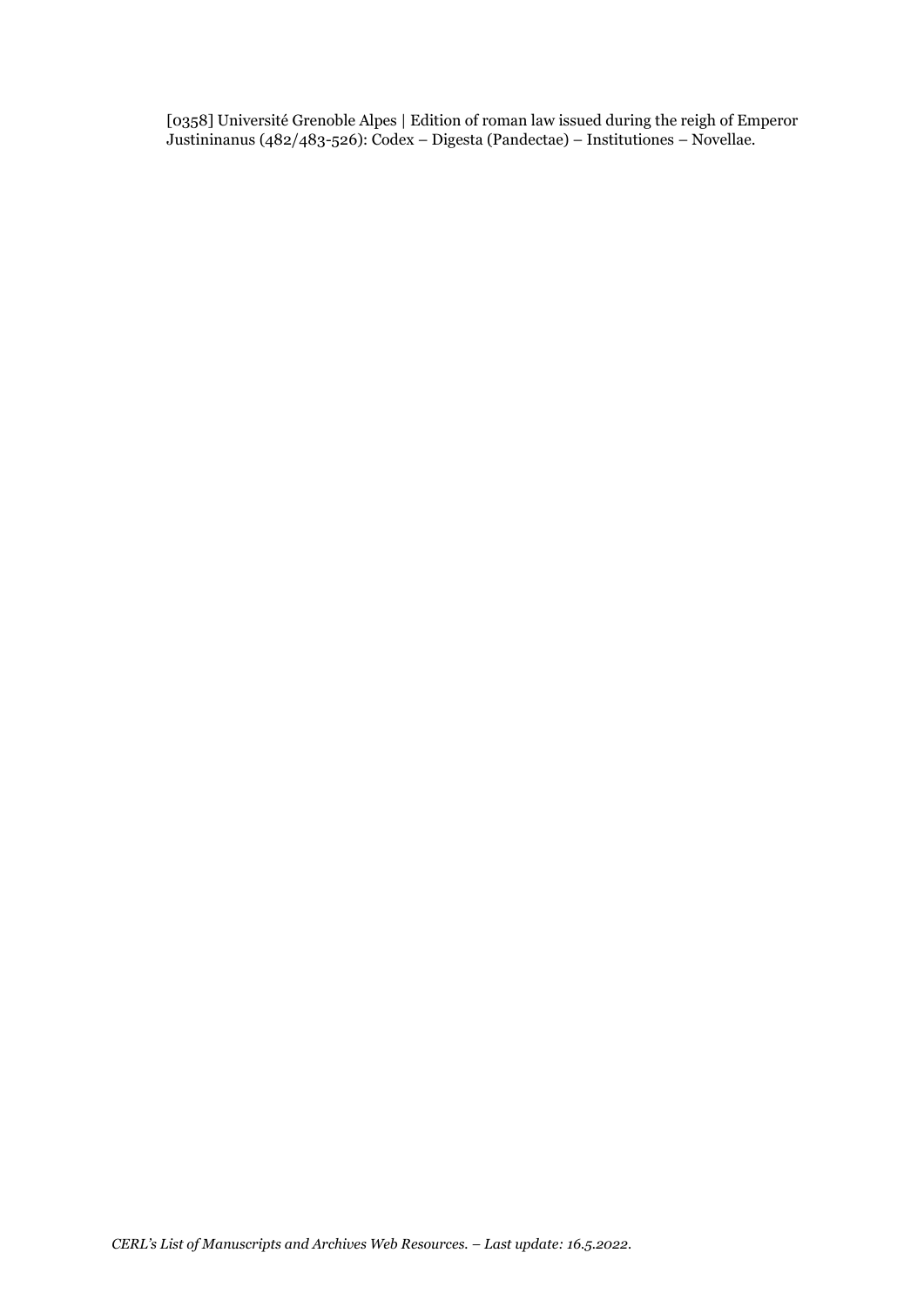## 4. EDUCATIONAL AND OTHER RESOURCES

## $-4.$  blogs

blogs | **Hypotheses**: Catalogue of 4200+ academic blogs

<https://www.openedition.org/catalogue-notebooks?page=catalogue&pubtype=carnet&lang=en>

[0305] A platform for humanities and social science research blogs. Search for blogs about manuscripts, archives, Middle Ages etc.

#### blogs | **Leiden Special Collections Blog**

<https://leidenspecialcollectionsblog.nl/categories/manuscripts-archives-and-letters>

[0107] Leiden University | Curators and guest authors highlight interesting manuscripts, archives and letters.

blogs | **Libraria**. Pour l'histoire des bibliothèques anciennes [https://libraria.hypotheses.org](https://libraria.hypotheses.org/)

> [0351] Institut de Recherche et d'Histoire des Textes | Libraria (ISSN 2607-0618) is a blog dedicated to library history, from the early Middle-Ages up to the Modern Period, and to the provenance of medieval manuscripts.

blogs | **Manuscripta**: Manuscrits médiévaux conservés à la BnF (via Hypotheses <https://manuscripta.hypotheses.org/>

[0307] Provides information about: Publications – Recherche – Numérisation – Acquisitions – Restauration – Événements.

### blogs | **Medieval Manuscripts Provenance** | Peter Kidd

[https://mssprovenance.blogspot.com](https://mssprovenance.blogspot.com/)

[0353] Notes and observations, since 2010.

blogs | **medievalbooks** | Erik Kwakkel <https://medievalbooks.nl/>

[0180] Scholar blogging about medieval manuscripts.

#### blogs | **Medieval manuscripts blog** | British Library

<https://blogs.bl.uk/digitisedmanuscripts/index.html>

[0168] Curators provide regular updates on digitisation projects, current research and exhibitions.

## blogs | **Scripta project**

<https://escripta.hypotheses.org/about>

[0303] Focusing on Computational and Digital Humanities and (Historical) Document Analysis, including related specialisations such as Computational and Digital Palaeography (modelling and describing script, OCR and HTR, layout analysis, and more).

## — 4. educational | link collections

educational | link collections | **medieval | MEMSlib** <https://www.memslib.co.uk/manuscript-palaeography-codicology>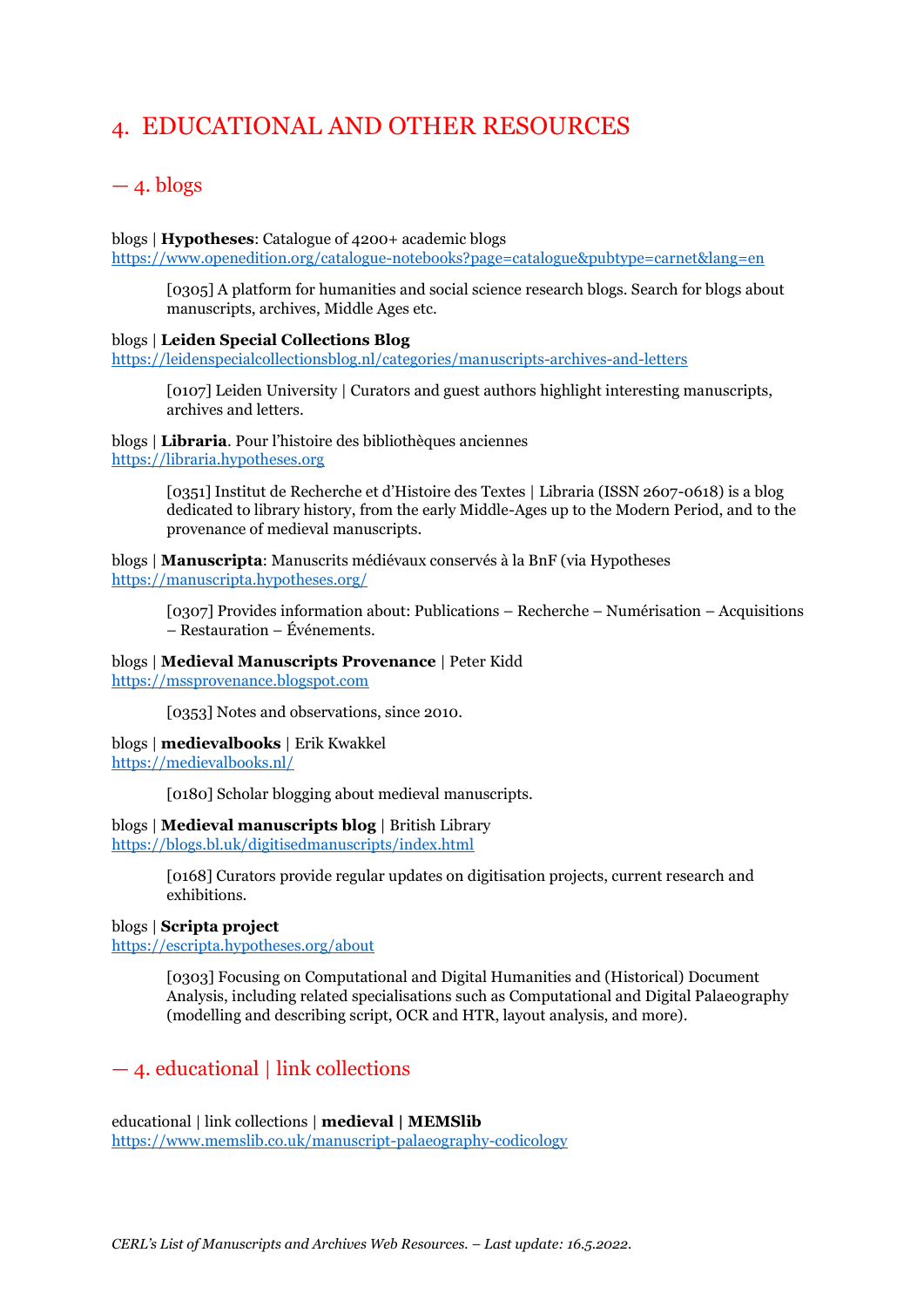[0172] University of Kent, Centre for Medieval and Early Modern Studies | Chapters: Codicology (vocabularies, materials, binding, medieval libraries, fragments, journals, blogroll) – Palaeography (classics of paleography, script and dating, finding manuscripts, manuscript art and production).

## — 4. educational | medieval

educational | medieval | **Corpus**: Representing the body in medieval manuscripts <https://www.cabinet.ox.ac.uk/corpus>

[0195] Sara Griffin | Course exploring ideas central to medieval understandings of medicine and what we can learn from medieval images and their relationship to the accompanying texts.

### educational | medieval | **Dartmouth Ancient Books Lab** <https://sites.dartmouth.edu/ancientbooks/>

[0147] Hands-on tutorial. Chapters: How To Projects on paleography, papyrology, and codicology – Historical background.

## educational | medieval | **Digital Manuscripts in the Classroom** [https://digmanclass.universiteitleiden.nl](https://digmanclass.universiteitleiden.nl/)

[0145] Leiden University Libraries | Offers several 'routes' to Leiden MSS, using IIIF. With illustrated introduction and glossary (Quill).

## educational | medieval | **Exploring the Medieval Manuscript Book** <https://www.youtube.com/playlist?list=PL-vTxWFyVBpEVwPJuikoyLAEMb48zpHh6>

[0311] Leiden University Libraries | Series of eight short videos in which bookhistorian Irene O'Daly highlights various material aspects of the handwritten codex. All presented manuscripts are digitized and available online via the links in the accompanying YouTube texts.

educational | medieval | **How to make a medieval manuscript** [https://www.bl.uk/medieval-english-french-manuscripts/articles/how-to-make-a-medieval](https://www.bl.uk/medieval-english-french-manuscripts/articles/how-to-make-a-medieval-manuscript)[manuscript](https://www.bl.uk/medieval-english-french-manuscripts/articles/how-to-make-a-medieval-manuscript)

[0325] British Library | Instructional videos on: Quills and writing tools – Oak gall ink – Parchment and vellum – Preparing the page – Pigments – Paint – Gilding – Binding.

## educational | medieval | **Le livre manuscrit**

<http://classes.bnf.fr/livre/enimages/manuscrit/antiquite1.htm>

[0169] Bibliothèque national de France | Chapters: Antiquité – Support – Écriture – Enluminure – Diffusion – Livre en Français – Mécénat – Orient.

educational | medieval **| Making Manuscripts** <https://youtu.be/nuNfdHNTv9o>

[0283] Getty Museum | Video (6:20) about the making of an illuminated manuscript book.

educational | medieval | **Making the Medieval Book** <https://www.khanacademy.org/humanities/medieval-world/medieval-book>

[0158] Khan Academy | Videos and illustrated essays on: Books and the dissemination of knowledge in medieval Europe. Chapters: Making the medieval book - Using the medieval book.

educational | medieval **| Schøyen Collection** <https://www.schoyencollection.com/>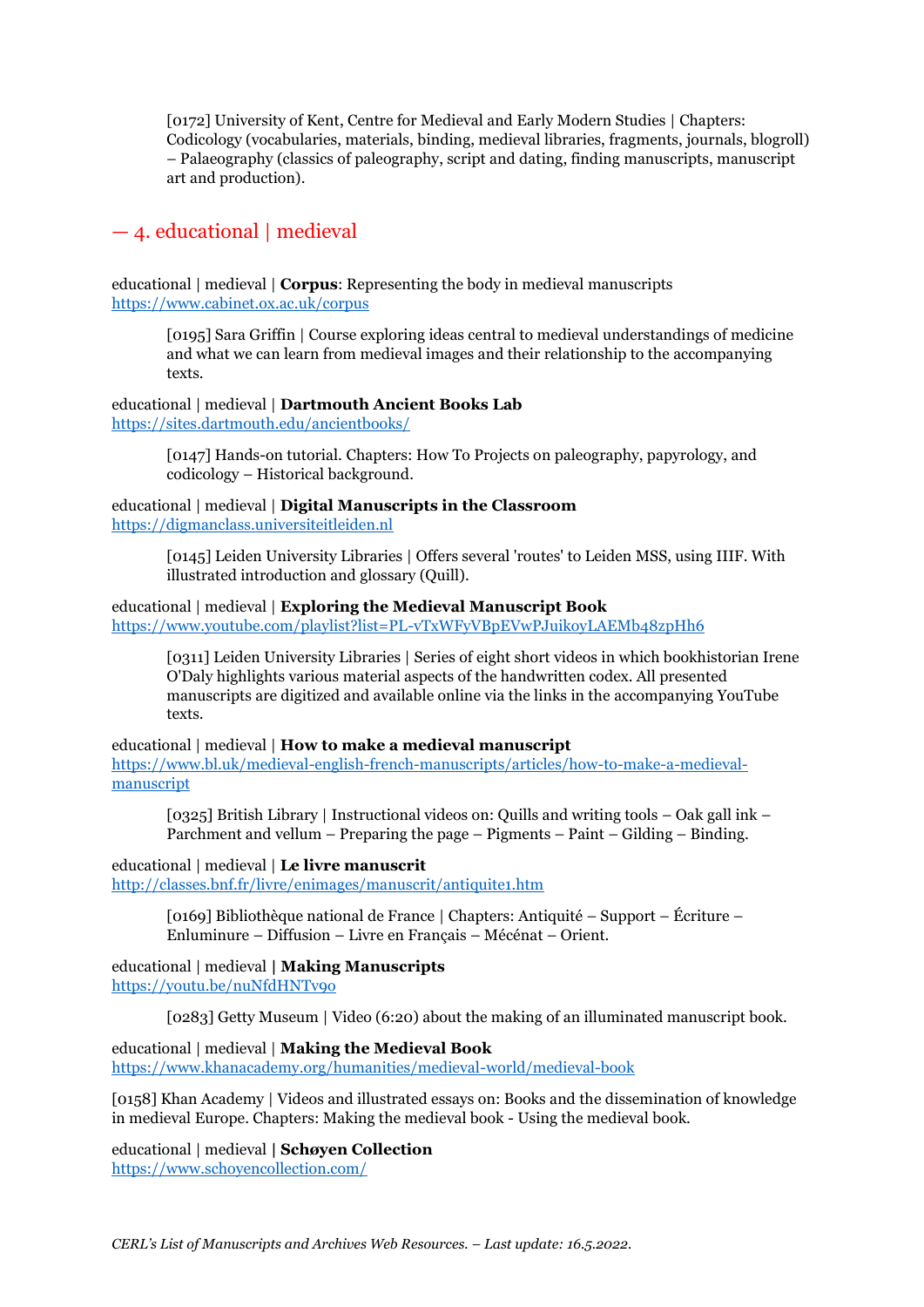[0219] Academic & educational resource from the private collection of Martin Schøyen. 840 manuscripts from around the world, spanning 5000 years of human culture. Images with descriptions arranged in more than 40 categories, topics and themes.

educational | medieval **| Teaching Manuscripts** <https://www.teachingmanuscripts.com/>

> [0163] Sara Charles | Recreates manuscript production techniques to understand the practices of the past. Chapters: Guides – Colours – Videos – Gallery – Blog.

#### educational | medieval **| Teaching the Codex** <https://teachingthecodex.com/>

[0196] Platform focusing on pedagogical approaches to palaeography and codicology. With 'Teachable Features' and blog posts on interesting initiatives.

## — 4. educational | oriental

## educational | oriental | **Mouse and Manuscript**

<https://mouse.digitalscholarship.nl/>

[0176] Leiden University | Lessons in codicology and palaeography, based on manuscripts from the Middle East, Islamic Africa and beyond.

## educational | oriental | **scripts** | **Abnormal Hieratic**

<https://lab.library.universiteitleiden.nl/abnormalhieratic/>

[0186] Leiden University | Helps to learn to read manuscripts in Abnormal Hieratic script at home.

educational | oriental | **scripts** | **Arabic Palaeography** <https://hmmlschool.org/arabic/>

> [0215] HMML School | Arabic scripts from the 9th to 20th centuries, using Christian Arabic manuscripts from Sinai and HMML's collections. 6 Lessons with transcripion exercises.

educational | oriental | **scripts | Syriac Palaeography** <https://hmmlschool.org/syriac/>

[0217] HMML School | Syriac scripts from the earliest Estrangela to the 21st century, including Garshuni. 10 lessons with transcription exercises.

## — 4. educational | presentation software

educational | presentation software | **Exhibit** https://exhibit.so/

> [0318] University of St Andrews | A IIIF story telling tool. You can create your own Exhibit by manually importing IIIF manifests via the editor. Free service; no login required. You'll be given a url so that you can edit and share your Exhibit with others. More info: [https://www.st](https://www.st-andrews.ac.uk/collections/exhibit/)[andrews.ac.uk/collections/exhibit/](https://www.st-andrews.ac.uk/collections/exhibit/)

educational | presentation software | **Sketchfab** <https://sketchfab.com/>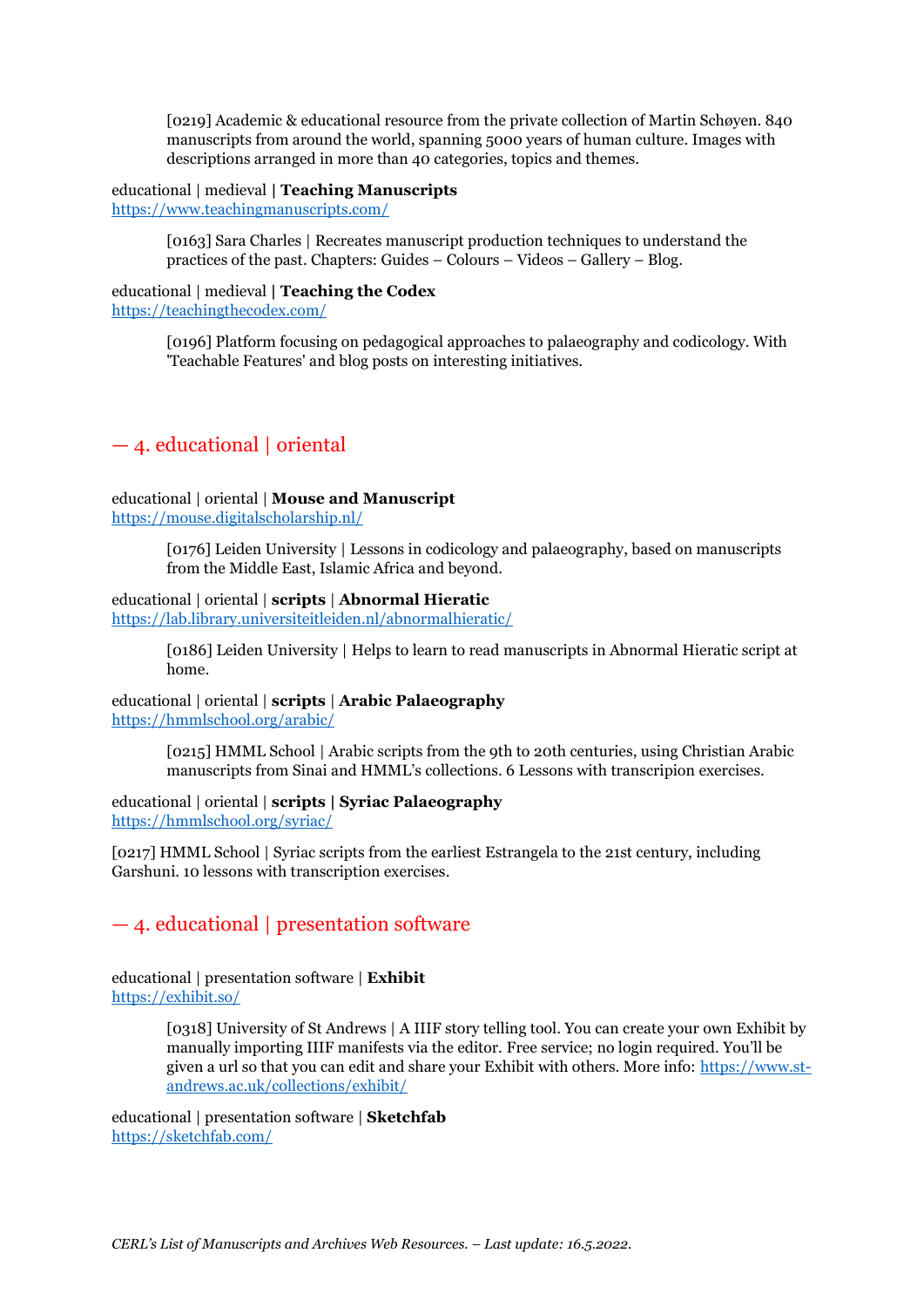[0204] Platform to publish, share, and discover 3D content. Search the 3D models collection, using terms like: book, codex, scroll, manuscript and use the 3D viewer.

#### educational | presentation software | **Wakelet**

<https://education.microsoft.com/en-us/course/ae1aa206/overview>

[0199] Free content curation platform that allows users to save, organize, augment and share content from across the web (and from your own computer). Create collections and invite (other) students to colloborate.

#### educational | presentation software | **artsteps** <https://www.artsteps.com/>

[0193] Provides a platform to create, design & share your own VR exhibitions and stories. Basic functionality for free; premium paid services.

#### educational **| presentation software** | **cabinet**

<https://www.cabinet.ox.ac.uk/>

[0194] Oxford University | Platform providing Oxford staff and students with tools for the exploration, annotation and discussion of digital collections from Oxford and externally.

## — 4. educational | scripts

#### educational | scripts | **exercises | Ad fontes**

<https://www.adfontes.uzh.ch/en/34100/training/uebungen-schriftgeschichte>

[0096] Universität Zürich | Transcription exercises for Scandinavian languages, German languages, Romance languages.

### educational | scripts | **exercises | English handwriting 1500-1800** <https://www.nationalarchives.gov.uk/palaeography/default.htm>

[0322] National Archives, UK | Tutorial on reading and transcribing early-modern archival documents in English. Images of 10 documents, with facsimiles of the letters, glossary and transcript.

### educational | scripts | **exercises | Middeleeuwse paleografie** <https://paleo.digitalscholarship.nl/>

[0177] Leiden University | Transcription and translation exercises using Middle Dutch archival sources.

### educational | scripts | **exercises | Transcriberen van Middelnederlandse teksten** <https://transcriberen.ruhosting.nl/>

[0178] Groningen University | Transcription exercises of Middle Dutch texts. Chapters: Textualis – Cursiva – Hybrida – Other.

educational | scripts | **history | L'Aventure des écritures** <http://classes.bnf.fr/ecritures/plan/index.htm>

[0166] Bibliothèque national de France | Website on the history of scripts and writing.

## educational | scripts | **history+exercises | Ad fontes** <https://www.adfontes.uzh.ch/en/tutorium/schriften-lesen/schriftgeschichte/>

[0099] Universität Zürich | Tutorial, with illustrations, example alphabets and links to exercises.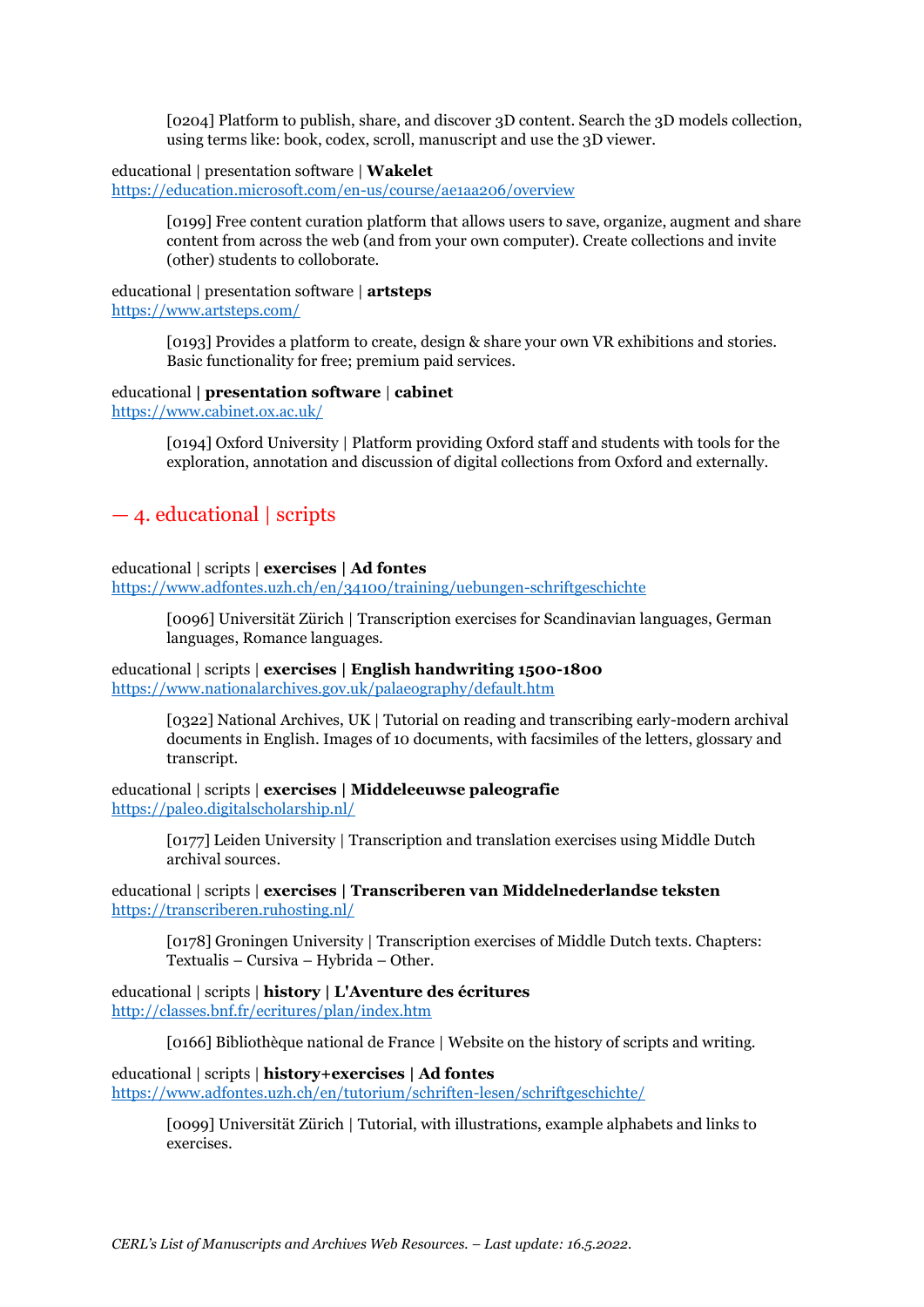educational | scripts | **history+exercises | Folio**

<https://hmmlschool.org/folio/>

[0218] HMML School | How writing changes over time. Images of Latin, Arabic and Syriac text pages, with palaeographic analysis and transcription.

educational | scripts | **palaeography | Greek Palaeography** | DigVatLib <https://spotlight.vatlib.it/greek-paleography>

> [0315] DigVatLib (IIIF) | Introduction followed by 11 illustrated chapters, with IIIF annotations of manuscripts from the Vatican collections.

educational | scripts **| palaeography | Latin Palaeography** | DigVatLib <https://spotlight.vatlib.it/latin-paleography>

> [0316] DigVatLib (IIIF) | Introduction followed by 20 illustrated chapters, with IIIF annotations of manuscripts from the Vatican collections.

educational | scripts **| palaeography | Latin Palaeography** | HMML School <https://hmmlschool.org/latin/>

> [0216] Latin scripts from Classical Antiquity to Humanist writing of the 15th century. 9 Lessons with transcription exercises.

## — 4. exhibitions

## exhibitions | **Ach, schrijf mij toch!**

<http://hdl.handle.net/1887.1/item:1843462>

[0349] Leiden University Libraries | Exhibition (in Dutch) of two Leiden professors presenting historical letters used in their research. Ingrid Tieken-Boon analyses 18th-century letters in English held at Leiden, Marijke van der Wal letters in Dutch from the 17th-18th centuries held by UK's National Archives, Kew, confiscated during the Anglo-Dutch Wars.

## exhibitions | **Colours Between Covers**

<https://artsandculture.google.com/exhibit/colours-between-covers/VQLSrg2mAShHJA>

[0289] Staatsbibliothek Bamberg | German book illumination of the 15th and early 16th centuries

## exhibitions | **Discovering literature**

<https://www.bl.uk/discovering-literature>

[0328] Explore the social, political and cultural context in which key works of literature were written. Enjoy digitised treasures, newly commissioned articles, short documentary films and teachers' notes.

## exhibitions | **Discovering sacred texts**

<https://www.bl.uk/sacred-texts>

[0327] Access the richness and diversity of the texts from some of the world's greatest faiths: Buddhism, Christianity, Hinduism, Islam, Judaism, Sikhism and the Baha'i Faith, Jainism and Zoroastrianism.

exhibitions | **Eat, Drink and Be Merry** <https://artsandculture.google.com/exhibit/eat-drink-and-be-merry/QgKCWC1jiW-YLw>

[0294] Getty Museum | Food in the Middle Ages and Renaissance

## exhibitions | **Fantastic Beasts of the Middle Ages**

<https://artsandculture.google.com/exhibit/fantastic-beasts-of-the-middle-ages/xQKCn9wmjCVVJg>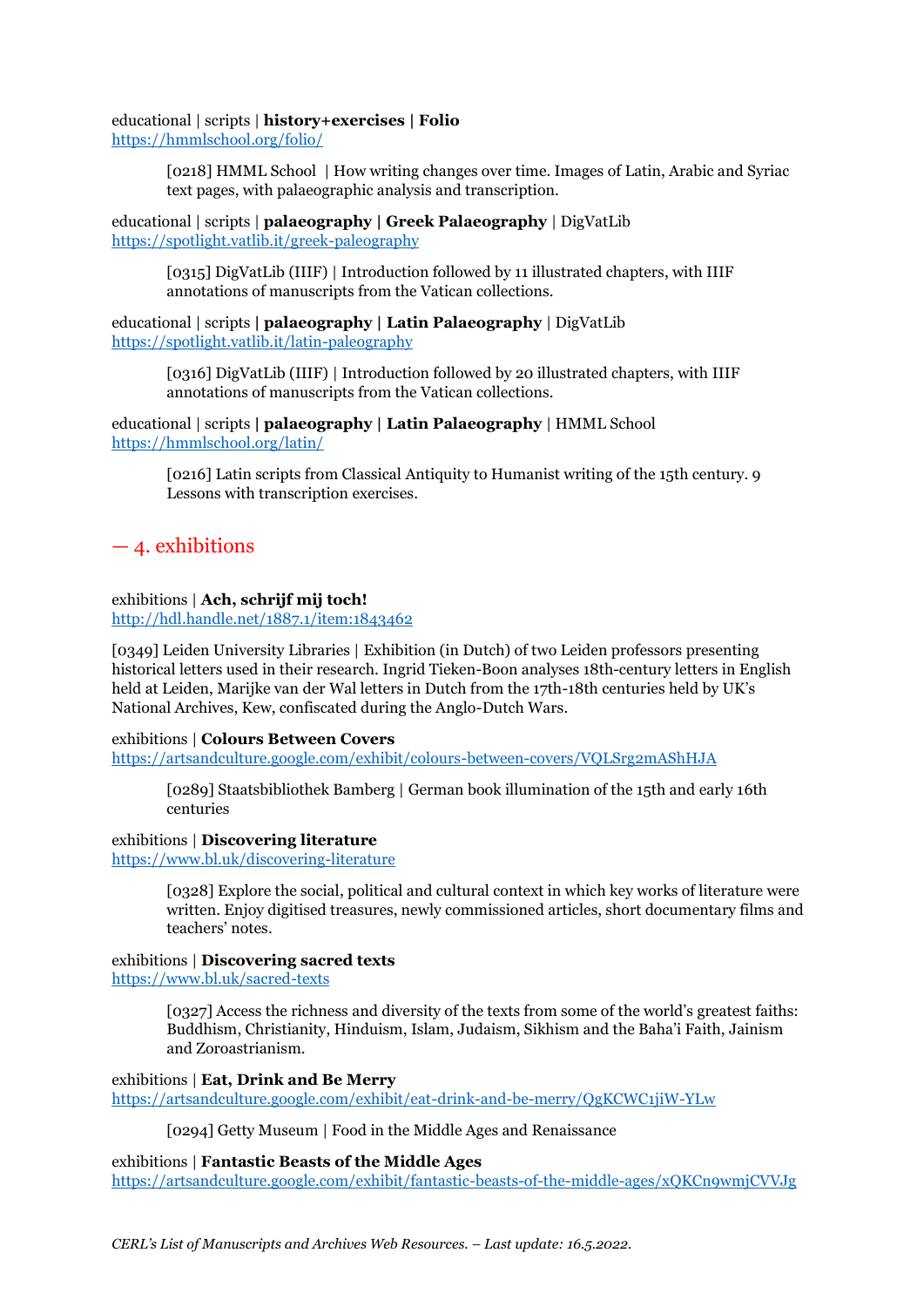[0301] Getty Museum | Many of the imaginary beasts that populate the modern imagination like unicorns, dragons, and griffins—appear in medieval manuscript illumination.

#### exhibitions | **Ghost Words: Reading the Past**

<https://www.cam.ac.uk/stories/ghostwords>

[0165] Cambridge University Library | About palimpsests. Includes a virtual tour through the library's exhibition space. Highlights: Codex Zacynthius (with video) – Hexapla – Archimedes Palimpsest – Mingana-Lewis Palimpsest.

### exhibitions | **Hand bookbindings**

[https://lib-static-prod.princeton.edu/visual\\_materials/hb/](https://lib-static-prod.princeton.edu/visual_materials/hb/)

[0364] Princeton University Library | Rich presentation about binding books by hand. Images of excellent quality provided with magnifier function. Comprises 211 Princeton bindings showing genres and structures in 26 chapters: Introduction – The Early Codex and Coptic Sewing – Early European Sewing and Board Attachment – Later Sewing and Boards Labor-Saving Methods and Materials – Endleaves – Endbands – Edge Decoration – Clasps, Furniture, and Other Closures – Blind Tooling – Panels And Rolls – Gold Tooling – Binding Waste – Aldines – Italian Bindings – German Bindings – French Bindings – British Bindings – Temporary Bindings – Onlays – Bindings For Collectors – Binders' Marks – Modern Conservation Binding – Large And Small, Fixed And Portable – Embroidered Bindings – Bindings From Early America – Twentieth Century English And American Bindings.

## exhibitions | **Heaven, Hell and Dying Well**

<https://artsandculture.google.com/exhibit/heaven-hell-and-dying-well/fQKyx2AyMyQUIw>

[0296] Getty Museum | Images of Death in the Middle Ages

#### exhibitions | **Illuminating the Middle Ages**

<https://artsandculture.google.com/exhibit/illuminating-the-middle-ages/qQICwr7ULHIqKA>

[0292] Library of Trinity College Dublin. | A treasure trove of medieval Latin manuscripts.

### exhibitions | **Indian Miniature Painting**

<https://artsandculture.google.com/partner/academy-of-fine-arts-and-literature>

[0299] Academy of Fine Arts and Literature, New Delhi | Several online exhibitions, also on Folk and Tribal Paintings.

exhibitions | **Irish Manuscripts in the Library of Trinity College Dublin** [https://artsandculture.google.com/exhibit/irish-manuscripts-in-the-library-of-trinity-college](https://artsandculture.google.com/exhibit/irish-manuscripts-in-the-library-of-trinity-college-dublin/uAIScpFw21RhJw)[dublin/uAIScpFw21RhJw](https://artsandculture.google.com/exhibit/irish-manuscripts-in-the-library-of-trinity-college-dublin/uAIScpFw21RhJw)

[0290] TCD | An exhibition of medieval Irish language manuscripts.

exhibitions | **Life in miniature**

[https://artsandculture.google.com/pocketgallery/YgUxSJo0\\_ME\\_-w](https://artsandculture.google.com/pocketgallery/YgUxSJo0_ME_-w)

[0286] National Museum New Delhi | VR exhibition on miniature from Indian manuscripts.

## exhibitions | **Liturgical Books**

[https://liturgical.columbia.edu](https://liturgical.columbia.edu/)

[0350] Columbia University Libraries | Chapters: Books of the Mass – Books of the Office – Calendar – Chant Books for the Mass – Chant Books for the Office – Chapter – Common versus Proper – A Complete Calendar – Computus – Directions – The Liturgical Year – Organization of Liturgical Books – The Divine Office – The Mass. With introductions, images and captions with links to more information and images in Digital Scriptorium [see 0070]

exhibitions | **Maschinen und Manuskripten: Digitale Kodikologie** <https://dhmuseum.uni-trier.de/node/341>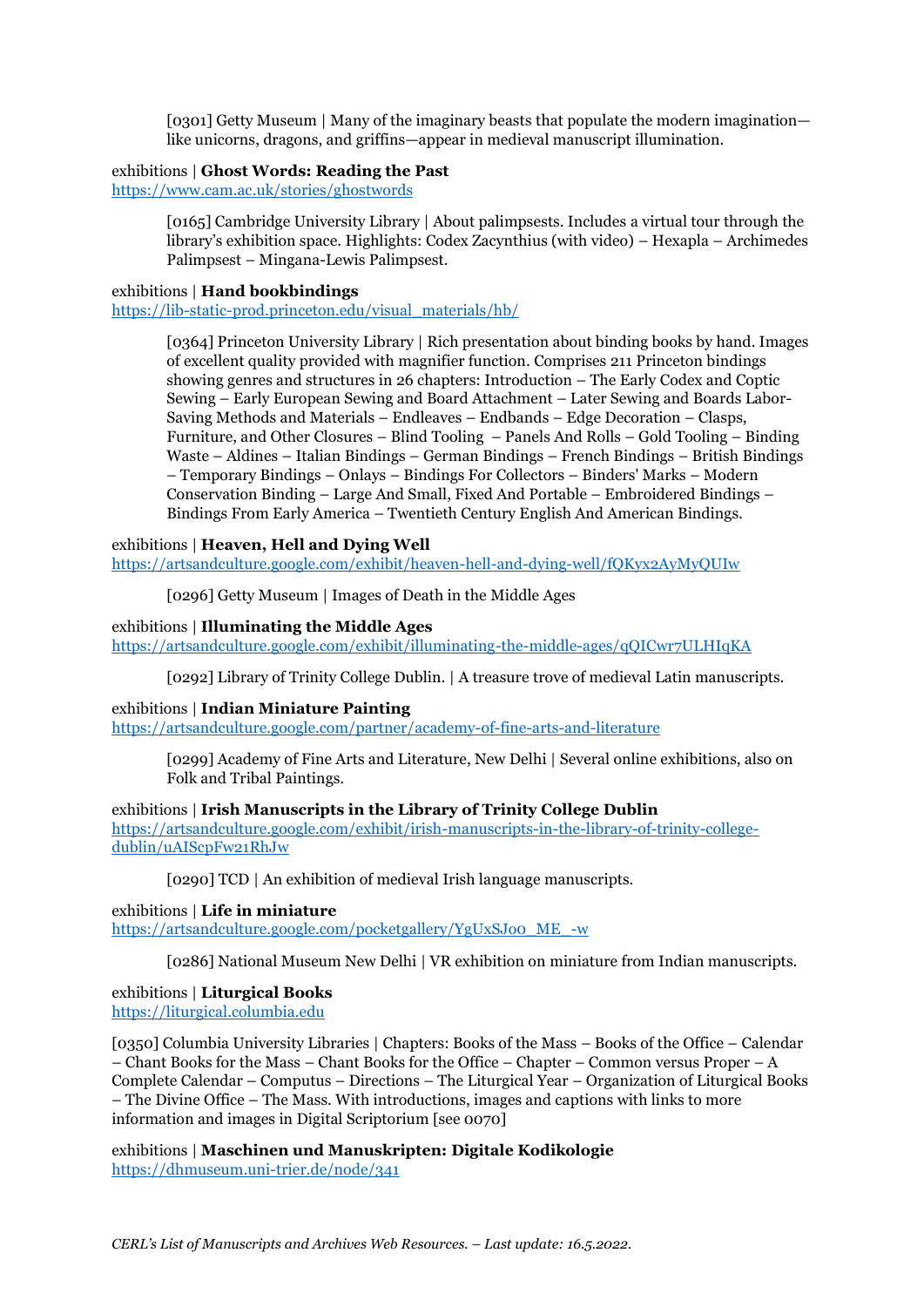[0223] Virtuelles Museum DH | Presentation of the DFG project 'eCodicology'. Chapters: Grundwissen Kodikologie – Kodikologie und Digital Humanities – Buchstabe, Buchblock, Buchdeckel.

## exhibitions | **Medieval England and France, 700–1200**

<https://www.bl.uk/medieval-english-french-manuscripts>

[0245] Highlights from the 800 medieval manuscripts held by BnF and BL. Presented via articles, themes and featured collection items. See aslo [0244]

#### exhibitions | **Splendour on Parchment**

<https://www.bavarikon.de/object/bav:BSB-CMS-0000000000001789>

[0231] Part of Bavarikon | Presentation of 66 medieval manuscripts held by Bayerische Staatsbibliothek and Staatsbibliothek Bamberg, showing German book illumination, 780- 1180.

#### exhibitions | **The Art of Reading in the Middle Ages** <https://www.europeana.eu/en/exhibitions/the-art-of-reading-in-the-middle-ages>

[0179] ARMA consortium | Chapters: Thoughts and prayers – Among knights and troubadours – The pastime of the people – Beyond lingua franca – Bookpaths – Temples of knowledge. See also database [0334].

### exhibitions | **The Art of Reasoning in Medieval Manuscripts** <https://art-of-reasoning.huygens.knaw.nl/>

[0108] Huygens ING (KNAW) | With nice video (trailer). Chapters: Rhetoric and dialectic – Teachers and students – Glosses and diagrams – Debate and controversy – Manuscripts.

### exhibitions | **The Art of the Three Faiths: Torah, Bible, Qu'ran** [https://artsandculture.google.com/exhibit/the-art-of-three-faiths-torah-bible-qur-an/DgJSFg2-](https://artsandculture.google.com/exhibit/the-art-of-three-faiths-torah-bible-qur-an/DgJSFg2-TKDIKQ) **[TKDIKQ](https://artsandculture.google.com/exhibit/the-art-of-three-faiths-torah-bible-qur-an/DgJSFg2-TKDIKQ)**

[0295] Getty Museum | Three illuminated manuscripts, a.o. Rothschild Pentateuch.

### exhibitions | **The Library of a 'Humanist Prince': Federico da Montefeltro** <https://spotlight.vatlib.it/humanist-library>

[0317] | DigVatLib | Exhibition with IIIF annotations of manuscripts from the Vatican Collections. Chapters: Federico's Collection – With Vespasiano's eyes – Manu mea scripsi: Scribes – Florentine scribes – Scribes at court – Other scribes – Codices ornatissimi – Federico's heraldry – The bindings – Urbino inventories – Vatican inventories.

exhibitions | **Transcending time: The Medieval Book of Hours** [https://artsandculture.google.com/story/yQXR7-\\_x3ZTkrg](https://artsandculture.google.com/story/yQXR7-_x3ZTkrg)

> [0293] Getty Museum | These prayer books structured time for their readers and met the demand for private Christian devotion.

## — 4. projects

projects | **ARMA**: The Art of Reading in the Middle Ages <https://www.medieval-reads.eu/>

> [0142] Brings together digitised medieval manuscripts in Europeana, unlocking their educational potential by curational and editorial enrichment.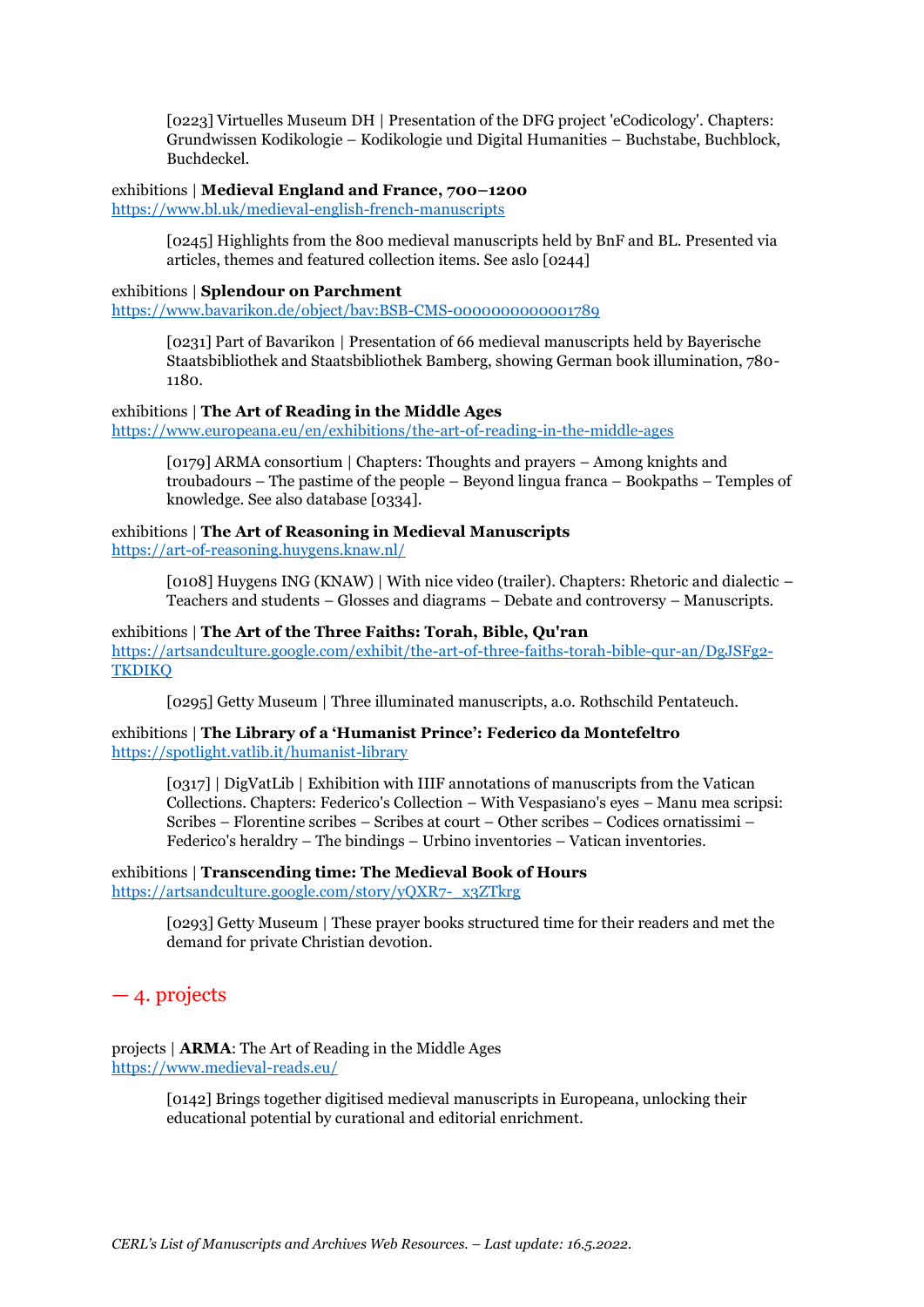#### projects | **Codex Remensis** (SB Berlin, Ms. Phill. 1743)

[https://www.geschkult.fu-](https://www.geschkult.fu-berlin.de/e/fmi/bereiche/mittelalter/ab_esders/forschung/forschungsprojekte/codex_remensis.html)

[berlin.de/e/fmi/bereiche/mittelalter/ab\\_esders/forschung/forschungsprojekte/codex\\_remensis.html](https://www.geschkult.fu-berlin.de/e/fmi/bereiche/mittelalter/ab_esders/forschung/forschungsprojekte/codex_remensis.html)

[0140] Freie Universität Berlin | Research on a 8th-century manuscript with a collection of canon law texts.

#### projects | **D-Scribes**

<https://d-scribes.philhist.unibas.ch/en/>

[0200] Aims to realise an online interface through which would enable papyrologists to look for similar – or identical – handwritings to a given papyrus and for typical samples of writing for a given period.

projects | **eCodicesNL**

<https://en.huygens.knaw.nl/new-online-portal-for-dutch-medieval-manuscript-collections/>

[0321] Huygens ING | Aims to build a national portal accessing digitized medieval manuscripts kept in Dutch collections, using updated metadata from MMDC [0061].

#### projects | **Handschriftenportal**

<https://handschriftenportal.de/?lang=en>

[0088] The prospective Handschriftenportal will provide documentation and image data for German medieval and early modern codex manuscripts.

### projects | **Medieval Dutch Manuscript Illumination**

<https://rkd.nl/en/projects-publications/projects/1161-medieval-miniatures-from-byvanck-to-the-rkd>

[0319] RKD - Nederlands Instituut voor Kunstgeschiedenis | Metadata from all (c. 3000) illuminated manuscripts kept in Dutch collections and 1000+ manuscripts illuminated in the (medieval) Northern Netherlands kept worldwide (formerly part of the Byvanck database) will be made available online via RKD Explore.

projects | **MMFC**: Medieval Manuscripts in Flemish Collections <https://vlaamse-erfgoedbibliotheken.be/activiteit/mmfc>

> [0279] Aims to describe all medieval manuscripts held by Flemish institutions in a standardised online database. See also [0335].

### projects | **RAP**: Repertorium Auctorum Polemicorum <https://pric.unive.it/projects/rap/home>

[0323] Repertorium Auctorum Polemicorum De Pace et Discordia inter Ecclesiam Graecam et Latinam | Italian-French project collection and accessing all writings dedicated to the relationship between Byzantine and Latin Christianity. Collaboration with Pinakes [0157]

## — 4. subjects | libraries (former)

subjects | libraries (former) | **Bibliotheca Laureshamensis** – digital <https://www.bibliotheca-laureshamensis-digital.de/de/index.html>

[0139] Digitised manuscripts from Lorsch Abbey kept worldwide.

subjects **|** libraries (former) | **Bibliotheca Palatina** – digital [https://digi.ub.uni-heidelberg.de/de/bpd/virtuelle\\_bibliothek/codpalgerm/index.html](https://digi.ub.uni-heidelberg.de/de/bpd/virtuelle_bibliothek/codpalgerm/index.html)

[0224] Project to digitally unite the former Palatine Library, which was taken to Rome in 1623 as spoils of war, and only partly returned to Heidelberg.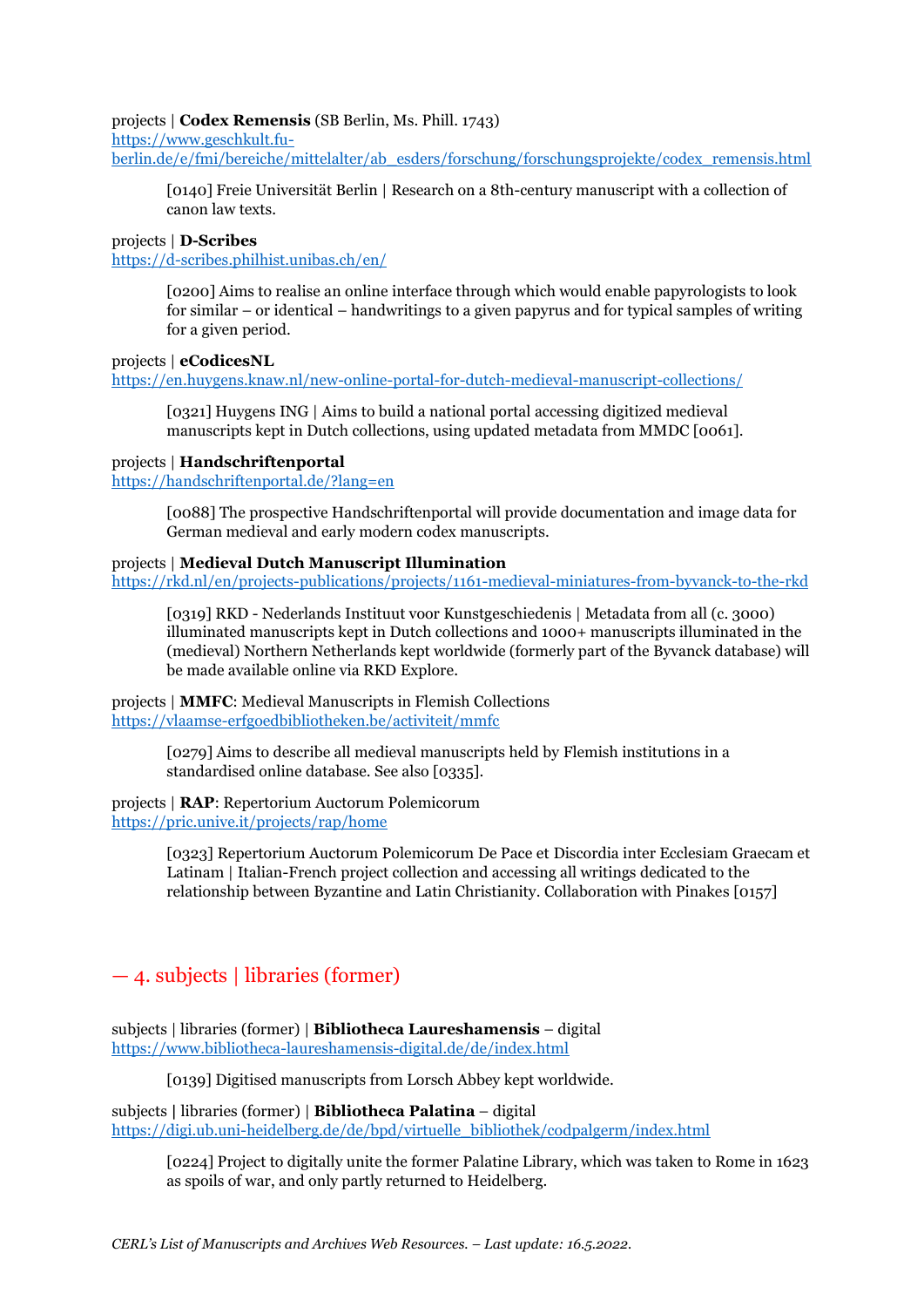#### subjects | libraries (former) | **Buxheim Library** <https://buxheimlibrary.org/>

[0234] Website dedicated to the library of the Carthusian monastery Buxheim (Southwestern Germany), founded in 1402 and in sold in 1883. With medieval catalogues and provenance information, including the present location of surviving books and manuscripts.

## — 4. subjects | manuscripts

## subjects | manuscripts | **Aberdeen Bestiary**

<https://www.abdn.ac.uk/bestiary/>

[0192] University of Aberdeen | One of the finest bestiaries due to its lavish and costly illuminations, produced in England c. 1200. With notes sketches and other evidence of the way it was designed and executed.

## subjects | manuscripts | **Archimedes Palimpsest**

<http://www.archimedespalimpsest.org/>

[0185] Walters Art Museum, Baltimore | 10th-century manuscript with treatises of Archimedes, two of them so far unknown: The Method and Stomachion. On top: 13th-century prayers in Greek.

subjects | manuscripts | **Bamberg Apocalypse** [https://artsandculture.google.com/exhibit/the-bamberg-apocalypse/VwKiP\\_Fswg0iLw](https://artsandculture.google.com/exhibit/the-bamberg-apocalypse/VwKiP_Fswg0iLw)

[0287] Staatsbibliothek Bamberg | All miniatures from the manuscript Bamberg, Staatsbibliothek, Manuscriptsc.Bibl.140.

subjects | manuscripts | **Bamberg Psalter** <https://artsandculture.google.com/exhibit/the-bamberg-psalter/SQKStL596WTyKw>

[0288] Staatsbibliothek Bamberg | The treasure of a noble lady.

subjects | manuscripts | **Book of Durrow** <https://artsandculture.google.com/exhibit/the-book-of-durrow/tAKy0erUfMJQIQ>

[0291] Library of Trinity College Dublin | A 1,300 years old masterpiece/

subjects | manuscripts | **Book of Kells** <https://digitalcollections.tcd.ie/collections/ks65hc20t?locale=en>

[0183] Trinity College Dublin | Gospel book with insular painted decoration.

subjects | manuscripts | **Burnett Psalter** <https://www.abdn.ac.uk/burnet-psalter/>

[0240] Aberdeen University | Digital facsimile, with analysis and translations of the content.

subjects | manuscripts | **Christine de Pizan** <http://www.pizan.lib.ed.ac.uk/>

> [0329] Harley MS 4431 of the British Library contains the largest surviving collection of works by Christine de Pizan (1365-ca1431). Commissioned by Queen Isabel of France, and planned, copied, decorated and corrected under Christine's direct supervision. See also [0246].

subjects | manuscripts | **Codex Atlanticus (Leonardo da Vinci)** [https://artsandculture.google.com/exhibit/ten-key-facts-about-leonardo-da-vinci-s-codex](https://artsandculture.google.com/exhibit/ten-key-facts-about-leonardo-da-vinci-s-codex-atlanticus/rwKy3jZHwWiyJA)[atlanticus/rwKy3jZHwWiyJA](https://artsandculture.google.com/exhibit/ten-key-facts-about-leonardo-da-vinci-s-codex-atlanticus/rwKy3jZHwWiyJA)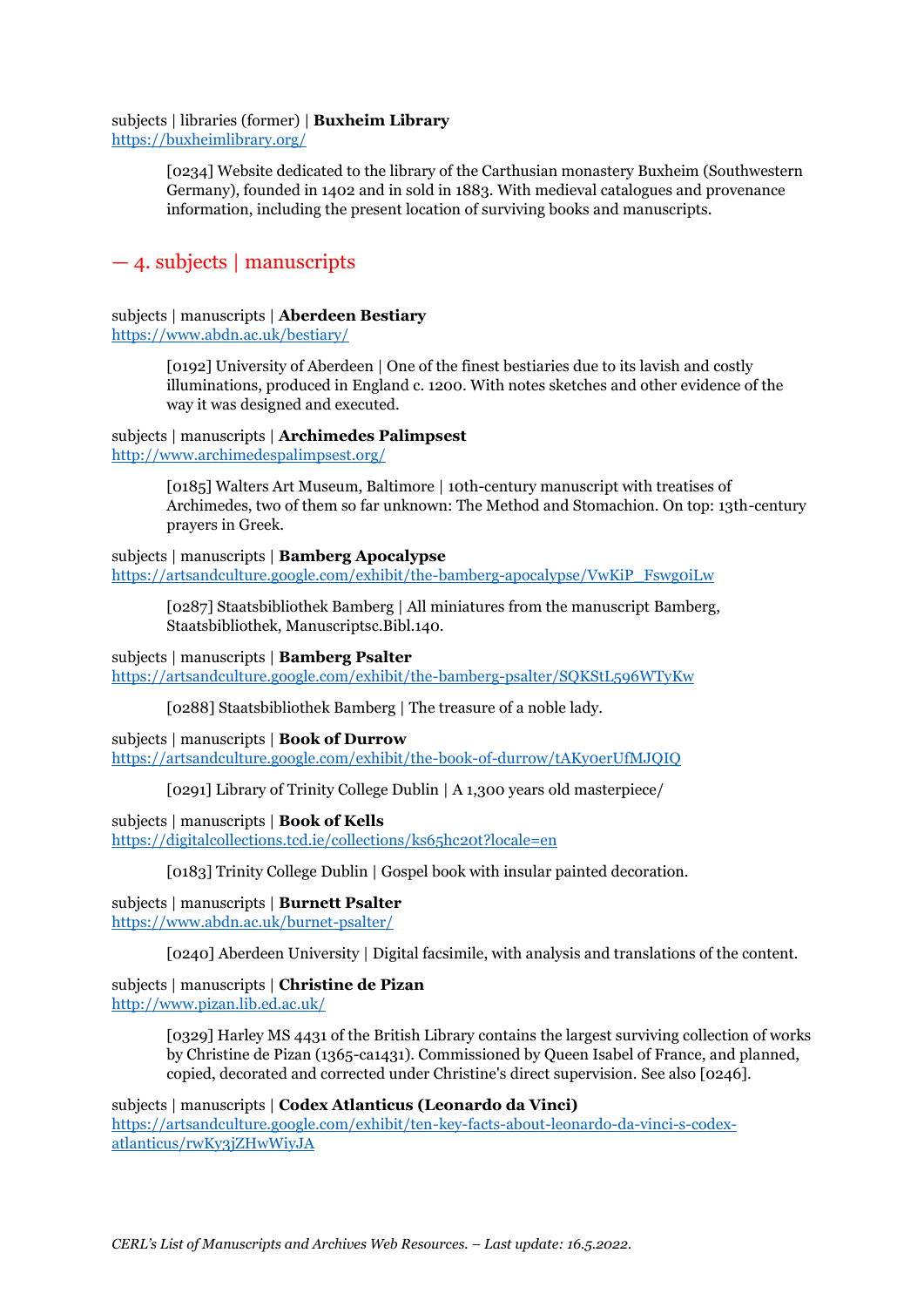[0297] Biblioteca Ambrosiana | Presentation discussing ten key facts that perhaps you didn't know.

subjects | manuscripts | **Codex Gigas**

<https://www.kb.se/in-english/the-codex-gigas.html>

[0274] Kungliga Biblioteket Stockhols | Possibly the world's largest preserved medieval manuscript, containing a bible, magic spell and a full-page portrait of the Devil.

subjects | manuscripts | **Codex Manesse** <https://digi.ub.uni-heidelberg.de/diglit/cpg848>

> [0083] Universitätsbibliothek Heidelberg | Große Heidelberger Liederhandschrift (Codex Manesse). German courtly songs.

subjects | manuscripts | **Codex Sinaiticus**

<https://www.codexsinaiticus.org/en/>

[0324] This manuscript, handwritten well over 1600 years ago, contains the Christian Bible in Greek, including the oldest complete copy of the New Testament. Website of the Codex Sinaiticus Project, an international collaboration to reunite the entire manuscript in digital form and make it accessible to a global audience for the first time.

subjects | manuscripts | **Geesebook** <http://geesebook.asu.edu/>

> [0275] Pierpont Morgan Library | 2-volume gradual (Nuremberg, 1510). Chapters: Facsimilie – Chants – Who – Why – How. With videos and audio files.

### subjects | manuscripts | **Psalterium Davidicum**

<https://artsandculture.google.com/exhibit/a-magnificent-code/2gIihMpqo0q5Kg>

[0300] Biblioteca Teresiana | Illuminated manuscript, produced the monastery of Saint Benedict in Polirone: illustrations by two miniaturists who have different styles and different methodological approaches.

subjects | manuscripts | **Utrecht Psalter** <https://psalter.library.uu.nl/>

> [0182] Utrecht University Library | Carolingian manuscript illustrated with pen and ink drawings.

subjects | manuscripts | **Zwolle Bible**

[https://www.uu.nl/en/utrecht-university-library-special-collections/the-treasury/manuscripts-from](https://www.uu.nl/en/utrecht-university-library-special-collections/the-treasury/manuscripts-from-the-treasury/zwolle-bible)[the-treasury/zwolle-bible](https://www.uu.nl/en/utrecht-university-library-special-collections/the-treasury/manuscripts-from-the-treasury/zwolle-bible)

[0314] Devotio Moderna study bible: six volumes of twenty kilos each, over 1700 parchment leaves measuring circa 56x48 cm, fourteen years of labour by one man, 125 illuminated initials.

## — 4. subjects | persons

subjects | persons | **Christine de Pizan** <https://dlmm.library.jhu.edu/en/christine-de-pizan-digital-scriptorium/>

[0246) Johns Hopkins University | Christine de Pizan Digital Scriptorium. See also [0329].

subjects | persons | **Clusius, Carolus** <https://clusiuscorrespondence.huygens.knaw.nl/>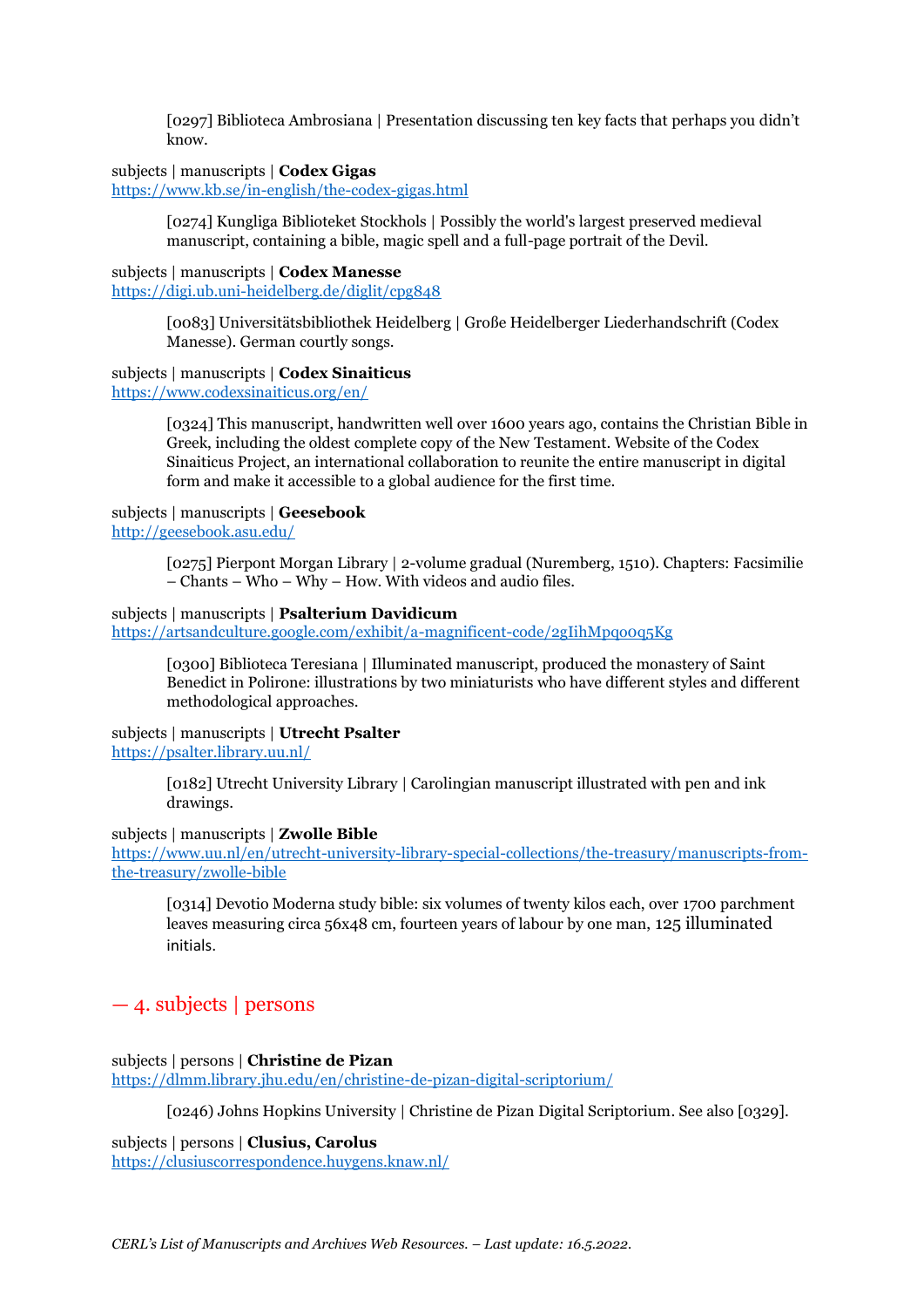[0339] Huygens ING | Edition and/or digital facsimiles of 1600 letters written or received by Dutch botanist Carolus Clusius (1526-1609).

### subjects | persons | **Grotius, Hugo**

[https://en.huygens.knaw.nl/resources/briefwisseling-van-hugo-grotius-1597-](https://en.huygens.knaw.nl/resources/briefwisseling-van-hugo-grotius-1597-1645/?noredirect=en_GB) [1645/?noredirect=en\\_GB](https://en.huygens.knaw.nl/resources/briefwisseling-van-hugo-grotius-1597-1645/?noredirect=en_GB)

> [0340] Hugyens ING | Digital edition of all letters written or received by Dutch scholar and diplomat Hugo Grotius (1583-1645).

#### subjects | persons | **Humboldt, Alexander von**

<https://humboldt.staatsbibliothek-berlin.de/?lang=en>

[0308] Staatsbibliothek zu Berlin | Provides information on the life and work of German scholar and explorer Alexander von Humboldt (1769-1859). Portal offers an easy access to his personal papers.

#### subjects | persons | **Huygens, Constantijn**

[https://en.huygens.knaw.nl/resources/briefwisseling-van-constantijn-huygens-1608-](https://en.huygens.knaw.nl/resources/briefwisseling-van-constantijn-huygens-1608-1687/?noredirect=en_GB) [1687/?noredirect=en\\_GB](https://en.huygens.knaw.nl/resources/briefwisseling-van-constantijn-huygens-1608-1687/?noredirect=en_GB)

[0338] Huygens ING | Edition or digital facsimiles of 9200+ letters written or received by Christiaan Huygens (1596-1687), Duch poet, composer and secretary to two princes of Orange.

### subjects | persons | **Lauber, Diebold**

<http://wirote.informatik.uni-leipzig.de/mediavistik/>

[0249] Universität Leipzig | Digital lists of all known manuscripts (90+) from the workshop of Diebold Lauber (fl. 1427-1471). Collects and presents information about watermarks, authors, scribes and their relations, thus gaining insight in the organization of Lauber's workshop in Hagenau, Alsace. With instructional video.

#### subjects | persons | **Linnaeus, Carl**

[http://linnean-online.org/linnaean\\_mss.html](http://linnean-online.org/linnaean_mss.html)

[0086] Linnean Society | Working papers, drafts, lecture notes, and collected manuscripts of famous Swedish botanist and physician Carl Linnaeus (1707-1778), and his father.

#### subjects | persons | **Newton, Isaac**

<https://www.nli.org.il/en/discover/humanities/newton-manuscripts>

[0298] National Library of Israel | Newton Papers: digitized manuscript of English mathematician and physicist Isaac Newton (1643-1727), with links to transcriptions.

#### subjects | persons | **Sloane, Hans** [http://sloaneletters.com](http://sloaneletters.com/)

[0345] The Sloane Letters Project aims to catalogue in depth, and eventually transcribe, the correspondence of Sir Hans Sloane (1660-1754), consisting of 38 volumes held at the British Library, London: MSS 4036-4069, 4075-4078. The letters are a rich source of information about topics such as scientific discourse, collections of antiquities, curiosities and books, patients' illnesses, medical treatments and family history. Most of the letters were addressed to Sloane, but a few volumes were addressed to others (MSS 4063-4067) or written by Sloane (MSS 4068-4069). With blog about Sloane letters.

#### subjects | persons | **Sruoga, Balys**

[http://www.sruoga.flf.vu.lt/?fbclid=IwAR3aGF2WHl9WhRSOgE8WMSKXWGorImH9so\\_8IuKkEkY](http://www.sruoga.flf.vu.lt/?fbclid=IwAR3aGF2WHl9WhRSOgE8WMSKXWGorImH9so_8IuKkEkYQYDaHHF14cFp8ICM) [QYDaHHF14cFp8ICM](http://www.sruoga.flf.vu.lt/?fbclid=IwAR3aGF2WHl9WhRSOgE8WMSKXWGorImH9so_8IuKkEkYQYDaHHF14cFp8ICM)

[0085] Vilnius University | Website includes letters of Lithuanian writer Balys Sruoga (1898- 1947).